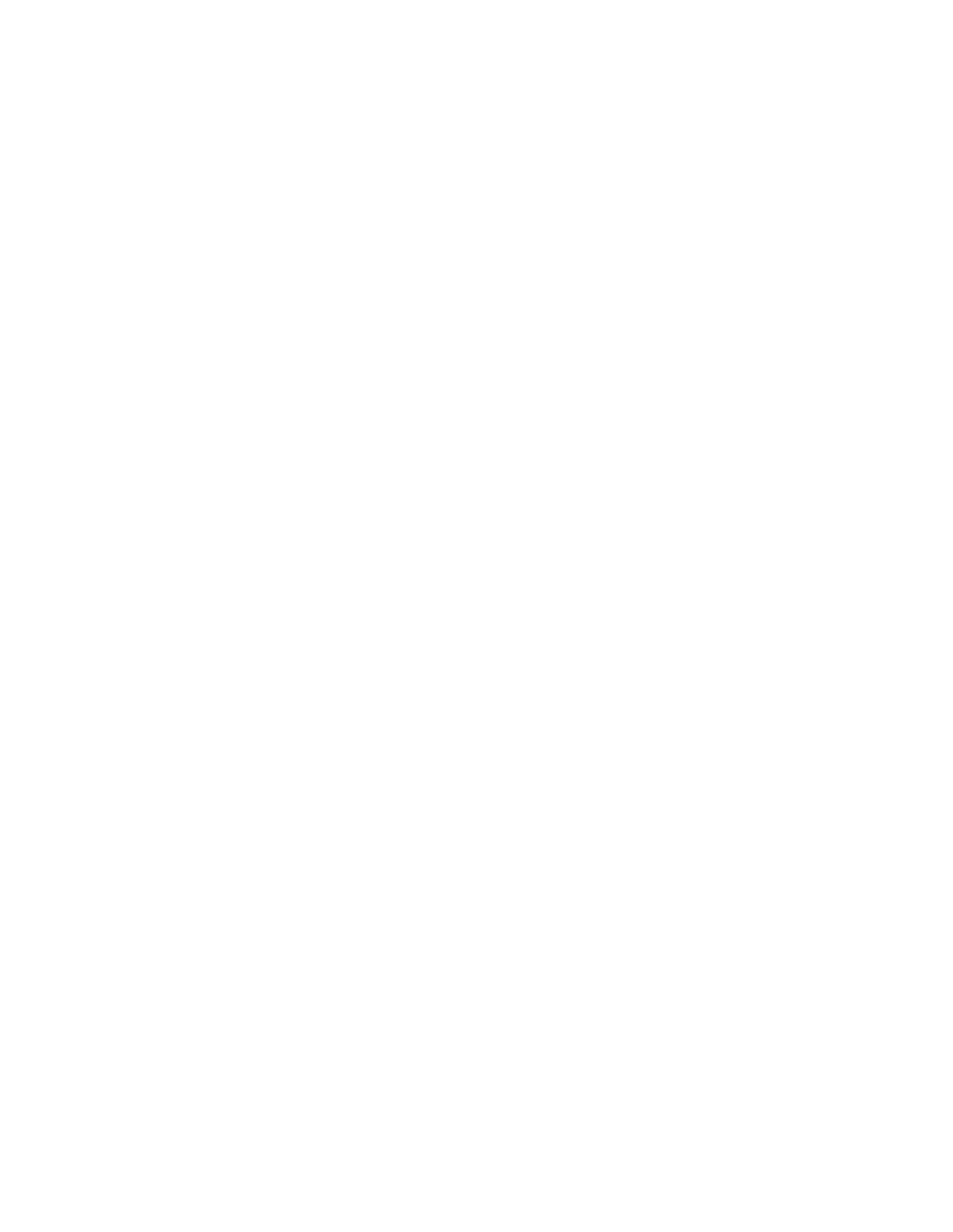



## **TABLE OF CONTENTS**

| Article 3: Non-Discrimination and                  |  |
|----------------------------------------------------|--|
|                                                    |  |
|                                                    |  |
|                                                    |  |
|                                                    |  |
|                                                    |  |
|                                                    |  |
|                                                    |  |
| Article 10: Classifications and Qualifications  23 |  |
|                                                    |  |
|                                                    |  |
|                                                    |  |
|                                                    |  |
|                                                    |  |
|                                                    |  |
|                                                    |  |
| Article 18: Attendance at Hearings,                |  |
| Investigations, or Training Classes 41             |  |
|                                                    |  |
|                                                    |  |
|                                                    |  |
|                                                    |  |
|                                                    |  |
|                                                    |  |
|                                                    |  |
|                                                    |  |
|                                                    |  |
|                                                    |  |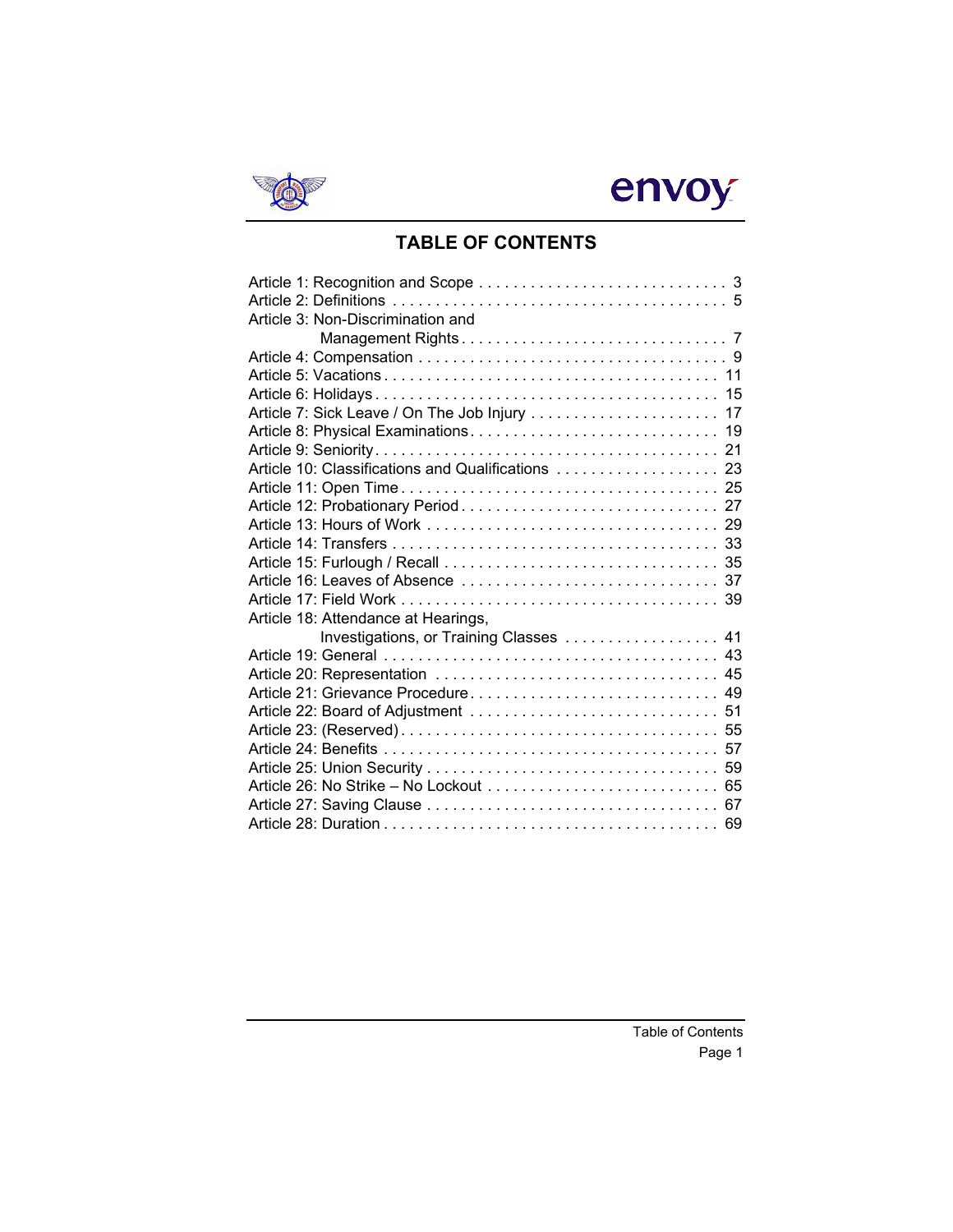

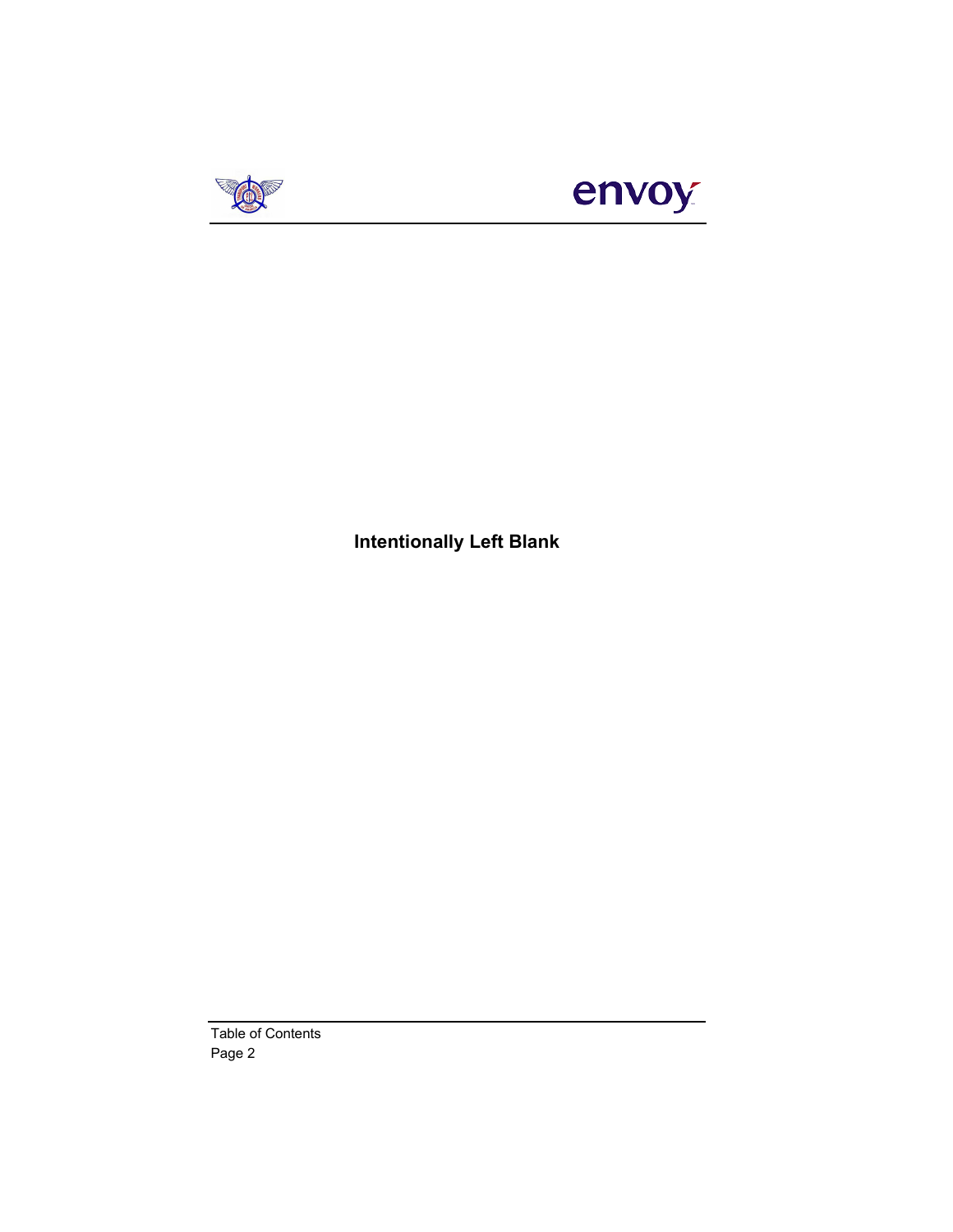

## **ARTICLE 1: RECOGNITION AND SCOPE**

- <span id="page-4-0"></span>A. In accordance with Certification, Case No. R-7532 by the National Mediation Board on June 7, 2019, ENVOY AIR, INC. ("Company") hereby recognizes the Transport Workers Union of America, AFL-CIO, ("Union") as the exclusive and sole bargaining agent for all Pilot Simulator Instructors employed by the Company, and in their behalf to negotiate and conclude an Agreement with the Company with respect to rates of pay, rules and working conditions for all employees covered under this agreement in the classification set forth in Article 10 (CLASSIFICATIONS and QUALIFICATIONS) for the purposes of the Railway Labor Act.
- B. Pilot Simulator Instructor Training

Pilot Simulator Instructors (PSIs) as of October 29, 2021 covered by this Agreement, shall perform the covered work outlined in B.1. below. Notwithstanding the foregoing, Check Airmen and/or Third-Party Instructors may also be utilized for such work in accordance with B.3. below. The Company's assigning of the covered work as described in B.1. below to Check Airmen and/or Third-Party instructors shall not directly cause furloughs to the PSIs represented by this Agreement.

- 1. Qualification Curriculum (QC) (as of October 29, 2021), training lessons 1 through 6 of simulator flight training and training lessons 1 though 6 of cockpit procedures training. Should the QC or cockpit procedures curriculum change, the Company agrees to meet and confer with the Union prior to making such changes.
- 2. The Company may elect to reassign any of the Training components conducted by Check Airmen to Pilot Simulator Instructors, other QC components not described in B.1. above, Upgrade Curriculum (UC), Indoctrination Curriculum (IC), and Special Purpose Operational Training (SPOT), or portions thereof, and other training as determined by the Company. The Company agrees to meet and confer with the Union prior to making such changes.
- 3. The Company will construct schedules to maximize the utilization of available and qualified PSIs to perform the work as described in B.1 above. However, the Company may continue its practice of utilizing Check Airmen and/or Third-Party Instructors to cover any open training event identified in B.1, when a qualified PSI is not available, or when a Check Airmen is required to conduct B.1. training events as part of his Check Airman currency/continuing development.
- C. If the Company determines that any additional components of the Instruction, beyond current practice, can be performed by utilizing home study, computer based training, or other types of distance learning then they agree to meet and confer with the union before making such changes.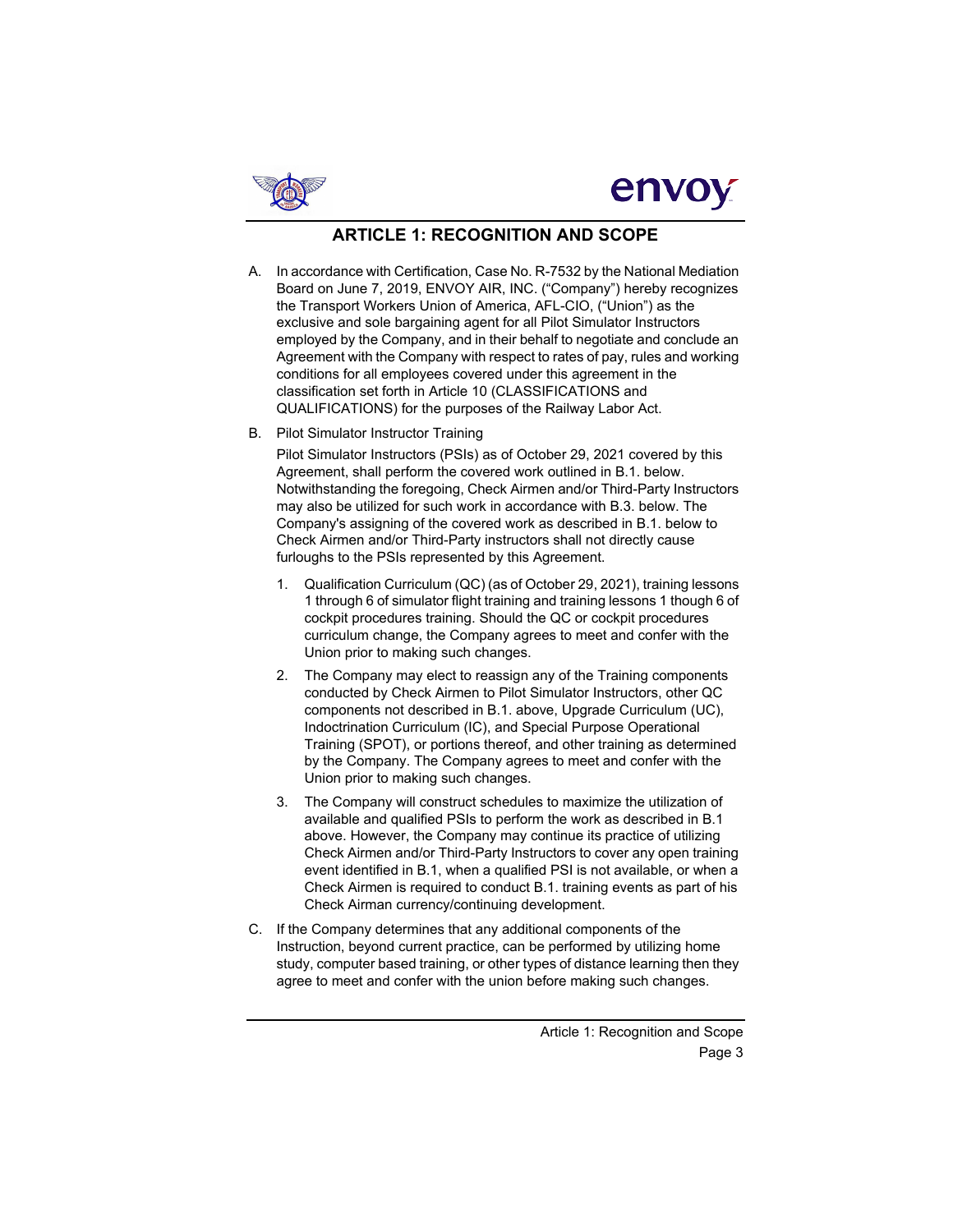



- D. When sufficient qualified PSIs are not available for open time training sessions covered by this Agreement, the Company may utilize Check Airmen and/or Third-Party Instructors to perform such assignments to satisfy the needs of the operation.
- E. This Agreement is binding upon the parties hereto and their successors and assigns.
- F. In the event that the Company is a party to any merger, purchase, sale or acquisition, consolidation, reorganization or similar corporate transaction, the Company will meet with the TWU to discuss the merger, purchase, sale or acquisition, consolidation, reorganization or similar corporate transaction. The Company will provide the TWU with information concerning the proposed merger, purchase, sale or acquisition, consolidation, reorganization or similar corporate transaction at the earliest practical time to allow for the Union to prepare for those discussions. Those discussions will include the impact of the merger, purchase, sale or acquisition, consolidation, reorganization or similar corporate transaction upon TWU represented employees.
- G. In the event that the Company is a party to any merger, purchase, sale or acquisition, consolidation, reorganization or similar corporation transaction and a satisfactory agreement between the parties is not reached in regard to seniority integration, the Company will agree to utilize the procedure as set forth in paragraph I below.
- H. In the event that Envoy is integrated with any AAG affiliate, the parties representing each bargaining unit will meet to determine seniority integration. If a satisfactory agreement between the parties is not reached in regard to seniority integration, the Company will agree to utilize the procedure set forth in paragraph I below.
- I. In the event of failure to reach a negotiated resolution, the seniority integration dispute will be resolved by a neutral arbitrator in accordance with Sections 3 and 13 of the Allegheny-Mohawk Labor Protective Provisions.
- J. Successorship In the event of a sale of the Company, the Company will agree to use its best efforts to ensure that the purchaser recognizes the TWU as the sole collective bargaining agent of the employees covered by this Agreement, accepts the terms of the collective bargaining agreement then in effect and accepts the TWU represented employees transferred with such transaction.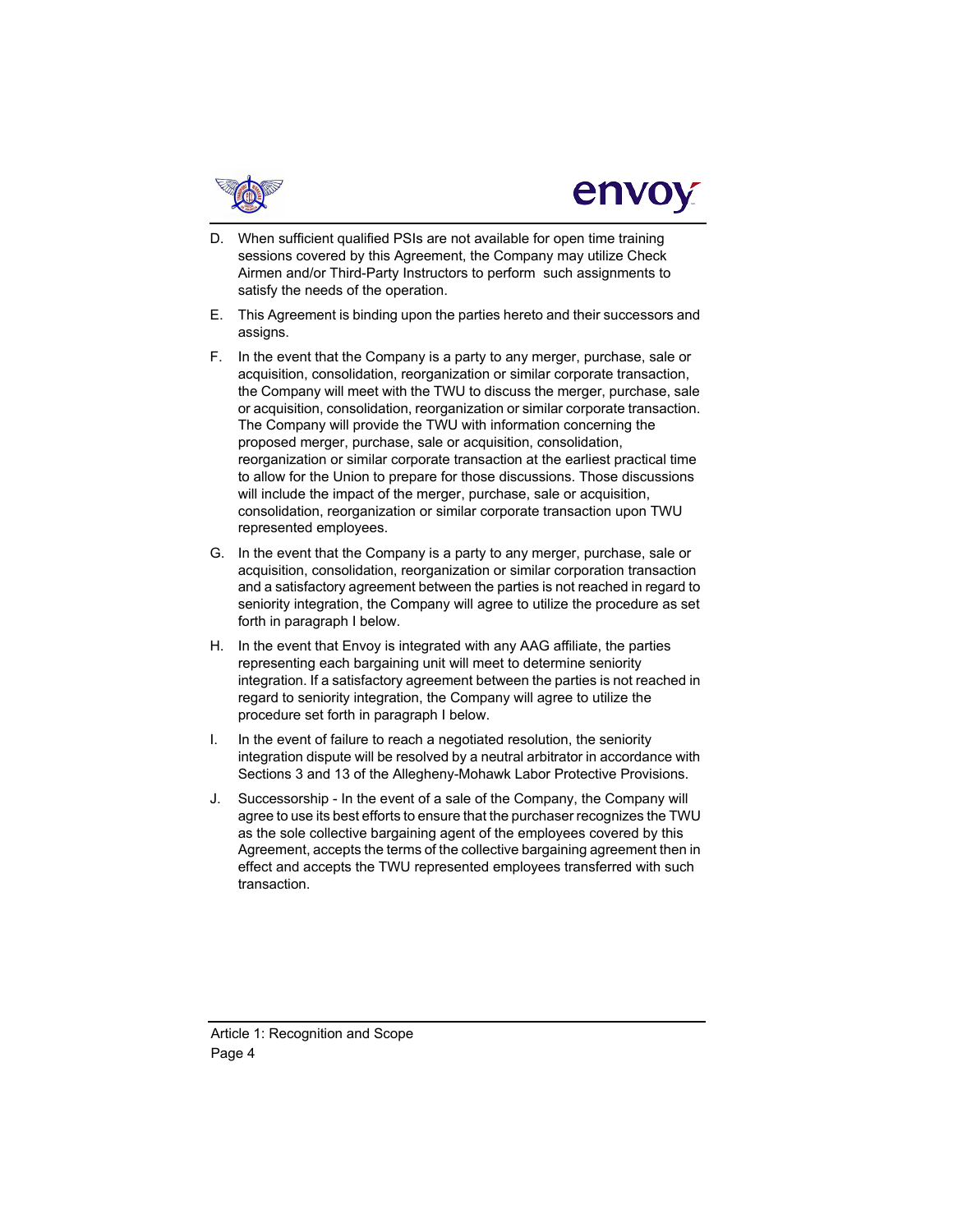



#### **ARTICLE 2: DEFINITIONS**

- <span id="page-6-0"></span>A. "Employee" as used herein, means all employees of the Company covered by this Agreement as defined in Article 10 of this Agreement: Classifications and Qualifications.
- B. The term "Company" shall refer to Envoy Air Inc.
- C. "AAG Affiliate", as used in this Agreement means:
	- 1. Any entity that controls the Company or any entity that the Company controls; and/or
	- 2. Any other corporate subsidiary, parent, or entity controlled by or that controls any entity referred to in C.1. of this Article.
- D. "Company seniority date" shall be defined as the employee's hire date with the Company.
- E. "Occupational seniority date" will be defined as the employee's date of assignment as a Professional Simulator Instructor, including paid training, within the Classification as enumerated in Article 10 of this Agreement.
- F. "Classification seniority date" shall be defined as an administrative date, which determines the placement of an employee on the applicable pay scale.
- G. Any masculine pronoun used herein shall be deemed and understood to designate any employee, hereunder, whether male or female.
- H. The word "qualification" as used herein shall mean all requirements and/or qualifying tests, which may be deemed necessary by the Company for a particular type of work to be performed.
- I. The term "hereunder" as used in this Agreement shall be construed to mean and read "under all applicable provisions of this Agreement."
- J. Floating Holiday shall be defined as follows: Each employee with at least six (6) months' active service with the Company will be entitled to one (1) floating holiday, to be designated at any time during the year by the employee, which can be requested on an employee's monthly schedule requests. Such request shall be submitted no later than the 10th day of the previous month, and may be granted based upon operational requirements in order of seniority. A floating holiday shall be paid at the daily rate and the employee's scheduled workdays shall be reduced by one.
- K. "Meet and Confer" will mean an obligation to meet and provide information relating to a specific issue with the intent of resolving such issue.
- L. "Administrative Day" will mean a scheduled workday with no specific assignment or a scheduled workday for which the work has been cancelled.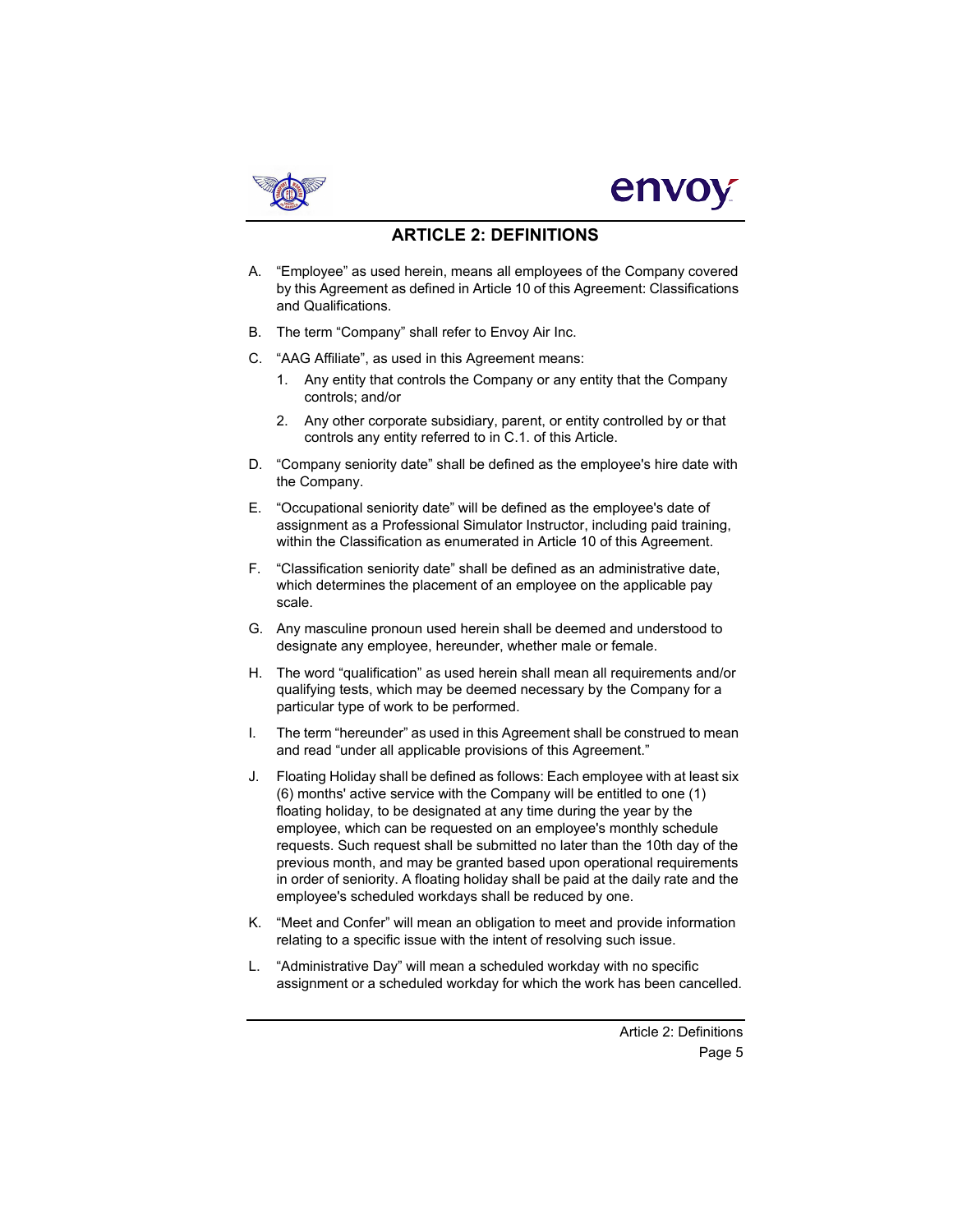

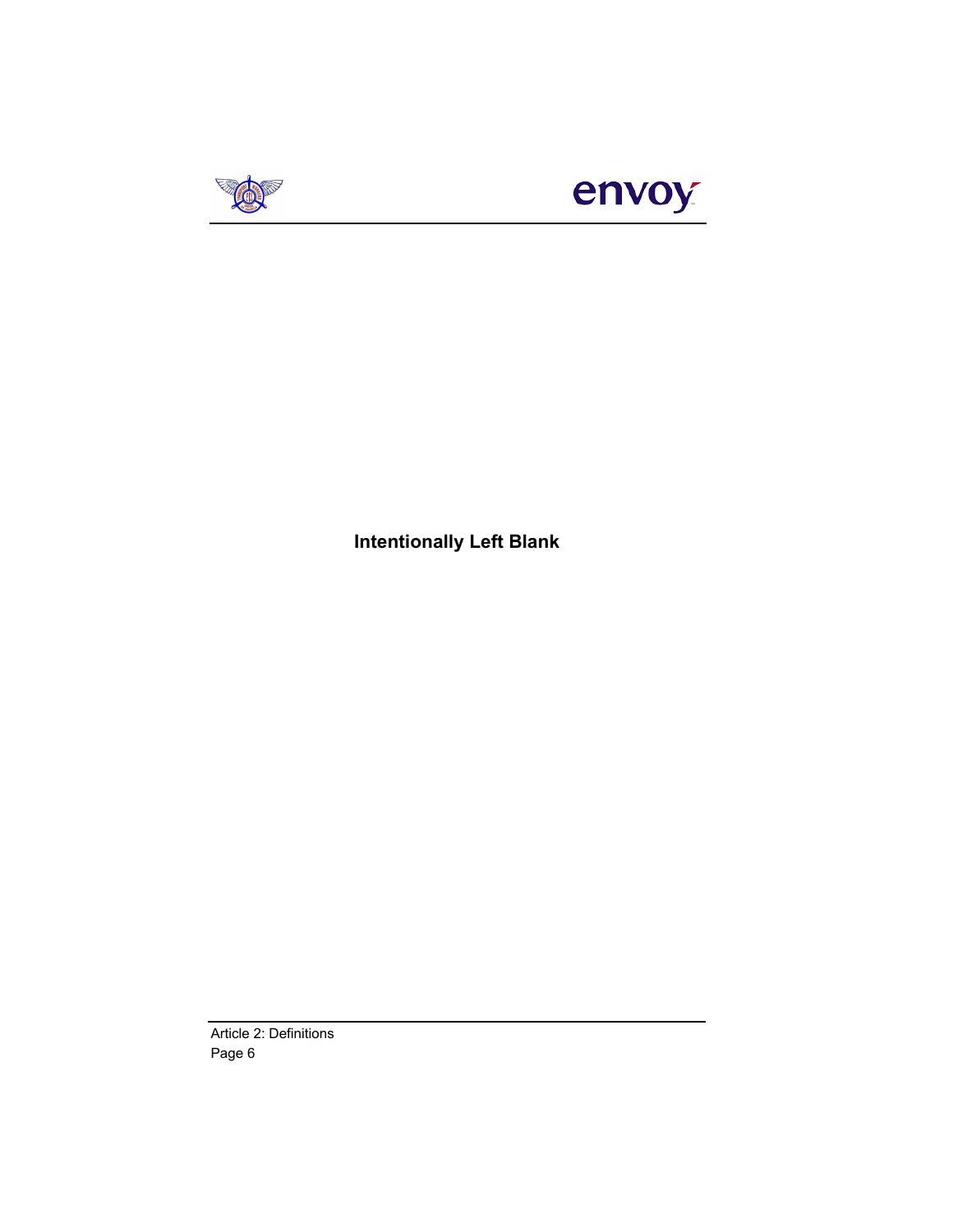<span id="page-8-0"></span>



#### **ARTICLE 3: NON-DISCRIMINATION AND MANAGEMENT RIGHTS**

- A. The Company and the Union agree to make it a matter of record in this Agreement that in accordance with the established policy of the Company and the Union, the provisions of this Agreement will apply equally to all employees hereunder regardless of sex, age, color, race, religion, sexual orientation, disability, veteran status, national origin, or any other category protected by law.
- B. No employee covered by this Agreement will be interfered with, restrained, coerced, or discriminated against by the Company, its officers or agents, because of membership in the Union.
- C. The rights of ownership, the management of the Company and the direction of the working forces, including the right to hire, discipline and discharge employees for just cause, promote, demote, transfer, layoff and recall, the right to direct, plan and control operations, and to establish and change work schedules, and the right to determine the type of work to be performed, and the right to introduce new and improved methods, equipment or facilities, and to change existing methods, equipment and facilities, and to determine the location of the Company's facilities, and the work to be done at each, and the number of employees, and the right to lease facilities or equipment, and the right to establish or change Company rules, and in general to maintain discipline and efficiency, are vested exclusively with the Company so long as the exercise of such rights will not be in conflict with the specific provisions of this Agreement.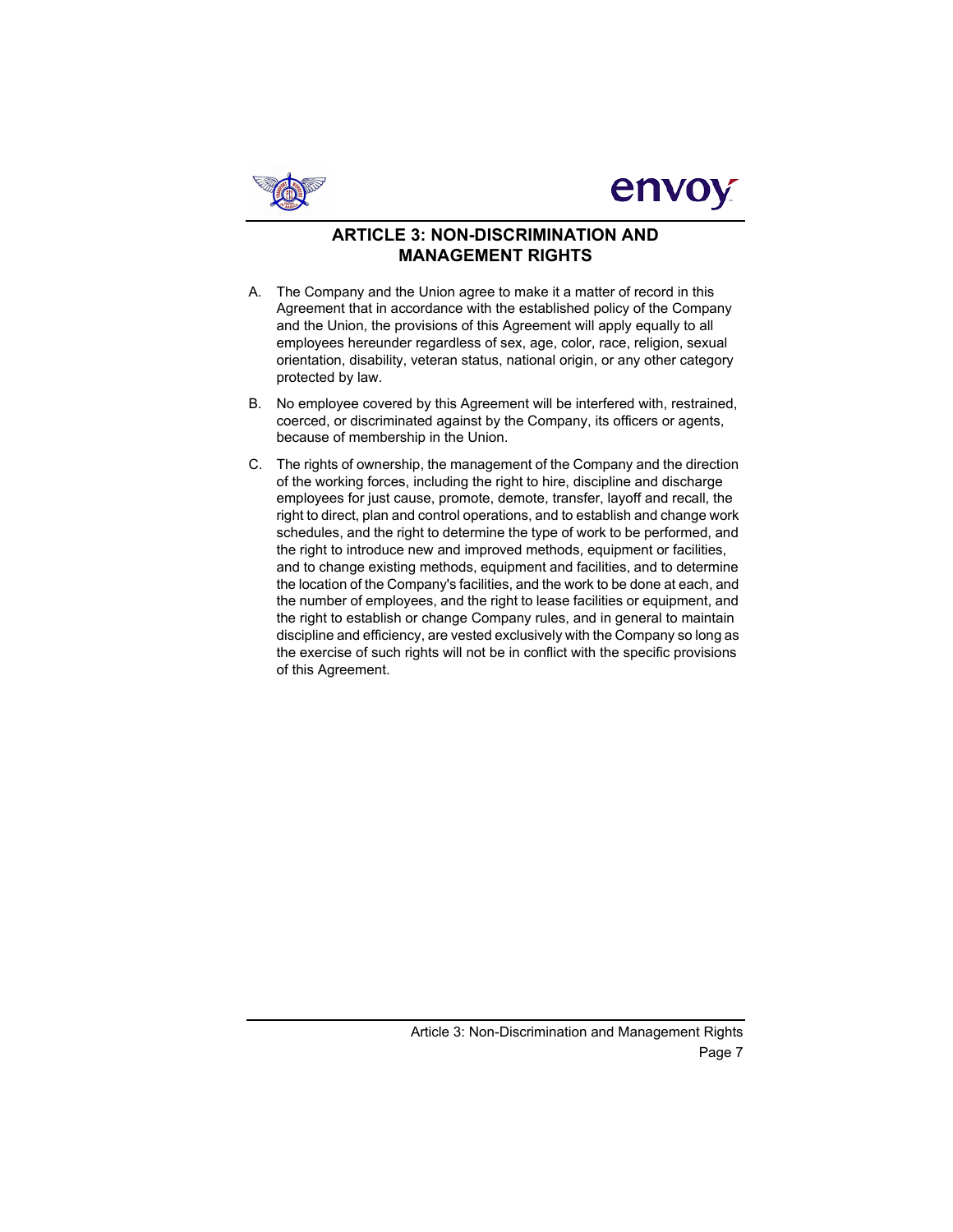

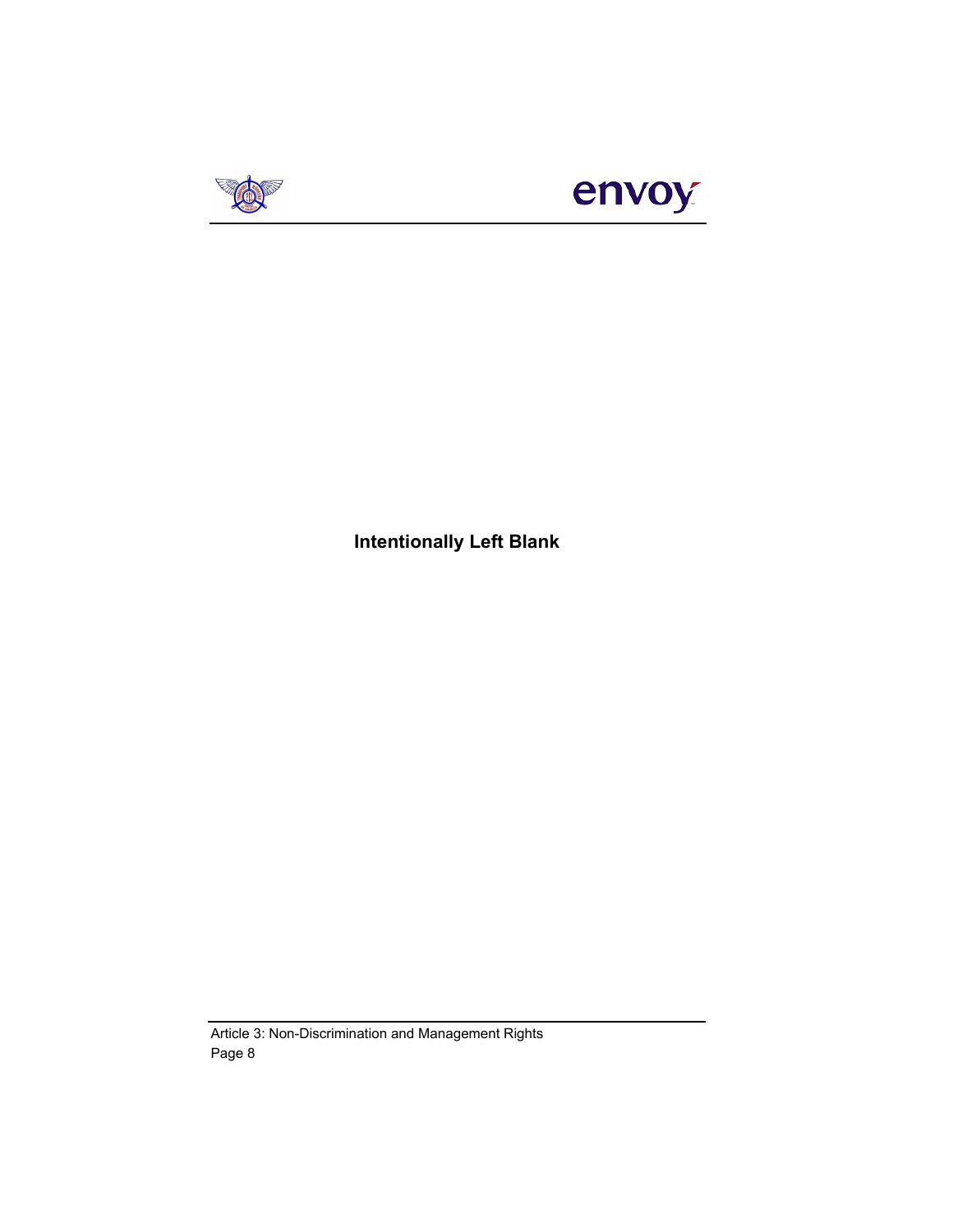



#### **ARTICLE 4: COMPENSATION**

- <span id="page-10-0"></span>A. During the period of this Agreement, the daily rates of pay for the classification of work covered hereunder shall be in accordance with the pay scale shown in B. below.
- B. The pay scale below shall become effective on October 30, 2021. Subsequent annual increases shall become effective on the first day of the first full pay period on or after each Date of Signing ("DOS") anniversary date.

| YOS          | Year 1   | Year 2   | Year 3   | Year 4            | Year 5   |
|--------------|----------|----------|----------|-------------------|----------|
| 0            | \$383.67 | \$391.35 |          | \$399.17 \$407.16 | \$415.30 |
| $\mathbf{1}$ | \$393.27 | \$401.13 | \$409.15 | \$417.34          | \$425.68 |
| 2            | \$403.10 | \$411.16 |          | \$419.38 \$427.77 | \$436.33 |
| 3            | \$413.17 | \$421.44 | \$429.87 | \$438.46          | \$447.23 |
| 4            | \$423.50 | \$431.97 | \$440.61 | \$449.43          | \$458.41 |
| 5            | \$434.09 | \$442.77 | \$451.63 | \$460.66          | \$469.87 |
| 6            | \$444.94 | \$453.84 | \$462.92 | \$472.18          | \$481.62 |
| 7            | \$456.07 | \$465.19 | \$474.49 | \$483.98          | \$493.66 |
| 8            | \$467.47 | \$476.82 | \$486.35 | \$496.08          | \$506.00 |
| 9            | \$479.16 | \$488.74 | \$498.51 | \$508.48          | \$518.65 |
| 10           | \$491.13 | \$500.96 | \$510.98 | \$521.20          | \$531.62 |

#### **Daily Rates**

- C. **Ratification Bonus**: Any employee hired prior to or on the date of ratification shall be paid a ratification bonus of \$7,500, less any applicable deductions.
- D. **Retention Bonus**: Eligible employees shall be paid a retention bonus, less any applicable taxes, of \$7,500 annually following DOS +1, DOS+2 and DOS+3 up to \$22,500. The employee must be in active status for the entire twelve (12) months prior to the retention bonus pay date in order to receive the entire \$7,500. If in inactive status for any given month(s), the retention bonus shall be prorated for that month(s), using the same eligibility criteria as vacation accrual. The employee must also be on the PSI seniority list on the bonus payment date, which shall be no later than thirty (30) days after the DOS+1, DOS+2 and DOS+3 anniversary dates.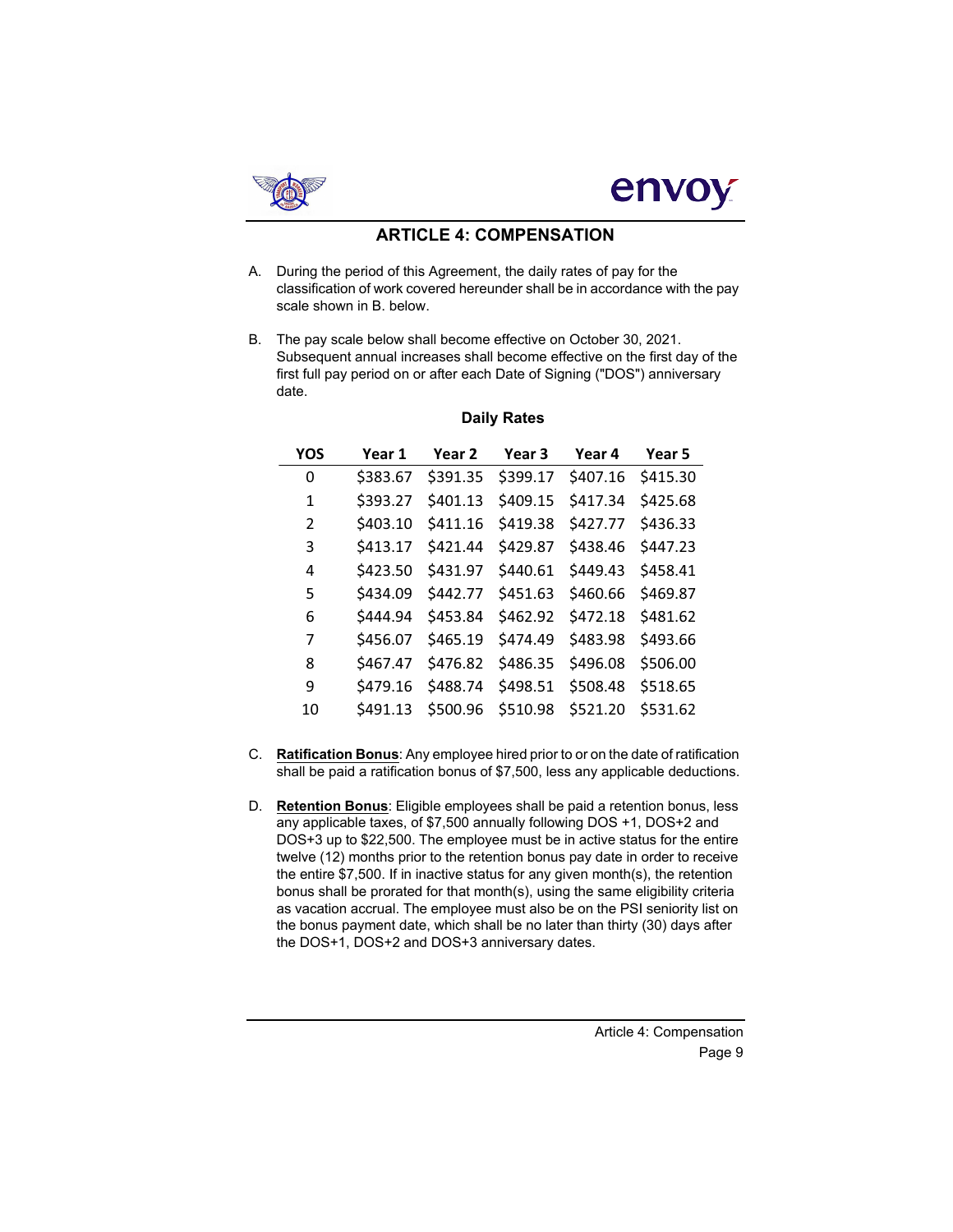



- E. **Flex Hiring Rate**: The Company may elect to temporarily flex the starting base daily rate to a higher step on the pay scale. When the Company elects to do so, all PSIs senior to the new PSIs receiving the higher flex rate shall receive the greater of the higher rate provided by the flex step, or the rate provided by their current step.
	- 1. Once an employee commences receiving the higher flex rate, that employee's rate shall not be reduced. In addition, their classification seniority date will be adjusted to reflect the effective date of the increase. Thereafter, the employee will receive step increases on an annual basis.
	- 2. The Company may elect to discontinue the flex rate for future new hires and reapply the contractual start rate on the scale on a prospective basis. Per E.1. above, flexed employees will continue to receive step increases on an annual basis, based on their adjusted classification seniority date.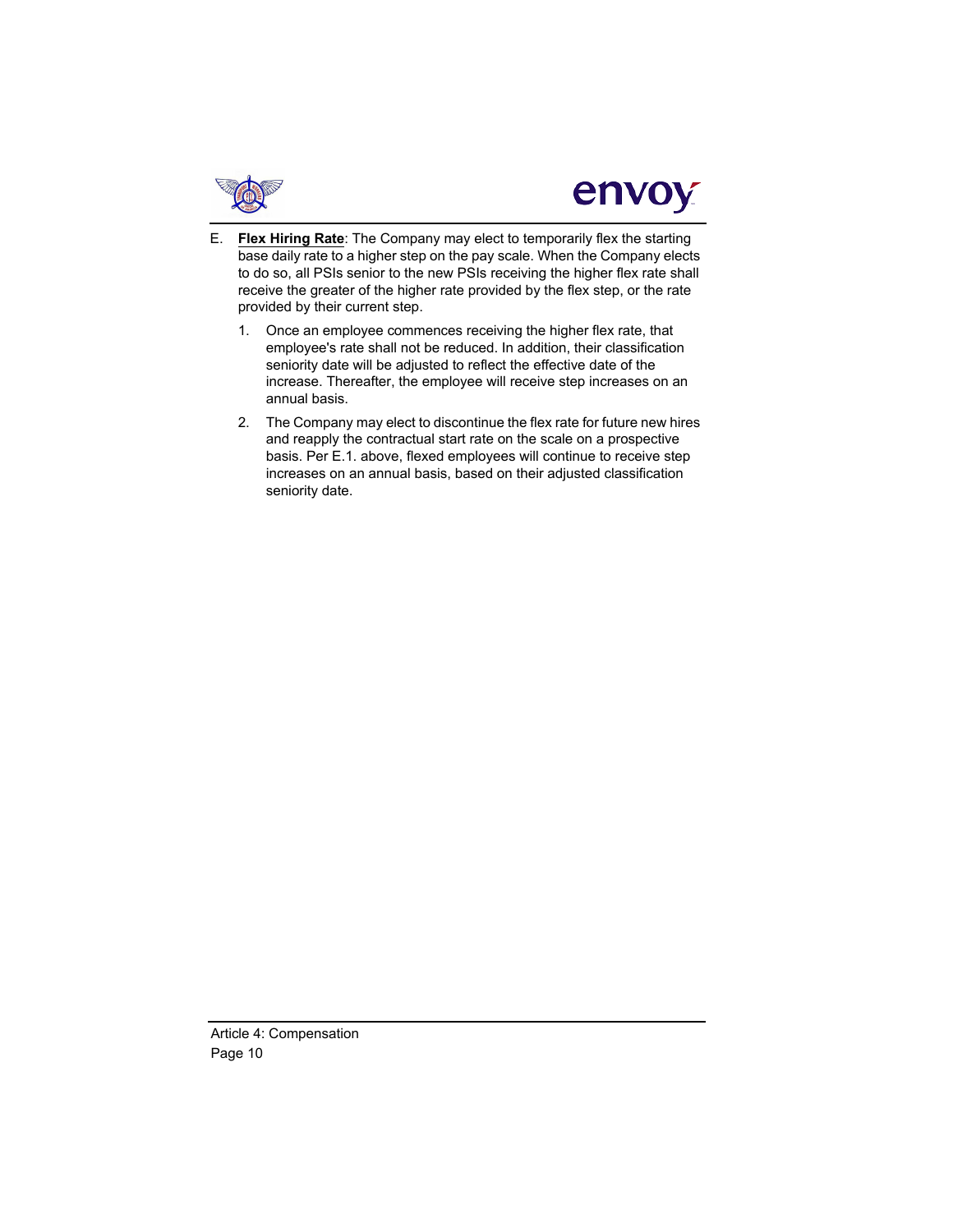



#### **ARTICLE 5: VACATIONS**

- <span id="page-12-0"></span>A. Employees hereunder will become entitled to and receive vacation allowances in accordance with the following:
	- 1. As used herein the term "year' is used to mean a calendar year.
	- 2. As of December 31 of each year, each employee hereunder who has had six (6) months or more of active service with the Company will be entitled to a vacation period of two (2) weeks to be taken in the following year.
	- 3. As of December 31 of each year, each employee hereunder who has had five (5) years or more of active service with the Company will be entitled to a vacation period of three (3) weeks to be taken the following year.
	- 4. As of December 31 of each year, each employee hereunder who has had fifteen (15) years or more of active service with the Company will be entitled to a vacation period of four (4) weeks to be taken the following year.
	- 5. As of December 31 of each year, each employee hereunder who has had twenty (20) years or more of active service with the Company will be entitled to a vacation period of five (5) weeks to be taken the following year.
	- 6. An employee who, as of December 31 of any year, has less than one (1) year of service with the Company will be entitled to a prorated vacation (at the rate of 0.833 days per month of active service) for the following calendar year.
- B. In any calendar month, fifteen (15) days or more of service with the Company will be considered a full month and less than fifteen (15) days will not be considered a full month. Fractions of one-half a day or more of earned vacation will be considered as entitling the employee to a full day's vacation and fraction of less than one-half a day will not be considered a full day.
- C. A block of vacation is defined as a period of seven (7) days, beginning on Saturday and ending on the subsequent Friday, which consists of five (5) paid days and two (2) regularly scheduled days off. For each seven (7) day block of vacation, a PSI will be paid at his daily rate for the five (5) days.
- D. For months where a PSI is granted a vacation block, he will be scheduled as follows:

Total days in the contractual month (30 or 31) - number of scheduled days off (10) - 5 additional days off (replacing workdays) for each block of vacation = Number of scheduled days to be worked in the month.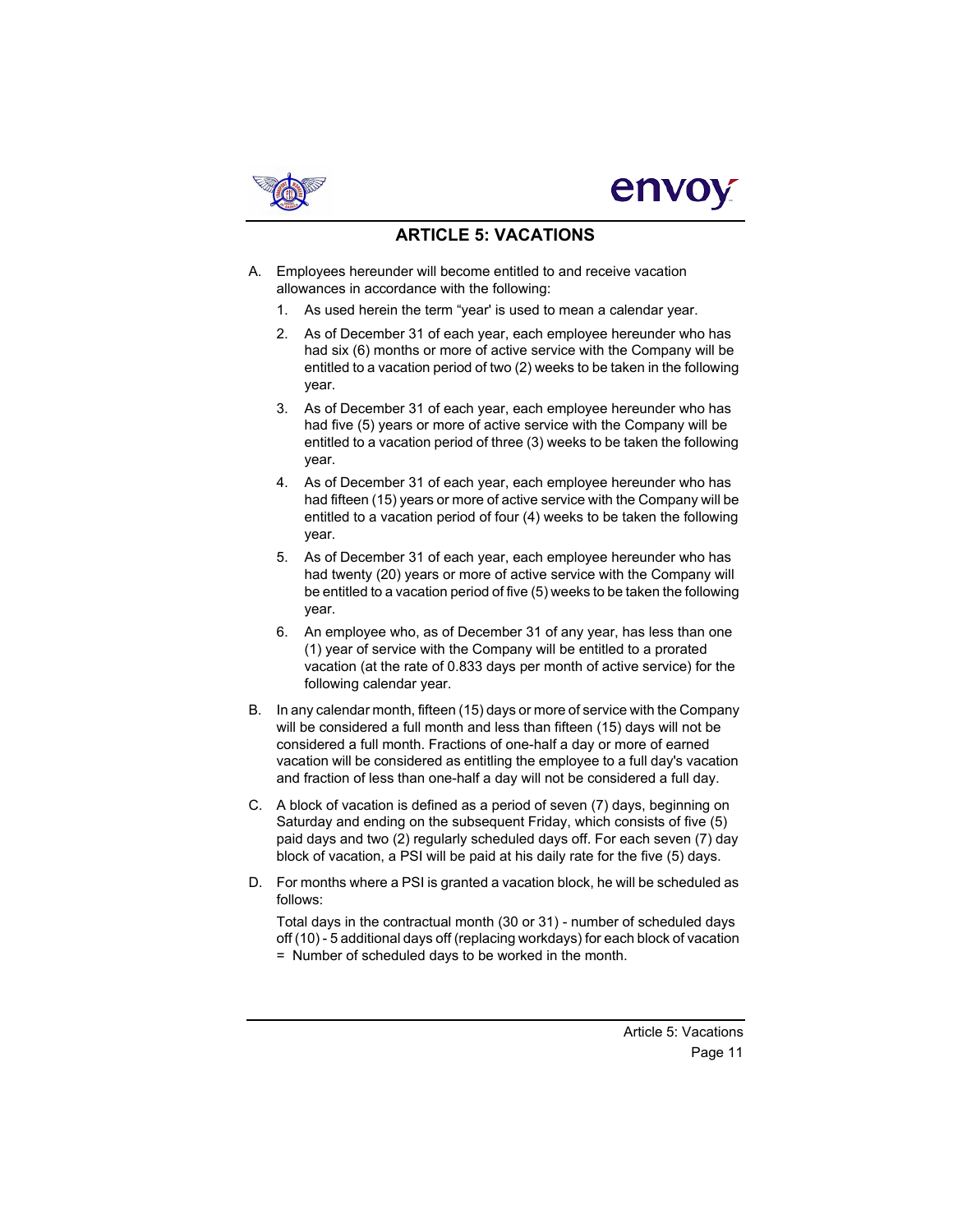

#### **Example 1:** (one (1) block of vacation in a 30-day month)

PSI bids and is awarded 10 days off in a 30-day contractual month where he has 1 block of vacation. 30 days in month  $(10 + 5) = 15$  days off. PSI will be scheduled for 15 days of work.

**Example 2:** (two (2) blocks of vacation in a 31-day month)

PSI bids and is awarded 10 days off in a 31-day contractual month where he has 2 blocks of vacation. 31 days in month  $(10 + 10) = 20$  days off. PSI will be scheduled for 11 days of work.

- E. Preference in the period in which employees hereunder will be permitted to take their vacations will be granted in order of occupational seniority within each fleet type.
- F. ANNUAL VACATION BID
	- 1. The Company will electronically post requests for vacation preference for the following year no later than October 15th of each year and employees eligible will list their preference no later than November 15th at 12:00 noon Central Time. When the annual vacation bid is posted, the Company will indicate the number of blocks available for award in each fleet type. Each vacation block will consist of seven (7) days starting on Saturday and ending on Friday. The total number of blocks available for bid in each fleet type will be no less than the total amount of vacation accrued annually by all PSIs within that fleet type. A minimum of one (1) block will be available for bid for each week in each fleet type. The actual number of slots per week will be determined exclusively by the Company. The vacation schedule will be awarded no later than November 22 at 12:00 noon Central Time. Bids will be awarded on the basis of occupational seniority within fleet type. Any employee not expressing a preference shall be assigned a vacation.
	- 2. Holidays recognized by this Agreement which fall within a vacation period will be paid at the daily rate in addition to vacation pay.
- G. MONTHLY VACATION BID
	- 1. The Company will electronically post available vacation blocks for subsequent months in the calendar year. Bids for such open vacation blocks will be posted from the 1st through the 7th of each month and awards for such open vacation will be made by the 10th of the month, according to seniority within each fleet type. Awards of any remaining open vacation time after the 10th of the month will be granted on a first come, first served basis within each fleet type.
- H. An employee covered by this Agreement who resigns and has given the Company fourteen (14) days advance notice will be entitled to his earned vacation pay. This notice provision may be waived by the Company.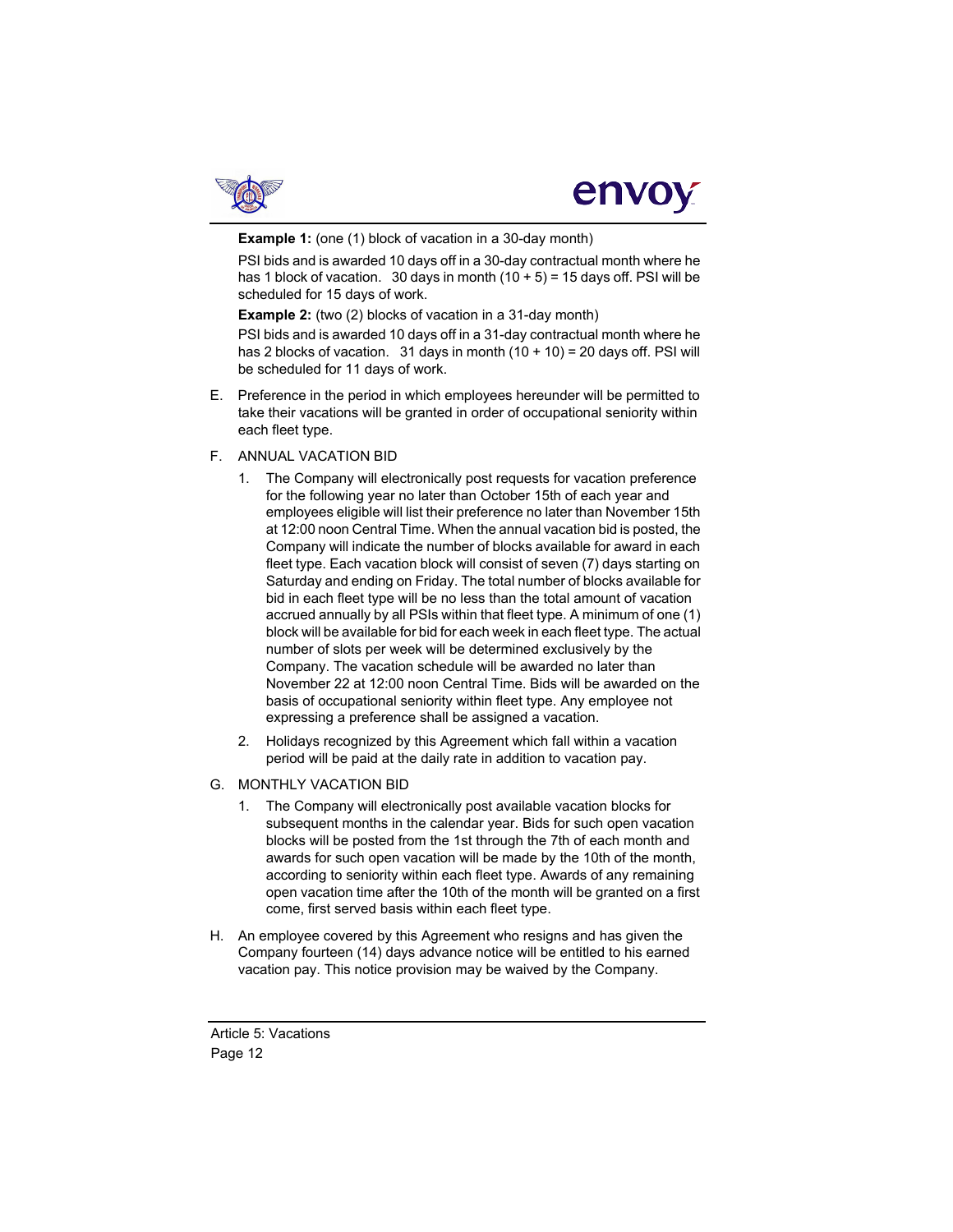

- I. Upon death, the estate of an employee covered by this Agreement will be paid in a lump sum for all accrued and unused vacation.
- J. Upon retirement, an employee covered by this Agreement who has accrued and unused vacation will receive a lump sum payment for his accrued vacation.
- K. The Company reserves the right to cancel and reschedule vacation if necessary to maintain service and will give as much advance written notice as possible to the employee, but at least two (2) weeks. In the event that an employee's vacation has been cancelled by the Company, the employee will select, at his option to:
	- 1. Reschedule his unused vacation during the same calendar year, if a slot is available, or
	- 2. Be paid for his vacation period, or
	- 3. Carry his unused vacation over to the following year.
- L. Vacation allowance will not be cumulative and vacation time to which an employee becomes entitled on December 31 of any year will be forfeited unless taken during the following year, unless the employee is requested by the Company in writing to forgo his vacation during the year in which it is to be taken.
- M. The Company will permit an employee to request up to five (5) Personal Vacation Days (PVD). PVDs are defined as vacation days accrued in the current year for use next year to be taken in advance for the current year. The days would then be deducted from the next year's allocations. PVDs must be requested no less than seven (7) days in advance. The days will be granted if manning permits.
- N. Employees will not be involuntarily assigned for open time on days off immediately before or after vacation.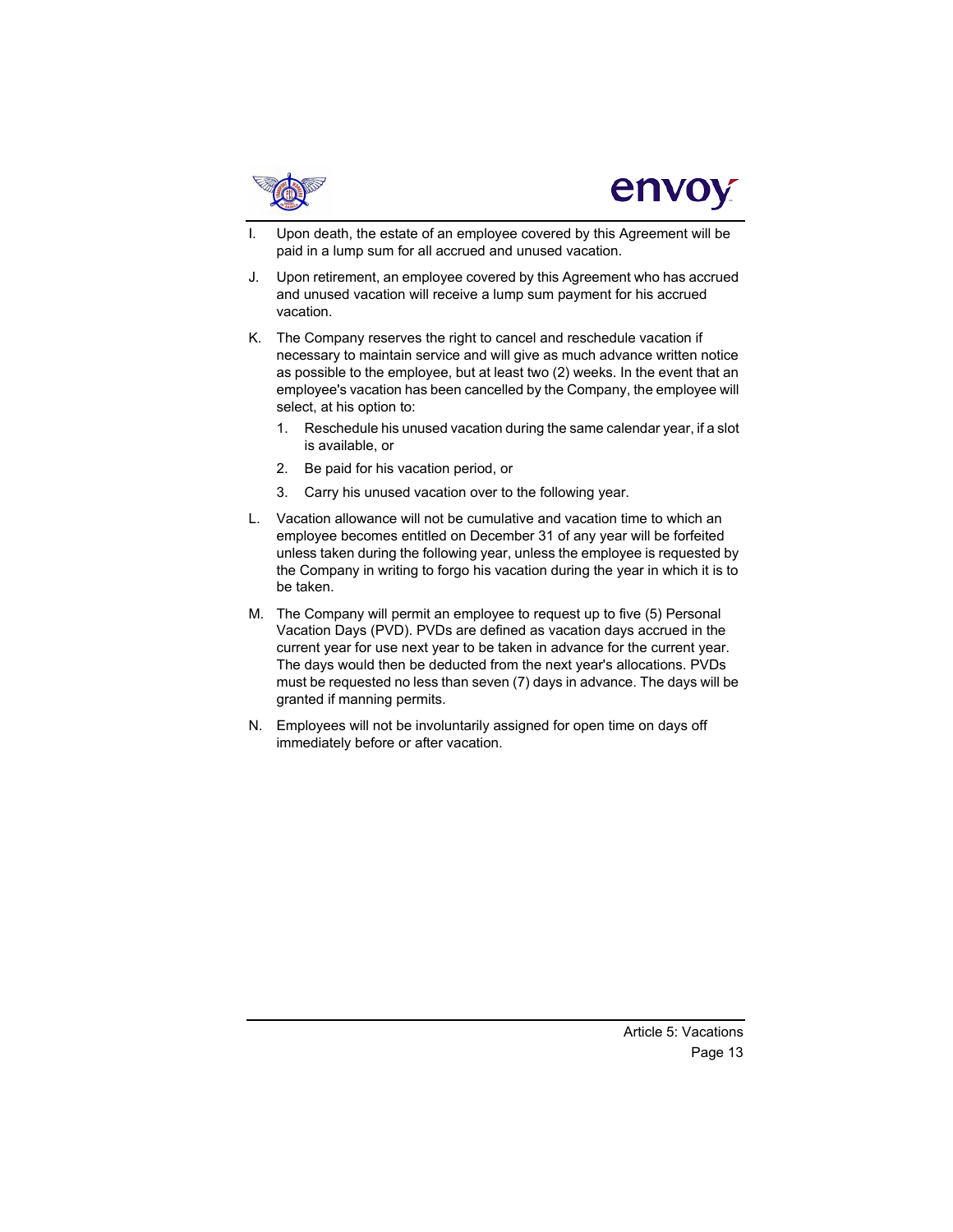

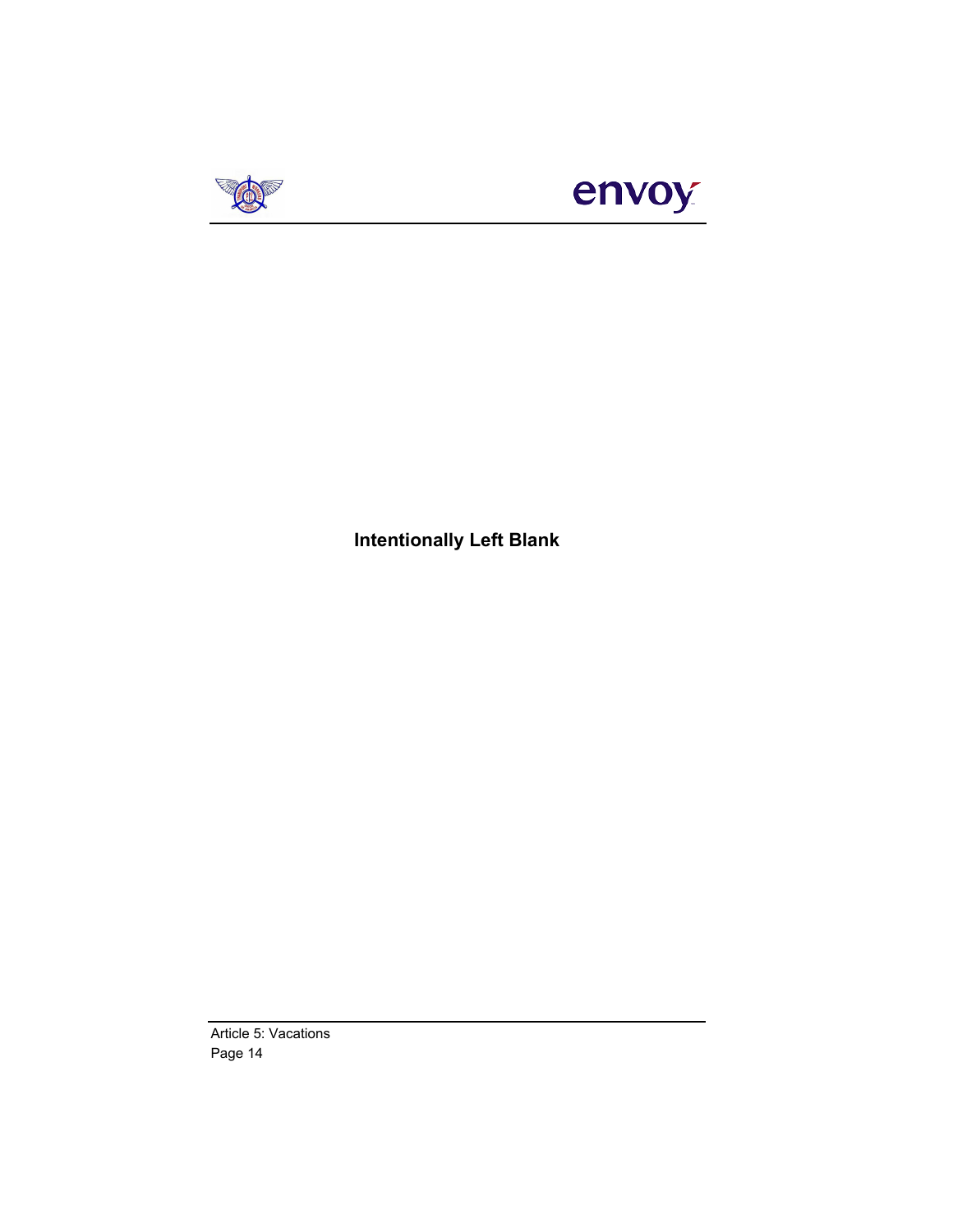



#### **ARTICLE 6: HOLIDAYS**

<span id="page-16-0"></span>A. The following holidays will be compensated at the PSI's daily rate of pay:

 New Years Day Labor Day Memorial Day Thanksgiving Day Independence Day Christmas Day

- B. An employee who works on any of the above holidays (not including the floating holiday below) will receive holiday pay at his daily rate of pay in addition to his daily rate for the holiday worked.
- C. No employee will be permitted to interrupt his vacation period to work on a holiday.
- D. Payment for a holiday as such will not be made to an employee on a leave of absence or to an employee scheduled to work on such holiday who is not excused from work and who fails to report to work as scheduled. An employee who reports off sick on a holiday shall be paid for the holiday but shall not be eligible to claim sick pay for the same day.
- E. FLOATING HOLIDAY

Each employee with at least six (6) months' active service with the Company will be entitled to one (1) floating holiday, to be designated at any time during the year by the employee, which can be requested on an employee's monthly schedule requests. Such request shall be submitted no later than the 10th day of the previous month, and may be granted based upon operational requirements in order of seniority. A floating holiday shall be paid at the daily rate and the employee's scheduled workdays shall be reduced by one.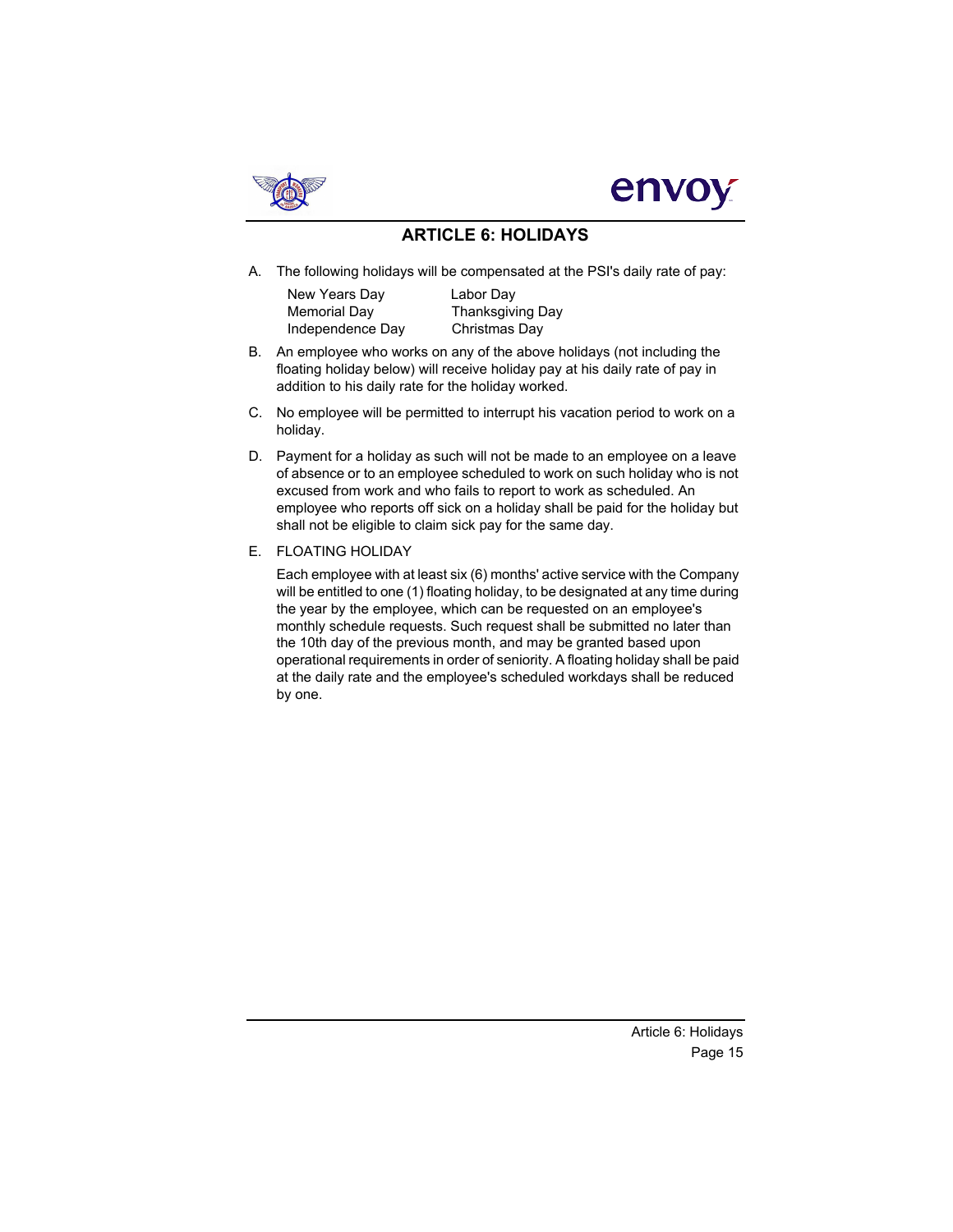

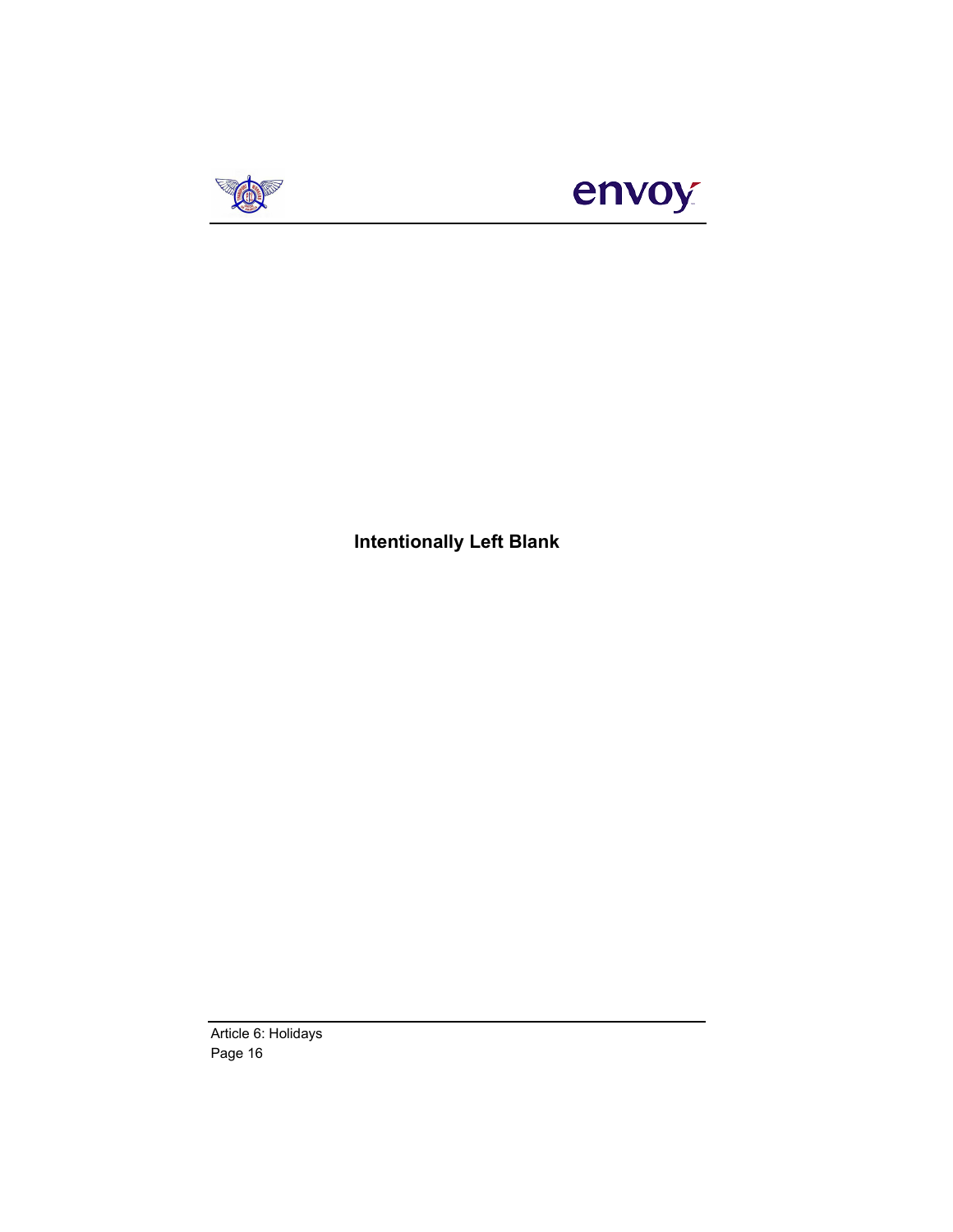

## **ARTICLE 7: SICK LEAVE / ON THE JOB INJURY**

- <span id="page-18-0"></span>A. Sick leave is that time granted to an eligible employee who is incapacitated for the performance of his regular duties by sickness or injury arising from non-occupational causes.
- B. A full-time employee who completes six (6) months of active service with the Company will be credited with six (6) days sick leave for the calendar year in which the six (6) month period is completed.
- C. Upon being credited with the applicable six (6) days of sick leave, as mentioned in paragraph B above, an employee will thereafter accrue onehalf of a regular day's work (see Article 13) of sick leave for each calendar month of active service with the Company up to a maximum of six (6) days in any calendar year. Such sick leave accrued during a calendar year will not be used prior to January 1 of the following year.
- D. Unused sick leave will be cumulative up to a maximum of ninety (90) days.
- E. The sick leave provided under this Article 7 will be payable only in cases of bona fide illness or injury from non-occupational causes which result in the employee's incapacitation for the performance of his regular duties and/or doctors' appointments for sickness. Such sick leave will be paid in the following manner:
	- 1. Payment of sick leave will be the pay for the regular daily schedule, for those days which the employee would have worked but for the disabling sickness or injury, calculated at the applicable daily rate of pay. Such payment will commence from the first (1st) workday's absence and will continue until the employee's accrued sick leave is exhausted.
	- 2. Any full-time employee who has reached sixty (60) days in his sick bank may convert one week of sick leave into one week of vacation time (to be taken in a one (1) week block only), such conversion of sick time must be done in accordance with Company Policy. Such vacations will be bid after all regular vacation bids (Article 5) have been awarded.
- F. The Company acknowledges an employee's right to use sick time for the intended purpose. In accordance with Company policy, the use of sick time will not be subject to disciplinary action unless there is evidence to substantiate abuse.
	- 1. An Employee covered by this Agreement unable to report for duty will, unless prevented by reasons beyond his control, notify his immediate supervisor or other central point set up for reporting purposes by the Company. This notification must be made as far in advance of the scheduled starting time of his shift as possible, no less than one (1) hour prior to the start of the shift.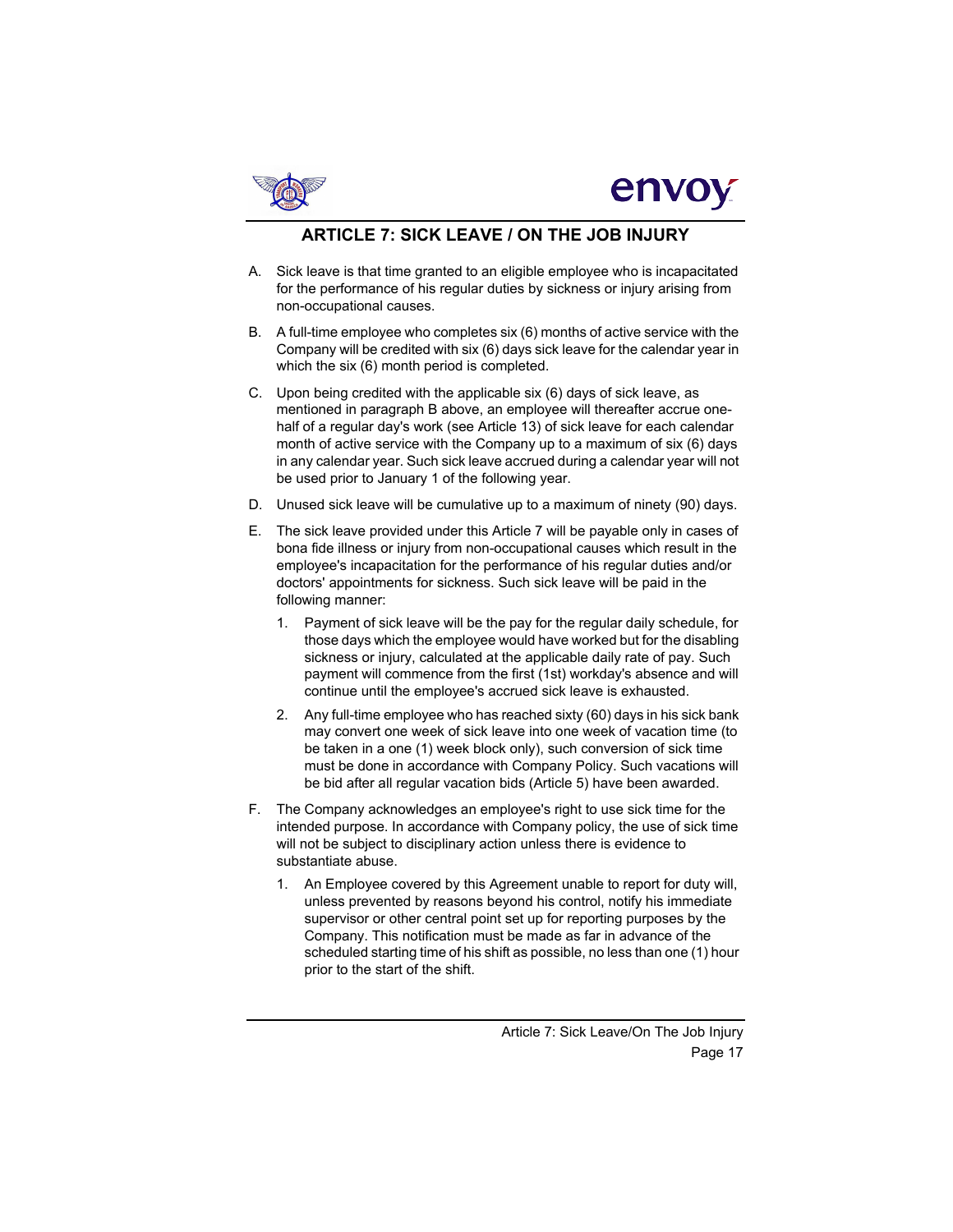



- 2. While it is not the policy of the Company to require a medical confirmation of illness, the Company reserves the right to require such medical confirmation whenever circumstances indicate abuse of sick leave or excessive absenteeism.
- G. Injury on duty benefits will be in accordance with the applicable worker's compensation laws.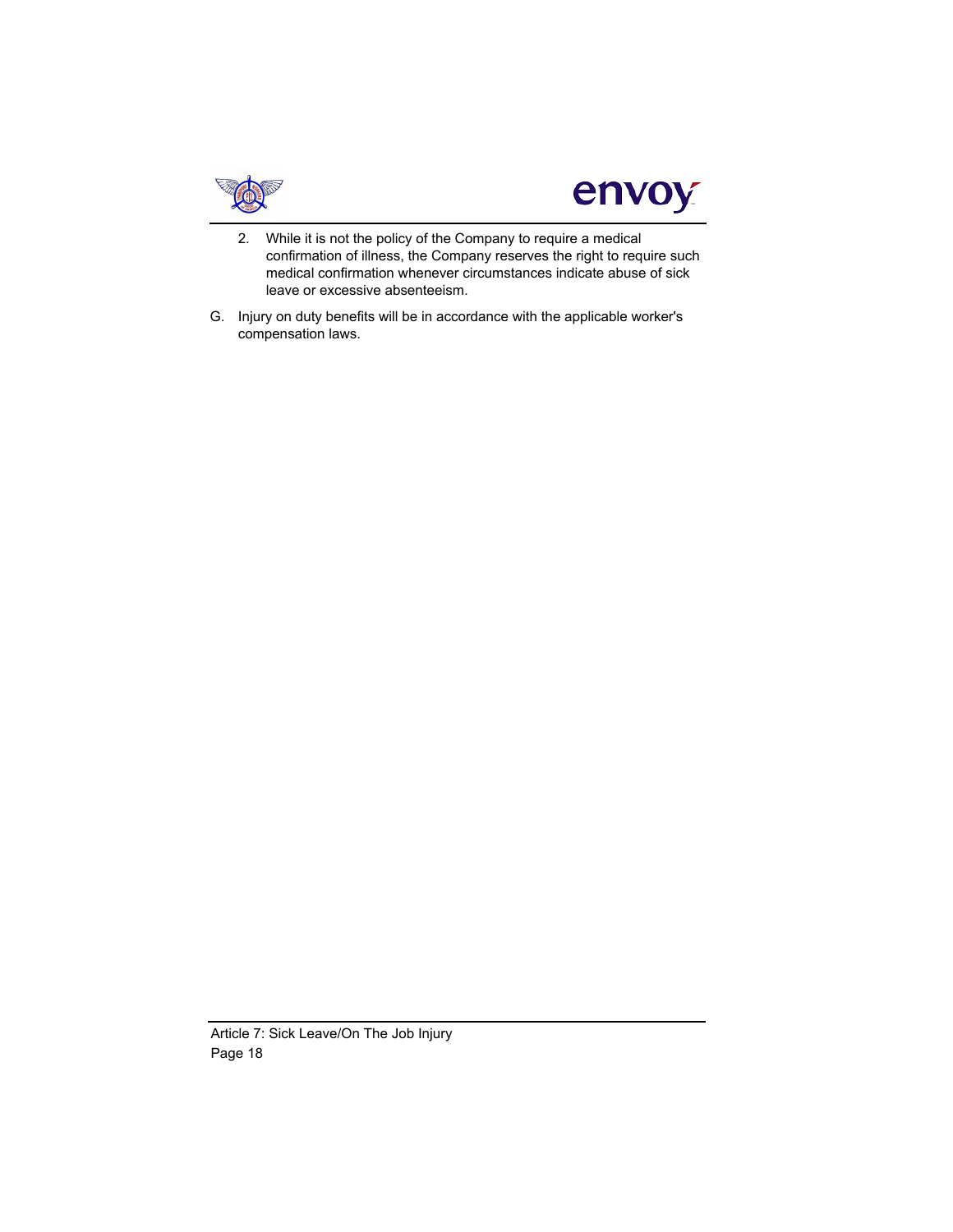

## **ARTICLE 8: PHYSICAL EXAMINATIONS**

- <span id="page-20-0"></span>A. Any employee hereunder who fails to pass a Company physical examination may, at his option, have a review of his case as outlined below.
	- 1. Within fifteen (15) days he may employ a qualified medical examiner of his own choosing and at his own expense for the purpose of conducting a physical examination for the same purpose as the physical examination was made by the medical examiner by the Company.
	- 2. A copy of the findings of the medical examiner chosen by the employee will be furnished to the Company within fifteen (15) days following the examination, and in the event that such findings verify the findings of the medical examiner employed by the Company, no further medical review of the case will be afforded.
	- 3. In the event that the findings of the medical examiner chosen by the employee disagree with the findings of the medical examiner employed by the Company, the Company will, at the written request of the employee, ask that the two (2) medical examiners agree upon and appoint a third, qualified and disinterested medical examiner, preferably a specialist for the purpose of making a further physical examination of the employee.
	- 4. Such three (3) doctors, one (1) representing the Company, one (1) representing the employee affected, one (1) disinterested doctor approved by the Company doctor and the employee's doctor will constitute a board of three (3), the majority vote of which will decide the case.
- B. If the majority opinion of the Board of three (3) medical examiners upholds the employee's case, he will be restored to his former job and be paid for time lost, at his base rate of pay, less any amount he may have received as compensation during the interim period.
- C. The expense of employing the disinterested medical examiner will be borne one-half (1/2) by the employee and one-half (1/2) by the Company. Copies of such medical examiner's report will be furnished to the Company and to the employee.
- D. The above procedures do not apply in the case of time-sensitive examinations, such as random drug testing, when required by law or approved Company plan.
- E. In instances where the Company requires an examination by a specialist to make the initial determination as stated in paragraph A above, such costs will be borne by the Company.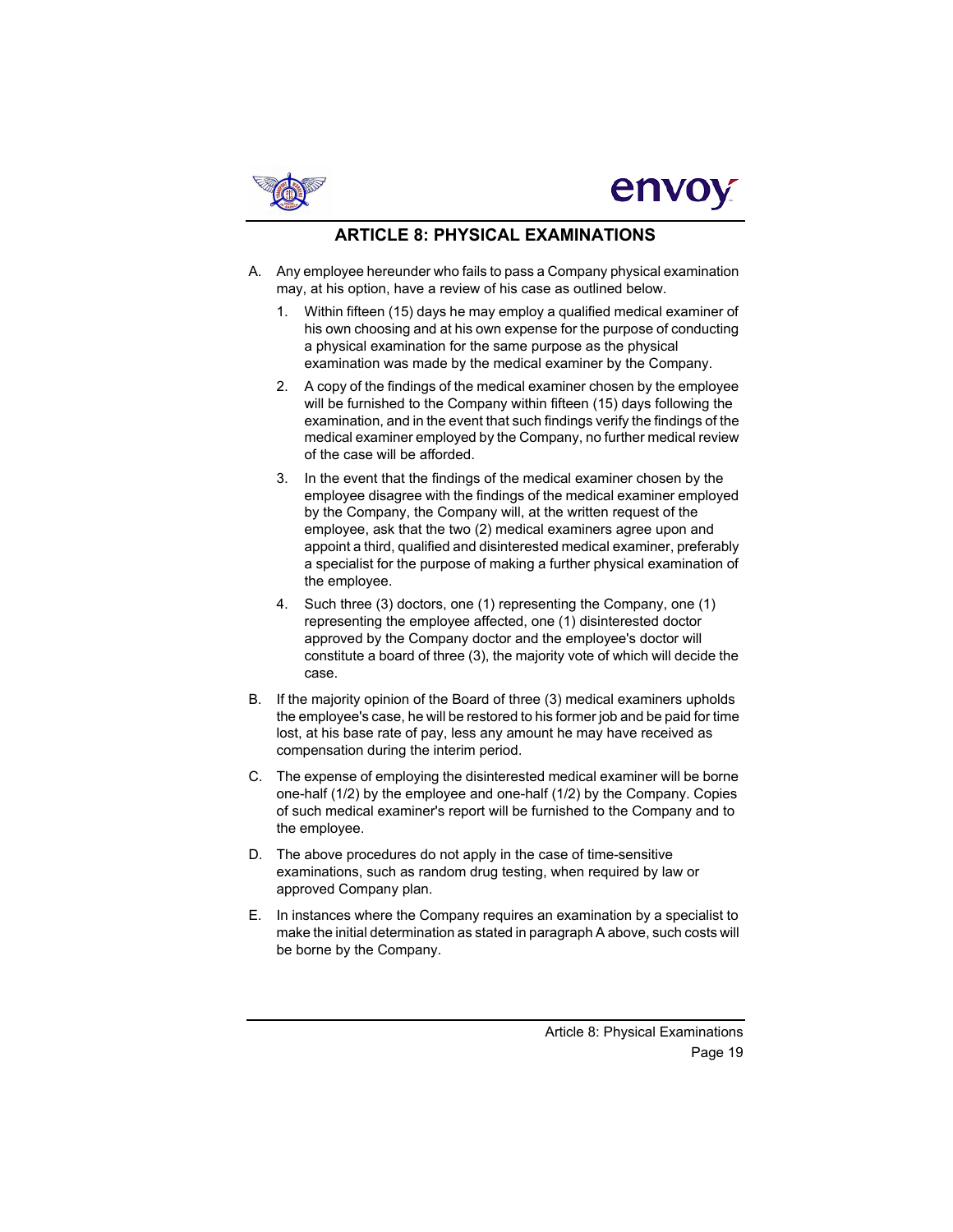

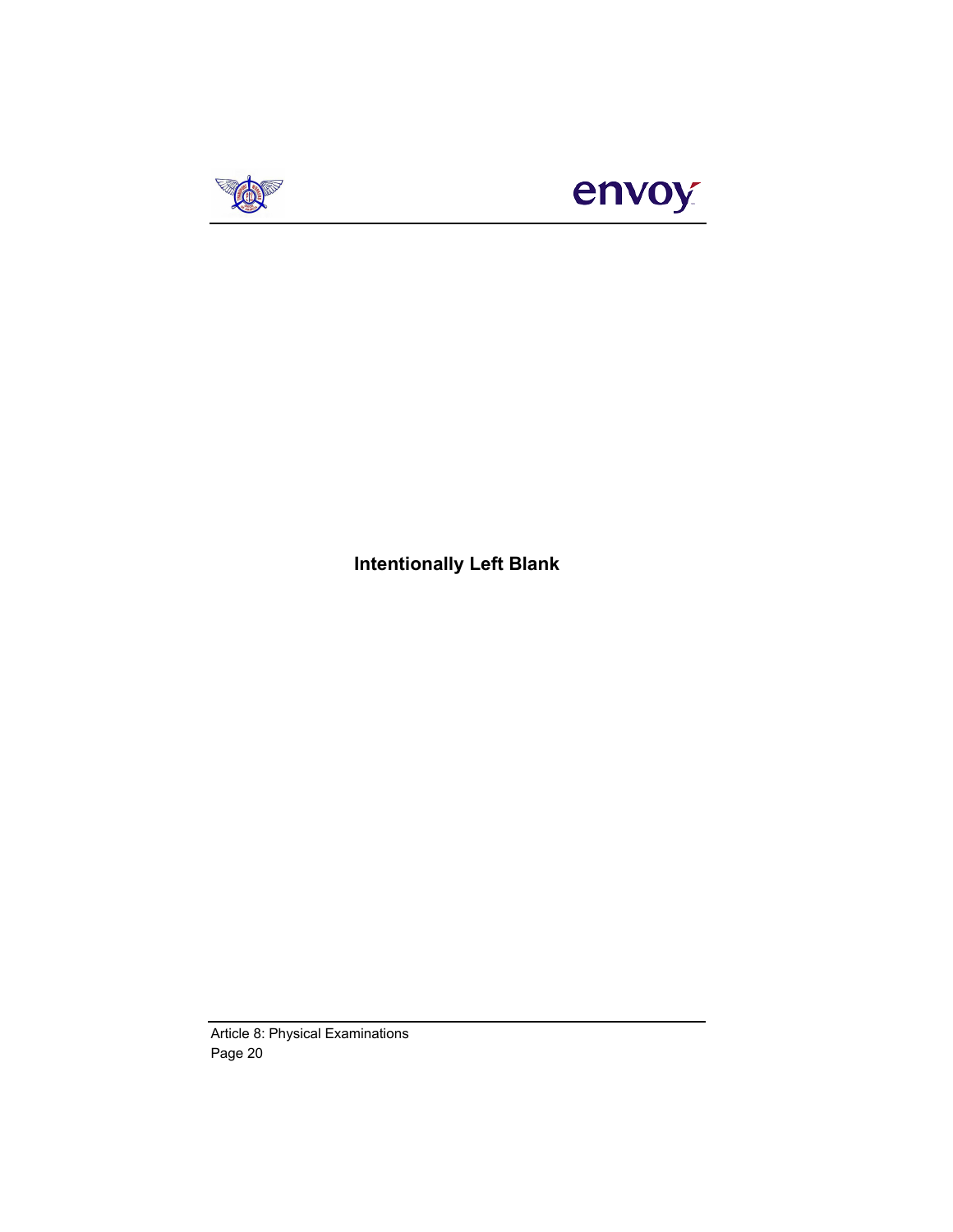

## **ARTICLE 9: SENIORITY**

- <span id="page-22-0"></span>A. Company seniority will commence with the effective day of placement on payroll.
- B. All references in the agreement to seniority will mean Professional Simulator Instructor Seniority, also referred to as Occupational seniority, except where specific reference is made to Company seniority or Classification seniority.
- C. Occupational seniority will begin to accrue from the date of first assignment as a Professional Simulator Instructor, including paid training, within the Classification as enumerated in Article 10 of this Agreement.
- D. Occupational seniority will govern all employees hereunder in the case of scheduling in accordance with Article 13, vacation bidding in accordance with Article 5, transfers in accordance with Article 14, retention in case of reduction in force and re-employment after release due to reduction in force in accordance with Article 15: Furlough, subject to other limitations contained herein.
- E. Seniority shall not govern promotion or assignment from Professional Simulator Instructors to Managerial positions or special duty assignments.
- F. The parties agree to the establishment of an accurate seniority list for the Classification covered by this agreement, including company, classification, and occupational seniority. Such list will be posted on the employee website.
- G. Resignation, discharge for just cause, failure to return from a leave of absence, or failure to accept recall from layoff will result in forfeiture of seniority and all rights thereto.
- H. An employee or the Union may protest any omission or incorrect posting affecting any employee's seniority.
- I. An employee who accepts a position with the Company outside the bargaining unit will retain his seniority for a period of six (6) months. Such an employee may return to his former Classification, if a vacancy exists, within six (6) months of the day he left the bargaining unit.
- J. An employee who accepts a position with the Company outside the bargaining unit, and remains outside the bargaining unit for greater than six (6) months, will retain a portion of his seniority, which will diminish over time, directly related to the amount of time he is away from the bargaining unit. For each day such employee is outside of the bargaining unit, his occupational seniority will decrement by one day, starting with the date he left the bargaining unit. Such employee may return to his former Classification, if a vacancy exists and he is deemed the most qualified candidate, and upon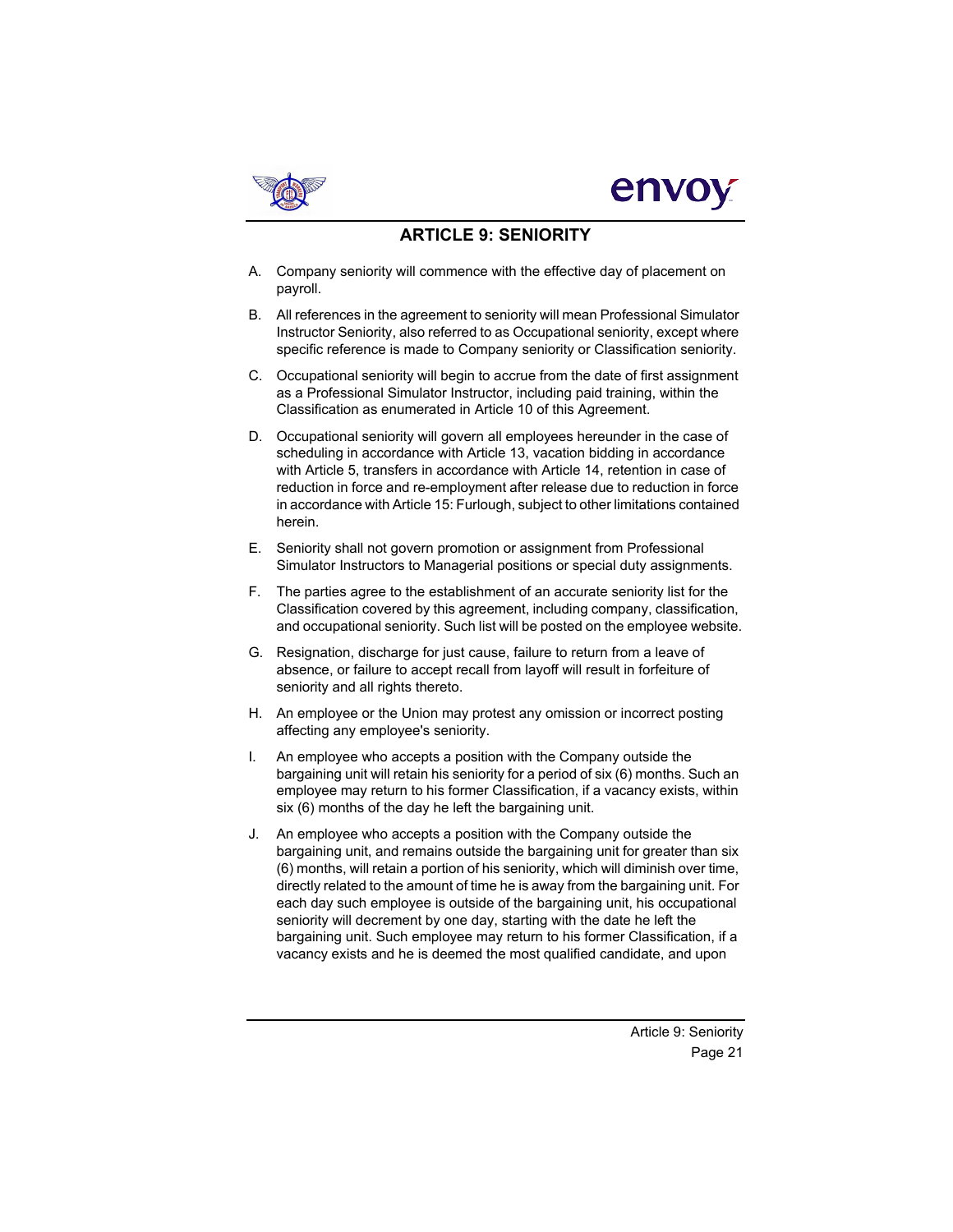

being selected for the position, he may exercise the rights associated with his remaining occupational seniority, which has been decremented by the number of days of his absence from the bargaining unit.

- K. An employee who accepts a temporary (acting) Company Assignment to work outside his Classification or to work outside the bargaining unit will retain and continue to accrue seniority in the Classification from which he is temporarily transferred. An employee who accepts such an assignment will not work in that capacity for more than one hundred twenty (120) days within a calendar year (January 1st-December 31st). Nothing in this paragraph prohibits the Company from assigning an employee to such work outside of the bargaining unit for periods of shorter duration than one hundred twenty (120) days, provided that such assignments or the total of such assignments do not exceed one hundred twenty days (120) days in a calendar year (January 1st - December 31st). If an employee in such capacity works over the prescribed time, he will forfeit all seniority. On a semi-annual basis the Company will furnish the Local President a report listing employees names, station, branch, hours worked and job function of employees within the Agreement working outside the bargaining unit, or as MPR. Any extensions will be made only by agreement between the Company and the Union.
- L. In the event several employees are hired on the same date and have the same Occupational Seniority date, the following agreed upon procedure should be used to determine proper placement:
	- 1. Occupational Seniority
	- 2. Company Seniority
	- 3. Last 4 of SSN with higher number prevailing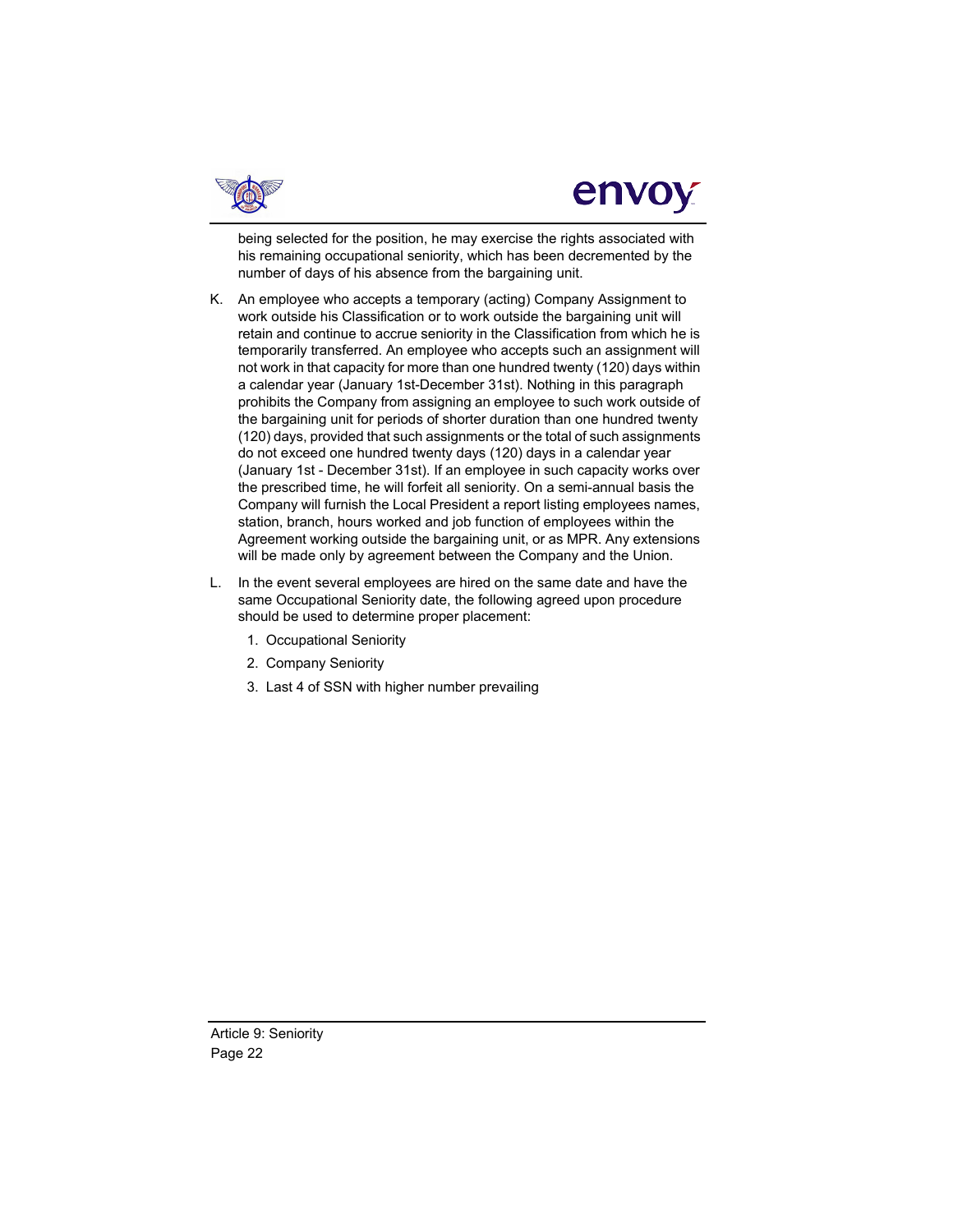



#### <span id="page-24-0"></span>**ARTICLE 10: CLASSIFICATIONS AND QUALIFICATIONS**

A. Classification covered by this Agreement is:

Classification I - Professional Simulator Instructor

- B. Qualifications: The Company will establish qualifications for employees covered by this Agreement. Such qualifications, including prerequisite qualifications for the classification above, initial qualification/instruction for this classification, and recurrent qualification/instruction for this classification, will be determined and revised by the Company and applicable Federal Aviation Regulations, as necessary. These qualifications will be contained in the appropriate manuals, Flight Department Administrative Guide, Federal Aviation Regulations, or other controlling documents. Copies of the appropriate sections of these manuals, and other controlling documents, and any revisions will be provided upon request to the Director of Air Division of the International Union. A copy will also be provided upon request to the President of Local 548.
- C. When the International Union has objection to any changes in any of the above qualifications, except changes as required by the Federal Aviation Regulations, the same may be discussed by the International Union with the Company (Director of Flight Training or his designee) upon written notice of the objection within thirty (30) days from the date the revisions were made available. If an agreement concerning the objections raised cannot be reached within a reasonable time, the revised qualifications may be placed in effect and the International Union may take up the disputed points as a grievance under Article 21 of this Agreement.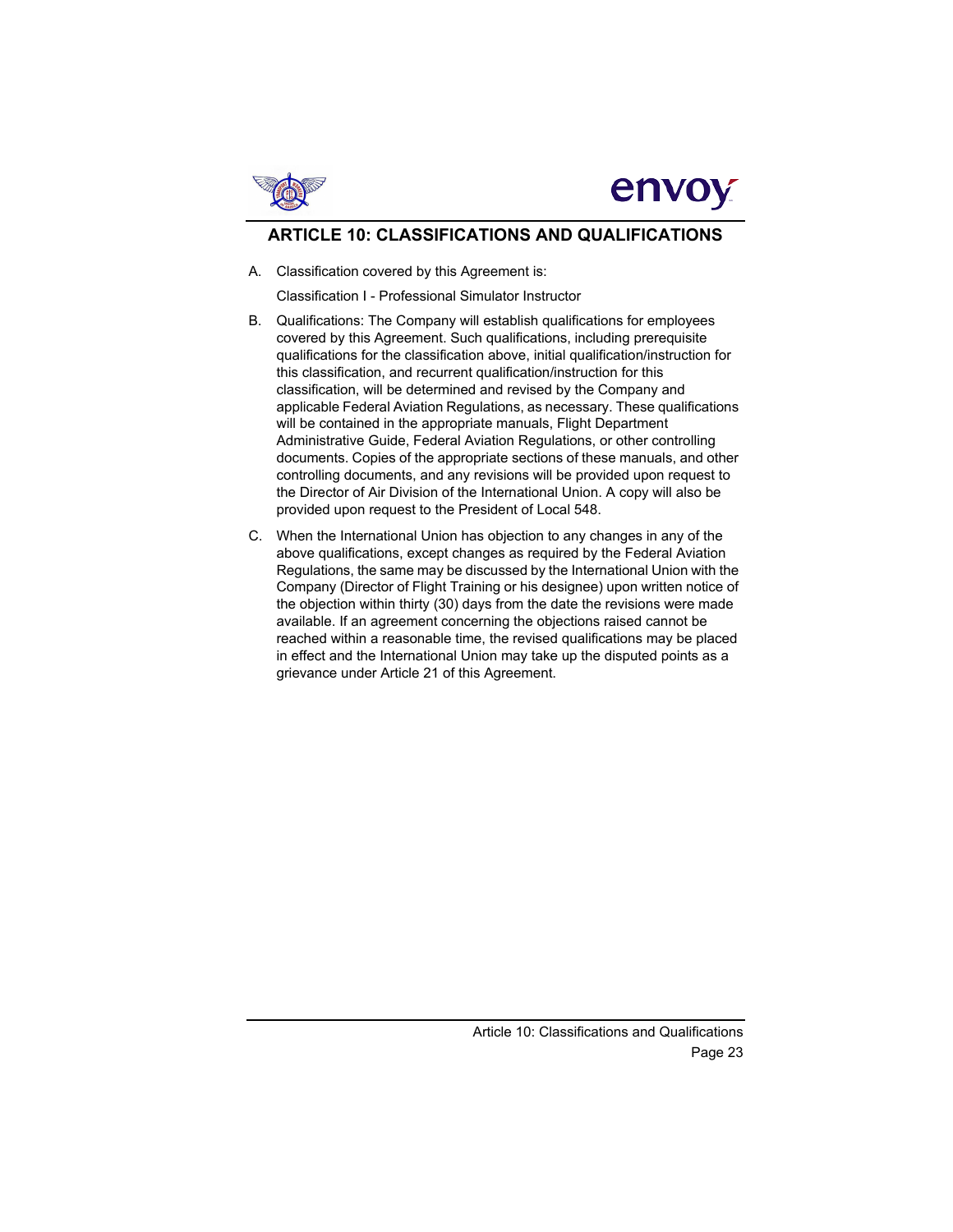

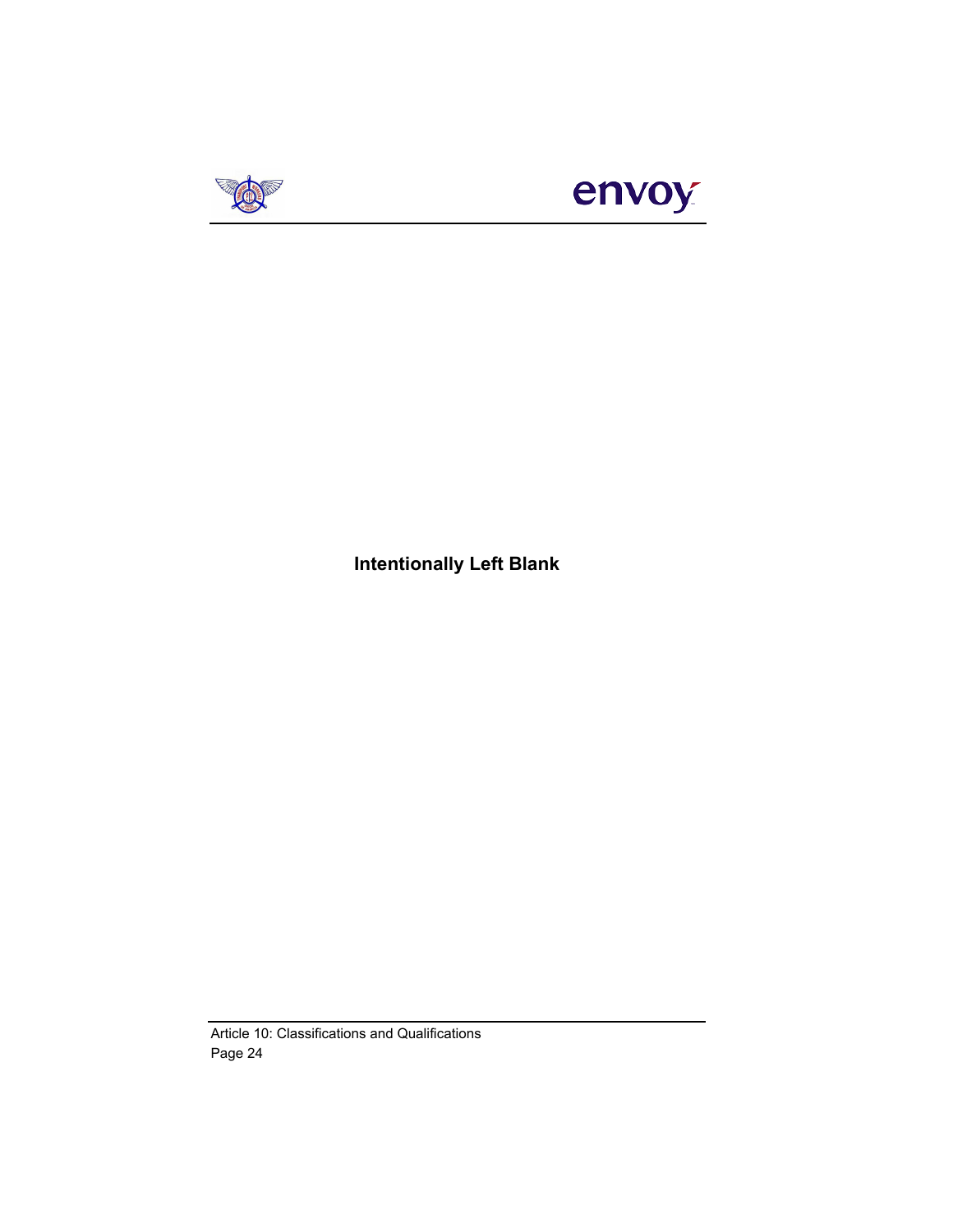



### **ARTICLE 11: OPEN TIME**

- <span id="page-26-0"></span>A. Daily volunteer open time will be distributed in accordance with the procedures and terms specified below. Assignment of daily open time shall be in accordance with Article 13.L.
	- 1. Until such time that the Company can develop and implement a webbased, online system, the current practice of awarding volunteer open time will continue.
	- 2. In accordance with the Letter of Understanding reached between the Parties during the course of negotiations leading to the Agreement, the intent is to develop and implement a web-based system to enable each employee to add and/or remove their request for volunteer open time on their scheduled days off in advance of the contract month, and to add and/or remove requests for volunteer open time prior to being awarded the open time events.
	- 3. The Company anticipates the programming to be completed for a webbased system with an implementation projected to be no later than six (6) months from the effective date of the Agreement. The Parties will enter into a Letter of Agreement outlining the details of the implementation and process prior to the implementation. Such Letter of Agreement will be incorporated into the Agreement and will remain in effect for the duration of the Agreement, unless mutually modified by the Parties.
- B. An employee awarded or assigned daily open time will be paid his/her daily rate for each additional day worked.
- C. An employee working an exchange of shifts will be paid at his/her daily rate for the new schedule.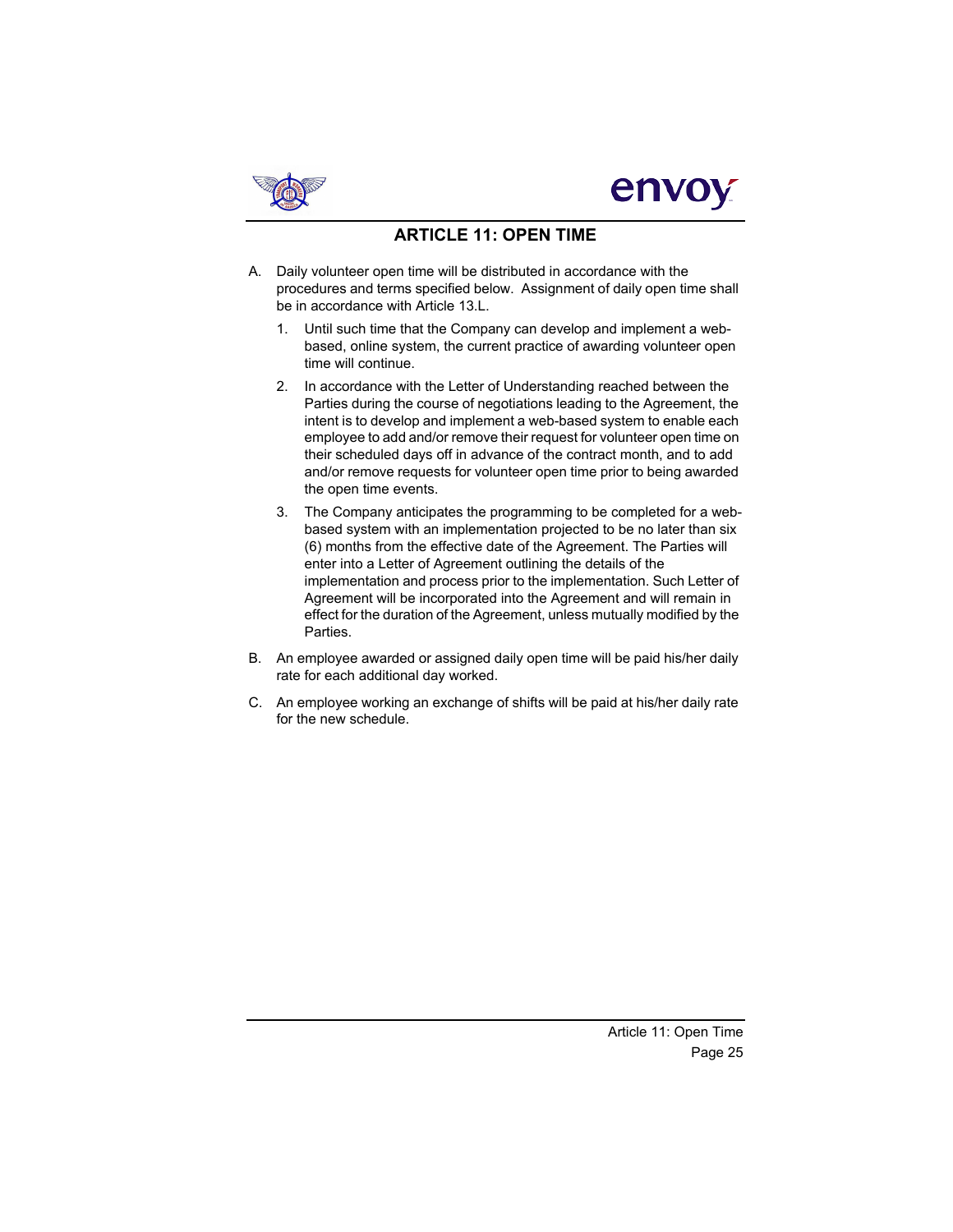

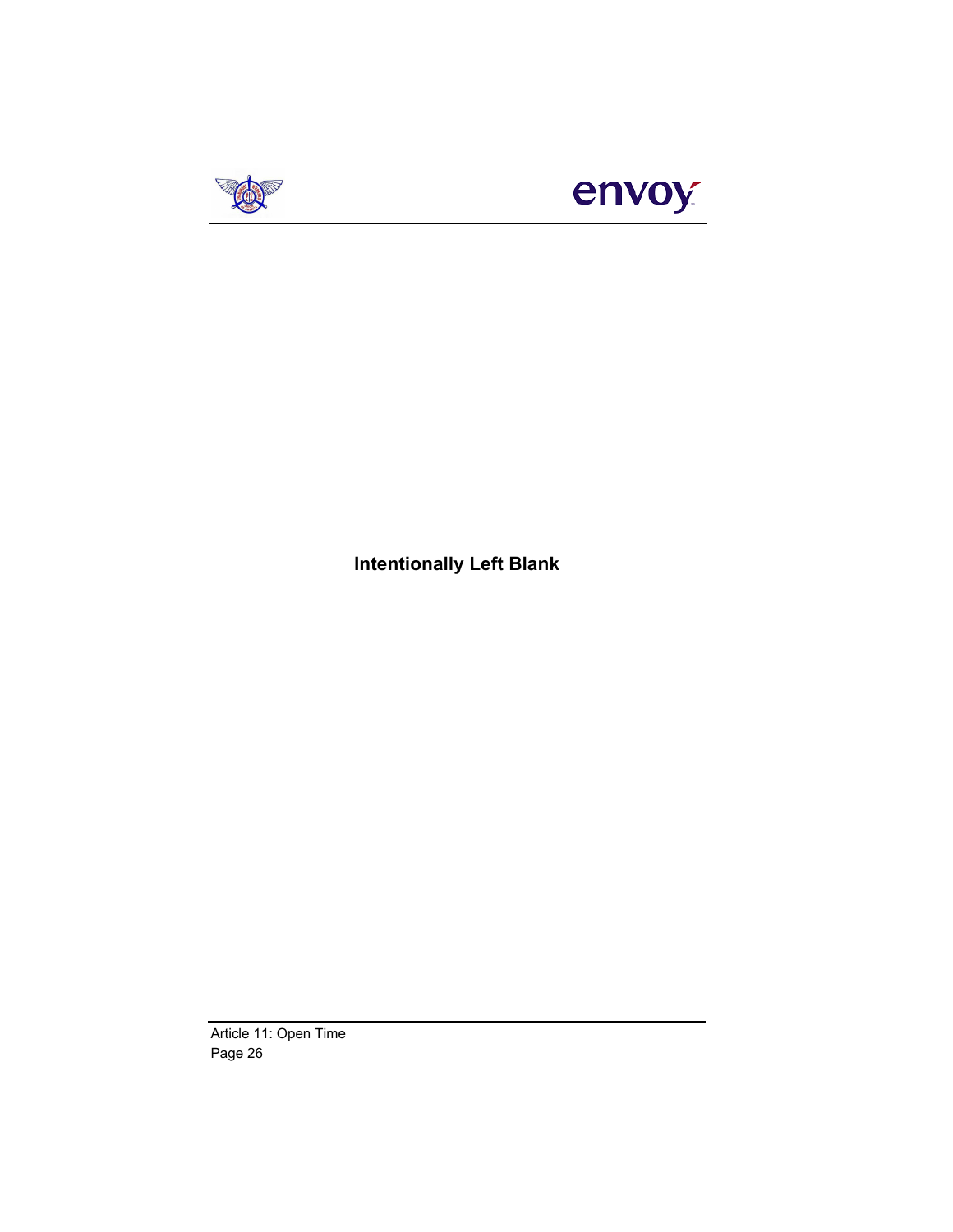



#### **ARTICLE 12: PROBATIONARY PERIOD**

- <span id="page-28-0"></span>A. Employees under this agreement shall be considered on probation for the first twelve (12) months of active service. Active service is exclusive of any time in which an employee is unable to report to work. The twelve (12) month probationary period may be decreased by mutual agreement, in writing, by the President TM Local 548 and the Director of Training or their designees.
- B. Employees on probation shall have the right to Union representation, and may file a grievance based on alleged violations of the agreement excluding discipline and discharge. Probationary employees may be disciplined or discharged without having recourse to the grievance and arbitration provision of this agreement.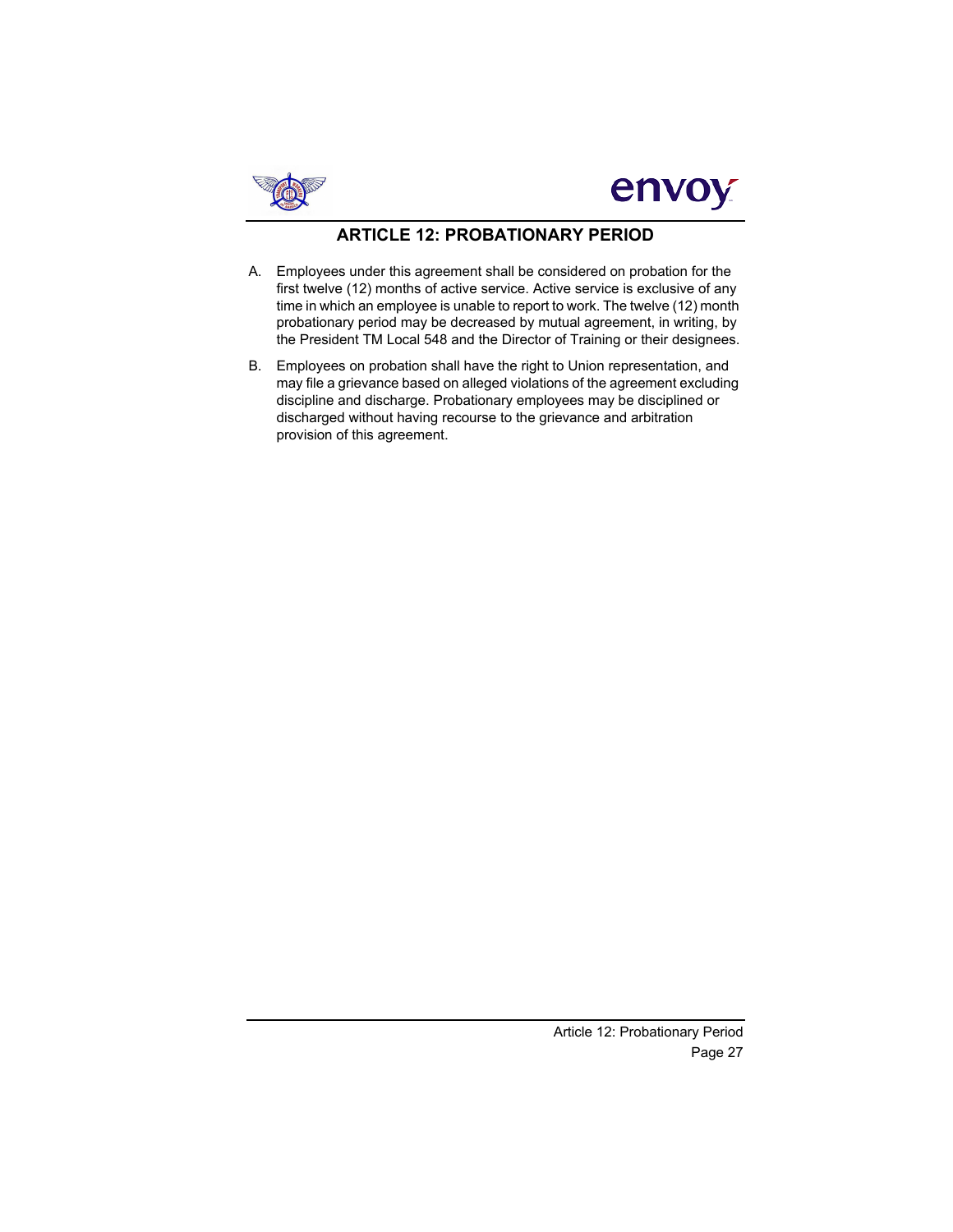

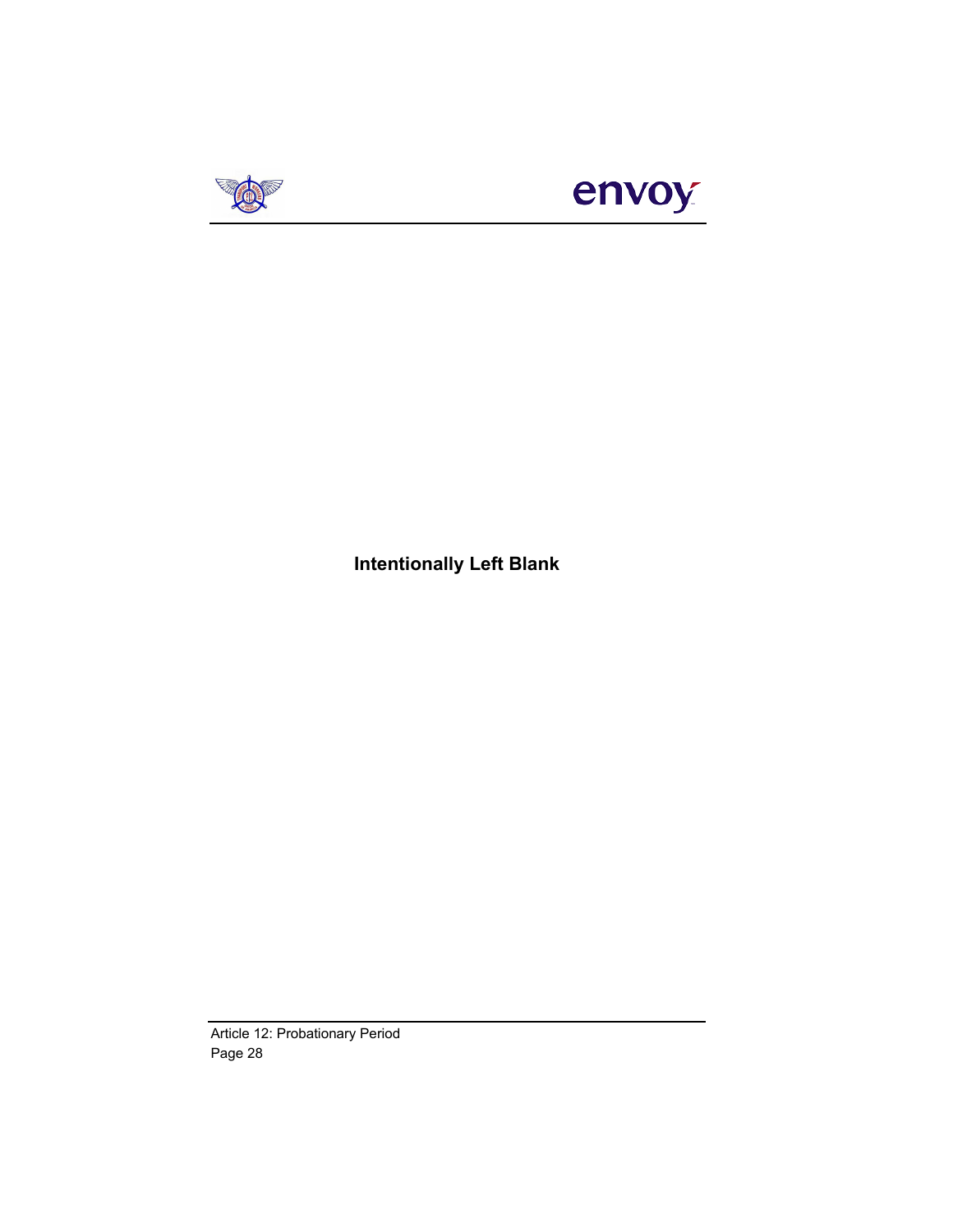

## **ARTICLE 13: HOURS OF WORK**

- <span id="page-30-0"></span>A. PSIs can be scheduled on duty in all cases to a maximum of fourteen (14) hours, but in no case will he be on duty more than sixteen (16) hours. In the event that a PSI is rescheduled above fourteen (14) hours on a workday that begins on one calendar day and extends into the next calendar day, such will be considered to have ended on the first calendar day if it terminates no later than 0240 local time of the second day.
- B. A PSI will not be scheduled for more than eight and half (8.5) hours of training in a single workday. Training times shall be the length of time the event is scheduled and include briefing and debriefing duties. It is understood that a workday will consist of continuous duty with not more than six (6) hours between events. Time spent traveling to or from a location outside of DFW area will be considered part of the duty day.
- C. The monthly work schedule may provide work patterns of up to no more than seven (7) consecutive days, however such seven (7) days may be extended under the proffer or assignment of coverage of open schedules, or by month to month schedule bids. A minimum of two (2) days off will be scheduled before or after the seven (7) consecutive workdays.
- D. The monthly work schedule for field work (Article 17) may provide work patterns of up to twelve (12) consecutive days, however such twelve (12) days may be extended under the proffer or assignment of coverage of open schedules or by month to month bids. A minimum of three (3) days off will be scheduled before or after the twelve (12) consecutive workdays.
- E. Duty periods will be scheduled to provide minimum of eight (8) hours of time off between work assignments or ten hours (10) of time off if the work assignment requires a deadhead to start that work assignment.
- F. The above provisions in paragraphs 3, 4 and 5 above may be waived by the employee with mutual agreement with the Company.
- G. Once qualified, PSIs may be scheduled for Administrative Days. On these days, PSIs should be available by phone from 0430 until ninety (90) minutes prior to the last scheduled start time of the day. PSIs shall be required to return any phone call from the Company within fifteen (15) minutes. PSIs are expected to be able to report to work within ninety (90) minutes following such notification of assignment.
- H. For the purposes of this Article only, "Month" as used herein, will refer to a thirty (30) or thirty one (31) day contractual month, rather than a calendar month. Each year, said contractual months shall align with the contractual months for pilot scheduling. The standard monthly schedule will include ten (10) days off.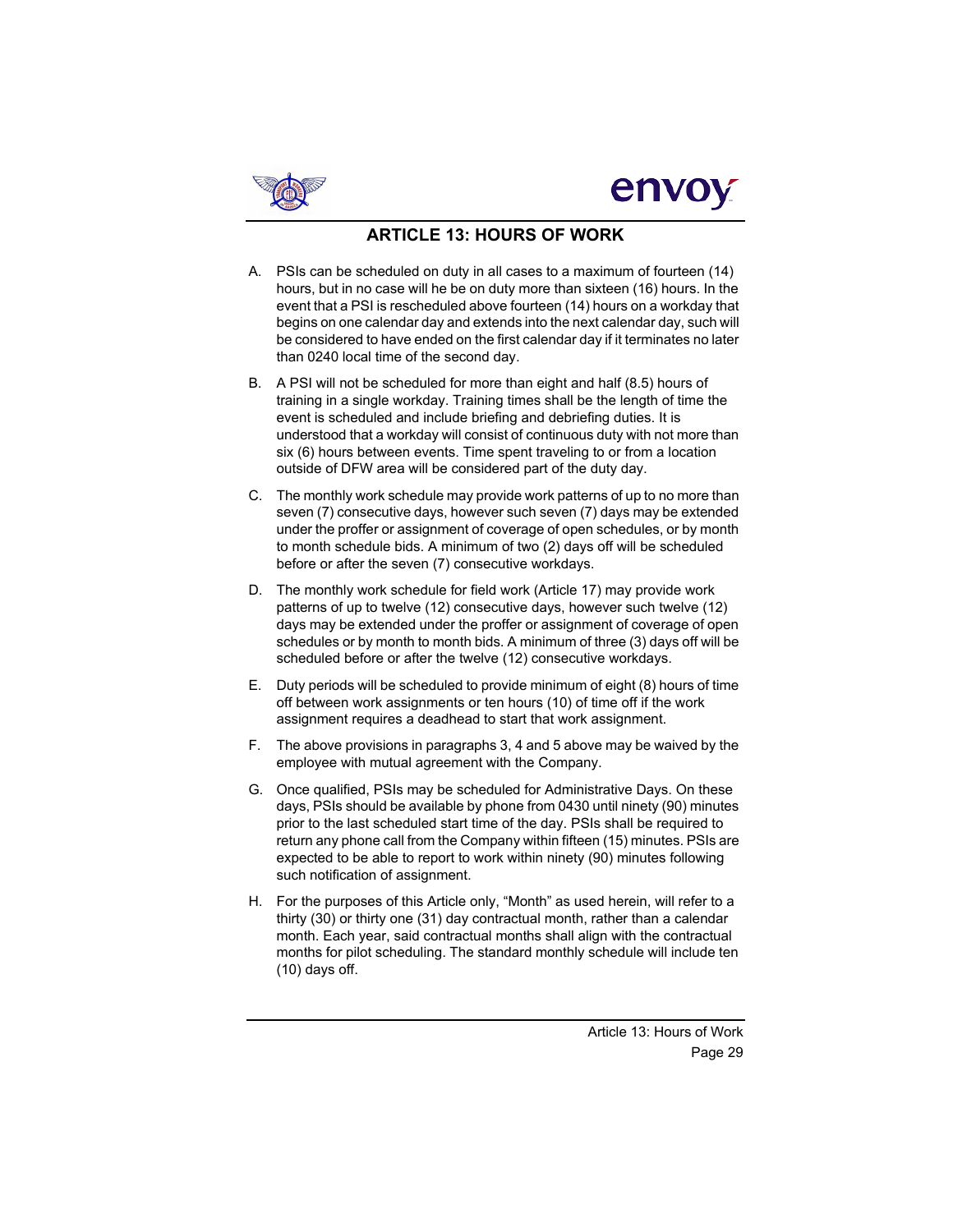



The contractual months shall be as follows:

| January:   | January 1 through January 30   |
|------------|--------------------------------|
| February:  | January 31 through March 1     |
| March:     | March 2 through March 31       |
| April:     | April 1 through April 30       |
| May:       | May 1 through May 31           |
| June:      | June 1 through July 1          |
| July:      | July 2 through July 31         |
| August:    | August 1 through August 30     |
| September: | August 31 through September 30 |
| October:   | October 1 through October 31   |
| November:  | November 1 through December 1  |
| December:  | December 2 through December 31 |

- I. Qualified PSIs may submit a request by the tenth (10th) day of the prior month for up to three (3) specific days off per month. Scheduling will endeavor to build schedules that award these days off in order of occupational seniority by fleet type, if operationally feasible.
- J. Schedules will be created and distributed for the following month by the twenty-third (23rd) of the prior month. If extraordinary circumstances prevent awarding or distributing by this date, the Company will make every effort to adhere as closely as possible to such schedule.
- K. PSIs within a fleet type may request to swap regularly scheduled workdays within a month with one another but may not unilaterally drop days. Both PSIs must submit a swap request to scheduling and management for approval in writing at least three (3) days before the first scheduled swap day. The Company will approve based on operational feasibility within twenty-four (24) hours prior to the first scheduled swap day.
- L. Coverage of open schedules on a day to day basis will be accomplished as follows:
	- 1. PSI on Administrative Day

Assignment on Administrative Days will be to the PSI who has been free from assignment on Administrative Days longer than all other PSIs in the current month, provided he is legal and available for such assignment. If two (2) PSIs are equal, then occupational seniority shall govern with the most junior PSI being assigned.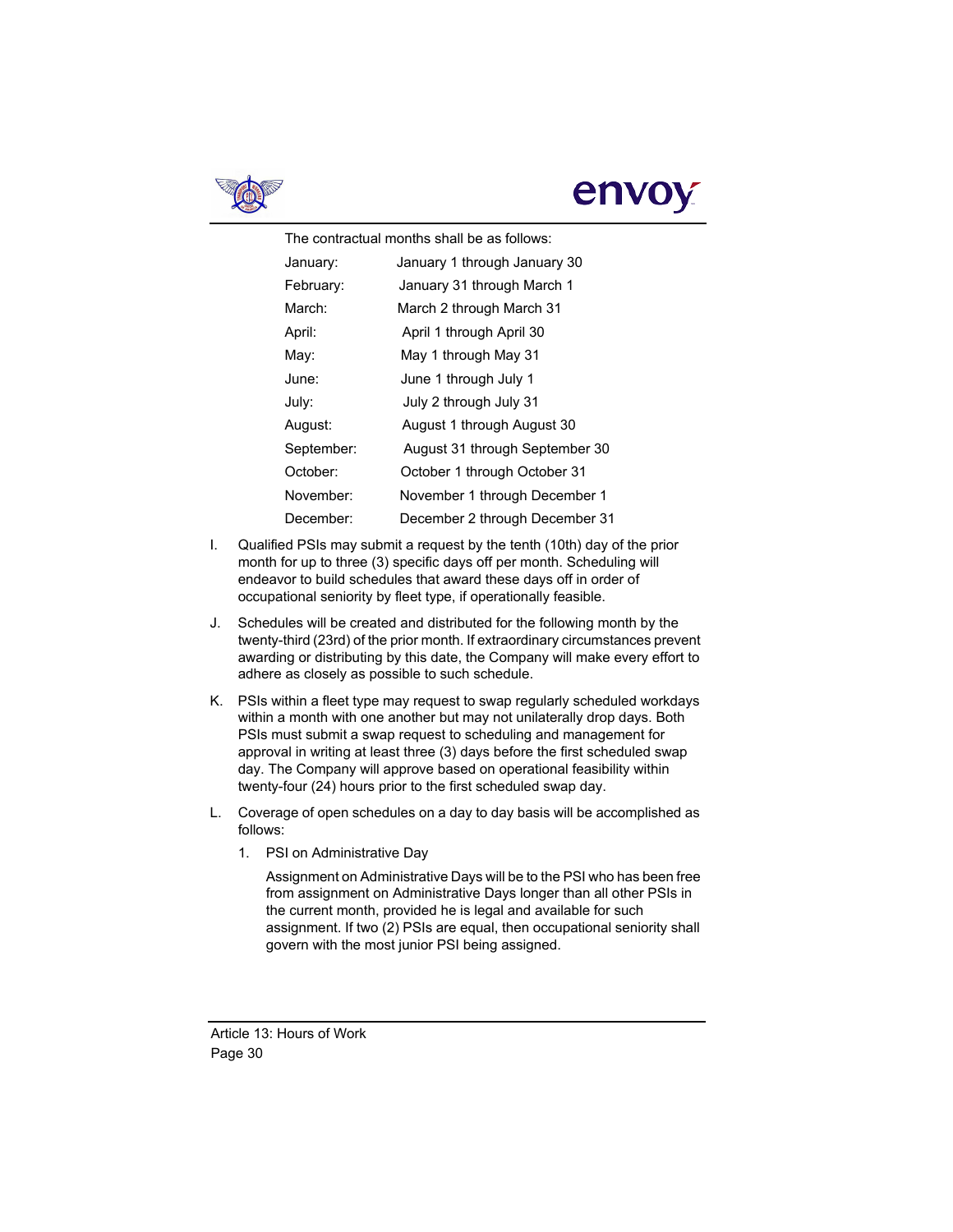



#### **Example 1**

Employee A's last assignment on an Administrative Day was April 3rd. Employee B's last assignment on an Administrative Day was April 1. Both employees are on an Administrative Day on April 15th, which has an open training event. Provided Employee B is legal pursuant to paragraphs 3, 4 and 5 above, Employee B will be assigned the open training event. If Employee B is not legal, then the open training event will be assigned to Employee A.

#### **Example 2**

Employee A's last assignment on an Administrative Day was April 1st. Employee B's last assignment on an Administrative Day was also April 1st. Both are on an Administrative Day on April 15th, which has an open training event. Employee B is junior to Employee A on the Seniority List. Provided he is legal pursuant to paragraphs 3, 4 and 5 above, Employee B will be assigned the open training event. If Employee B is not legal, then the open training event will be assigned to Employee A.

#### **Example 3**

A training event becomes open for April 2nd. No PSIs were assigned on an Administrative Day for April 1st. The most junior and legal PSI on an Administrative Day on April 2nd will be assigned the open training event.

- 2. PSI available for voluntary open time (subject to Article 11- Open Time)
- 3. Check Airman or Third-Party Instructor, if available
- 4. Most junior available PSI on a day off. A PSI shall not be involuntarily assigned more than two (2) days off per contractual month, unless all other PSIs who are legal and available for the day in question have been assigned two (2) involuntary assignments.
- M. Work scheduled and then subsequently canceled will be converted to an Administrative Day.
- N. Sections 2 through13 above shall not apply to PSIs who are in qualification training. A schedule will be built for those in training that is similar to new hire pilot students.
- O. All PSIs must check Company email at the end of their scheduled shift.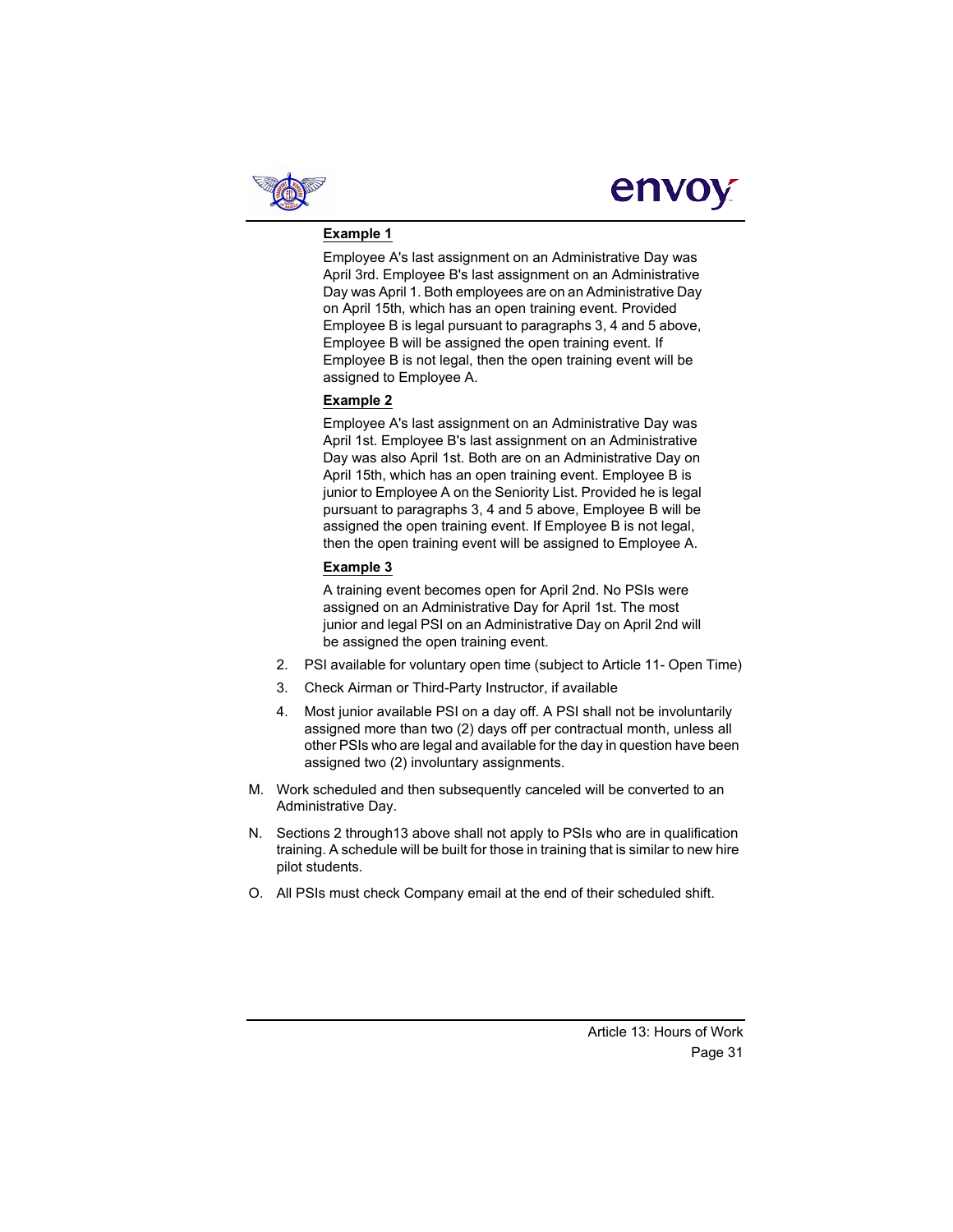

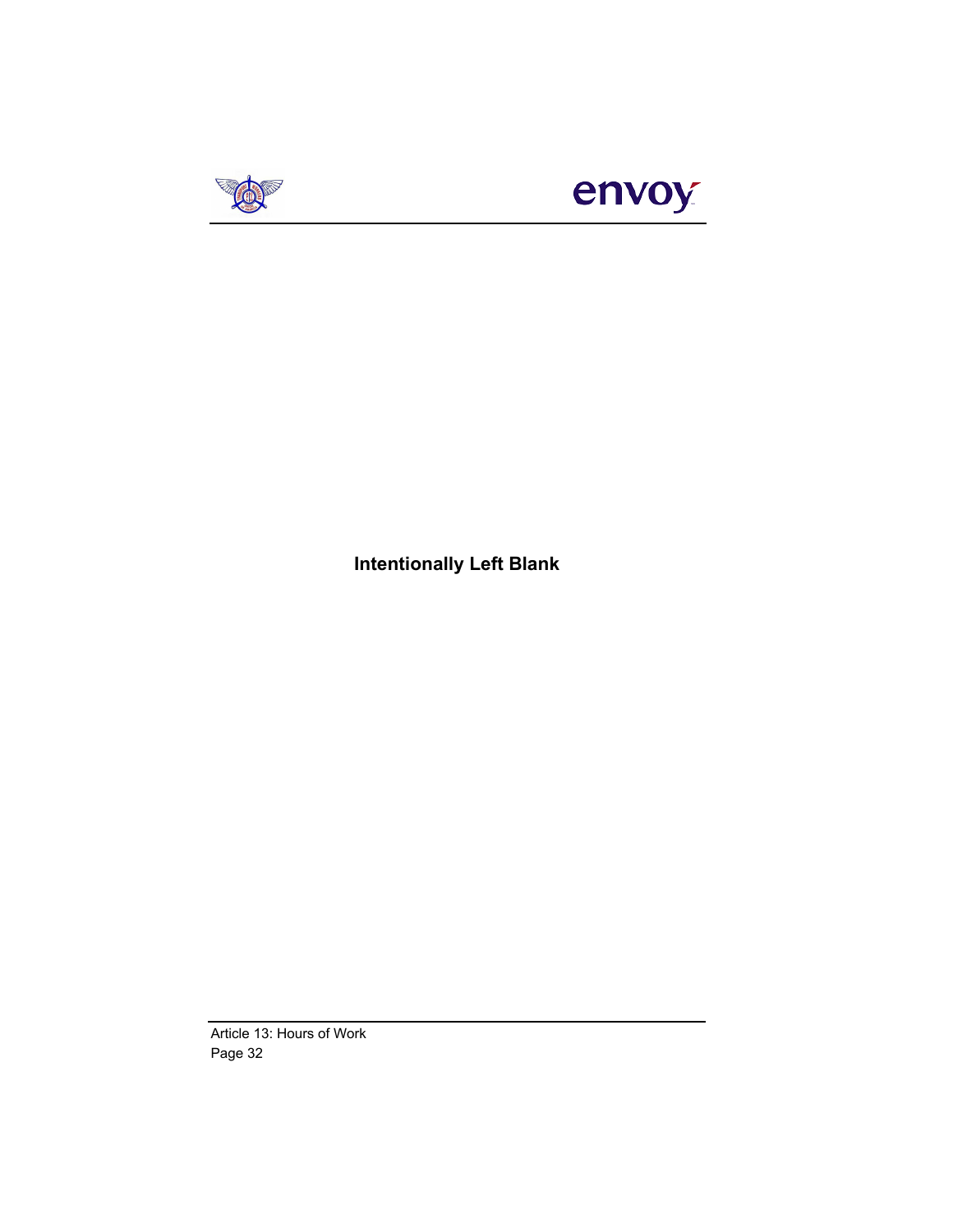



#### **ARTICLE 14: TRANSFERS**

- <span id="page-34-0"></span>A. Bidding for job transfers:
	- 1. When there are vacant jobs within a fleet type, those instructors within another fleet type with an overage will be eligible to bid. The most senior Professional Simulator Instructor bidding will be so assigned. If no bids are forthcoming from within the fleet type with the overage, then the most junior Professional Simulator Instructor within that fleet type will be assigned, following any reduction in force, if applicable. The Company, at its option, may assign a probationary Instructor into that fleet type.
	- 2. When there are vacant jobs within a fleet type and there is no overage, then the most senior Professional Simulator Instructor bidding will be so assigned. This provision will be limited to one bid assignment per vacancy group. The Company may elect to backfill the PSI who is awarded the vacancy externally. Once a PSI has exercised his seniority and is awarded a vacancy, twelve months must elapse before an additional PSI may transfer into the same fleet.
	- 3. Due to unforeseen circumstances a bid for a vacant Professional Simulator Instructor position may be cancelled within six (6) months of the award.
- B. An employee having successfully bid for a different assignment within the Professional Simulator Instructor classification who subsequently fails to demonstrate the required ability within six (6) months will be returned to his previous fleet type. Furthermore, the employee would need to re-qualify and allow a period of twelve (12) months to elapse before rebidding for any other assignment.
- C. Vacancies eligible for transfer in one fleet type will be sent via email to all instructors. The bid notice will note the bidding procedure. The notice of the vacancy will specify a closing date for all bids. Such date will not be less than ten (10) days after the date of such posting. All successful awards will be posted no later than ten (10) days after the closing date. Bid notices will be posted for a ten (10) day period exclusive of Saturday, Sunday and holidays, and awarded within ten (10) days of posting exclusive of Saturday, Sunday and holidays.
- D. A Professional Simulator Instructor who is a successful bidder will be ineligible to bid another vacancy for a period of eighteen (18) months after completion of training/qualification for the new assignment, except, if a new fleet type is established. All Professional Simulator Instructors may bid for transfer to the new fleet type. The most senior PSI who bids shall be awarded, subject to the limitations above.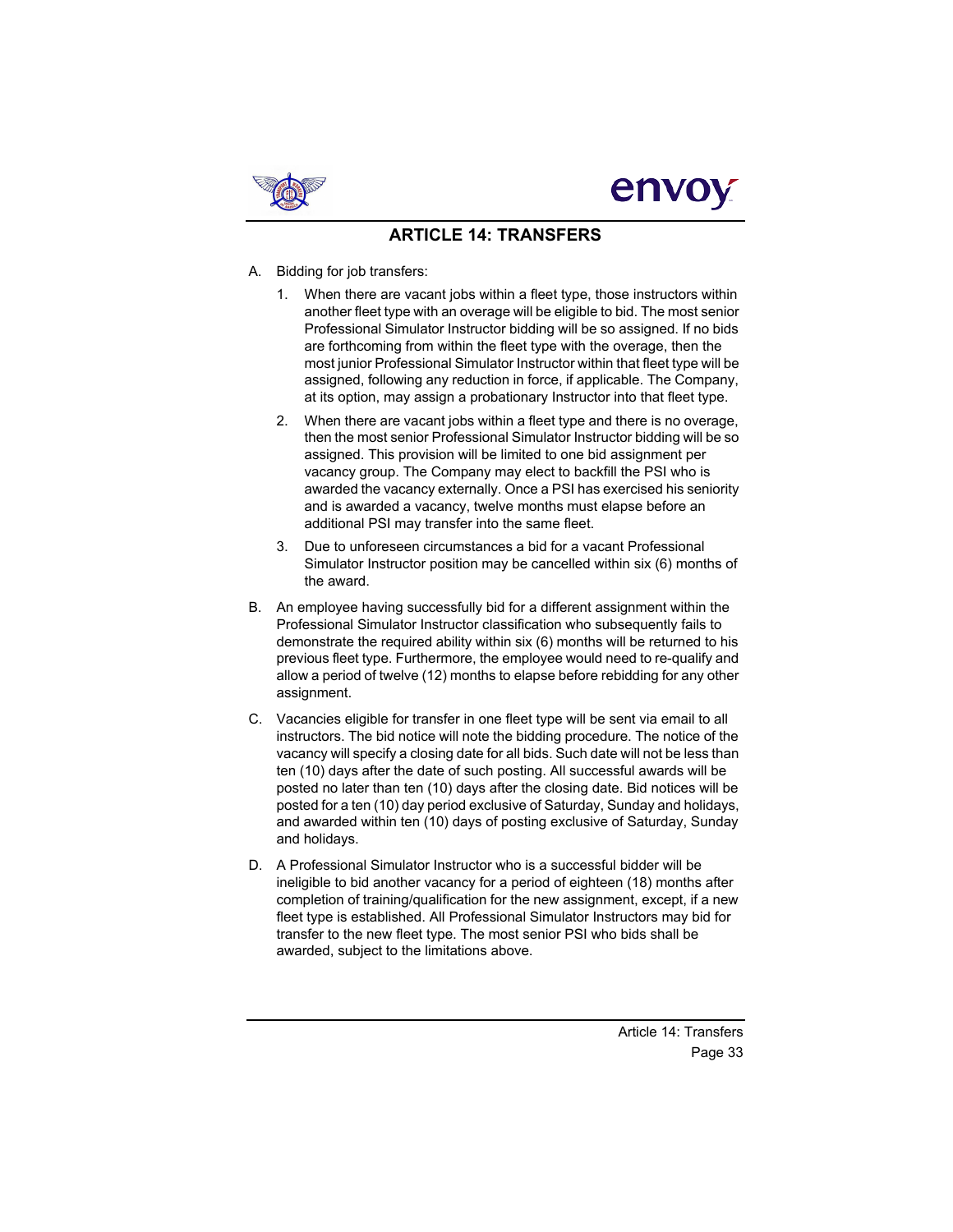



- E. Professional Simulator Instructors who bid from one fleet to another may, due to unplanned workload peaking, be reassigned to their previous fleet for a period not to exceed ninety (90) days during their first six (6) months after qualification in the new fleet type.
- F. Professional Simulator Instructors on probation will not be eligible to bid on a vacancy within another work unit. However, a probationary Professional Simulator Instructor may be reassigned to another fleet if a more senior Professional Simulator Instructor does not bid an opening in that fleet.
- G. A copy of each transfer award of bid will be furnished to the ranking local Union Representative.
- H. Linear Utilization

A transferred Professional Simulator Instructor will carry forth his original qualification to the new fleet type, which becomes his primary fleet type. He may be utilized in this dual capacity for a period of six (6) months from the date he completes qualification on the new fleet type; on a planned monthly basis or on a daily operational basis, based on operational requirements and if the Company deems necessary. The Company will provide the appropriate training to remain dual qualified. On completion of one (1) year, his previous fleet type qualification will automatically be dropped unless retention is mutually agreeable with the TWU local and the Company, or work volume in the new fleet type will not support full time employment. In such case, the Professional Simulator Instructor will retain dual qualifications.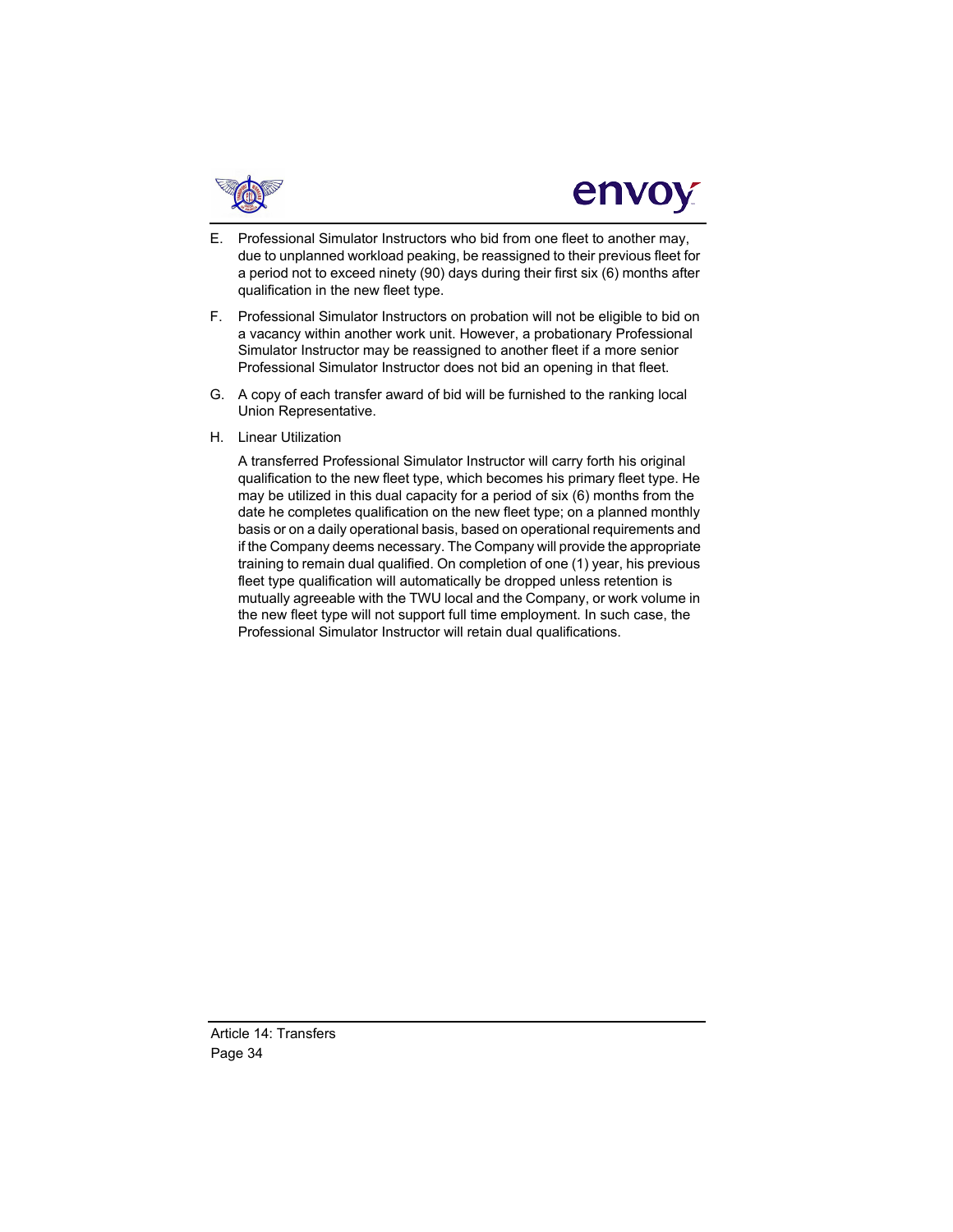



## **ARTICLE 15: FURLOUGH / RECALL**

#### A. FURLOUGH

- 1. When employees are to be furloughed, such furlough will be accomplished in reverse order of Instructor Seniority from within the Instructor classification affected by the curtailment of work. Employees covered by this Agreement who are to be furloughed will receive at least fourteen (14) calendar days' notice, or pay in lieu of such notice. An email message will constitute notice. This notice requirement will not apply where an Act of God, fire, any government's actions, laws or regulations, FAA action or strikes or other work stoppages cause the furlough.
- 2. Employees will not be withheld from bidding for transfer unless they are identified as employees who will be furloughed within the next four (4) months. The Company agrees to meet with the TWU regarding those employees who are to be withheld from bidding. The Company and the TWU local will meet to discuss any extension of the withholding for up to an additional three (3) months. If no agreement is reached, a panel consisting of the Vice President of Flight and the Air Transport Director or their designees will meet to review the request.
- 3. The Company may, at its sole discretion, offer a voluntary leave of absence, or a voluntary furlough, or reduced work schedules to offset scheduled furloughs. An employee who accepts a voluntary leave of absence or a voluntary furlough shall remain on the leave of absence, voluntary furlough, or reduced work schedule until a vacancy for which he is senior enough to hold becomes available, or until the expiration of his recall period, whichever occurs first.
- 4. An employee who has completed his probationary period and who is directly affected by a curtailment of work requiring a reduction in force may exercise his seniority to fill a vacancy. If a vacancy does not exist, then the employee may exercise his seniority to displace (bump) the least senior employee (provided he is senior to such employee) in any fleet type for which he can qualify per Article 10.
	- a. If an employee displaces another employee, as the result of a reduction in force, and a vacancy opens during the transitional training period, the employee who was originally furloughed will be reassigned to the vacant position and the displaced (bumped) employee will receive a rescind notification.
	- b. An employee who fails to qualify in the position that he has been awarded, will be given the opportunity to exercise his right and take lay-off with recall to the fleet type from which he was furloughed or a fleet type for which he can qualify.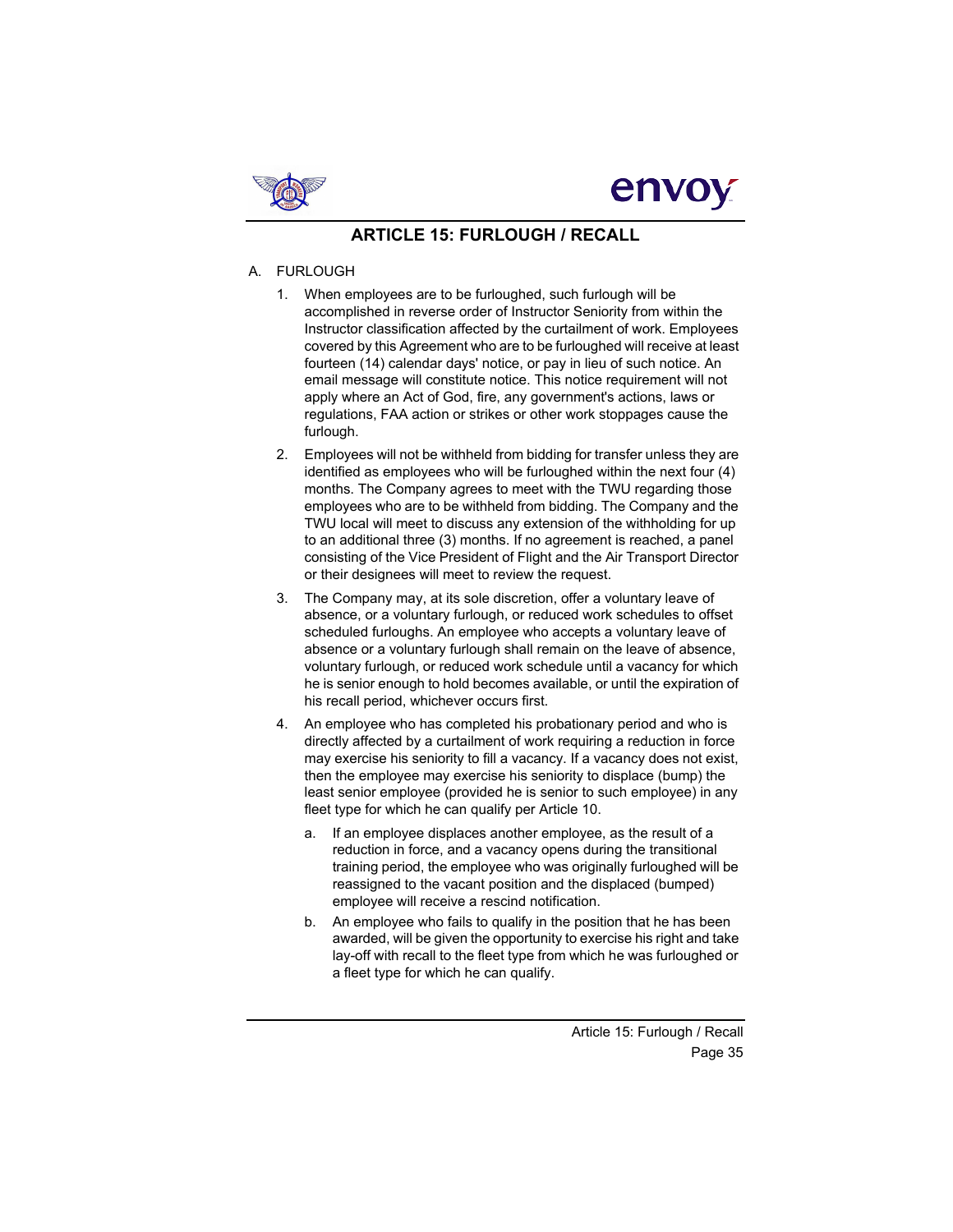

- B. All employees laid off by the Company due to reduction in force will file the proper addresses with Envoy Human Resources at the time of layoff. Any change in address must be filed promptly in writing, certified mail, return receipt requested, with Envoy Human Resources.
- C. An employee who has completed his probationary period and is laid off by the Company due to a reduction in force will continue to accrue seniority for 90 days and retain seniority thereafter. All seniority will be canceled and recall rights forfeited if the Company does not recall the employee within five (5) years from the effective date of layoff.
- D. An Employee furloughed through no fault of his own will be given two (2) weeks' notice in writing or, at the option of the Company, ten (10) days of pay in lieu of the notice. An email message will constitute notice. This notice requirement will not apply in cases of emergency which include, but are not limited to, an Act of God, fire, any government's actions, laws or regulations, FAA action or strikes or other work stoppages which cause the furlough, or other causes beyond the control of the Company.
- E. RECALL
	- 1. Employees will be recalled in seniority order to any vacancy for which they can qualify. If such employee subsequently fails to qualify within six (6) months of recall, his continued employment shall be at the discretion of the Company. The Company will recall according to the contact information on file at the time of recall. It is up to the Instructor to keep his file updated, with proof in writing to Envoy Human Resources.
	- 2. Employees being offered recall will be advised in writing via certified mail, return receipt requested, at their last filed address. Employees so advised must, within ten (10) calendar days of receipt of the recall letter, notify the person whose signature is on the recall letter via certified mail, return receipt requested, of acceptance of recall.
	- 3. Any employee who fails to provide such notice or who fails to return to duty within twenty (20) calendar days of the date of the recall letter sent to his last filed address will lose all rights to re-employment and will forfeit all seniority. This period may be extended, at the Company's option, for a period not to exceed twenty-five (25) additional days. The Company will furnish the ranking local Union representative a copy of all such recall letters.
- F. In the event an Employee under this Agreement is furloughed, the Company will provide continuation of benefits to the Employee and his dependents in accordance with Company Policy.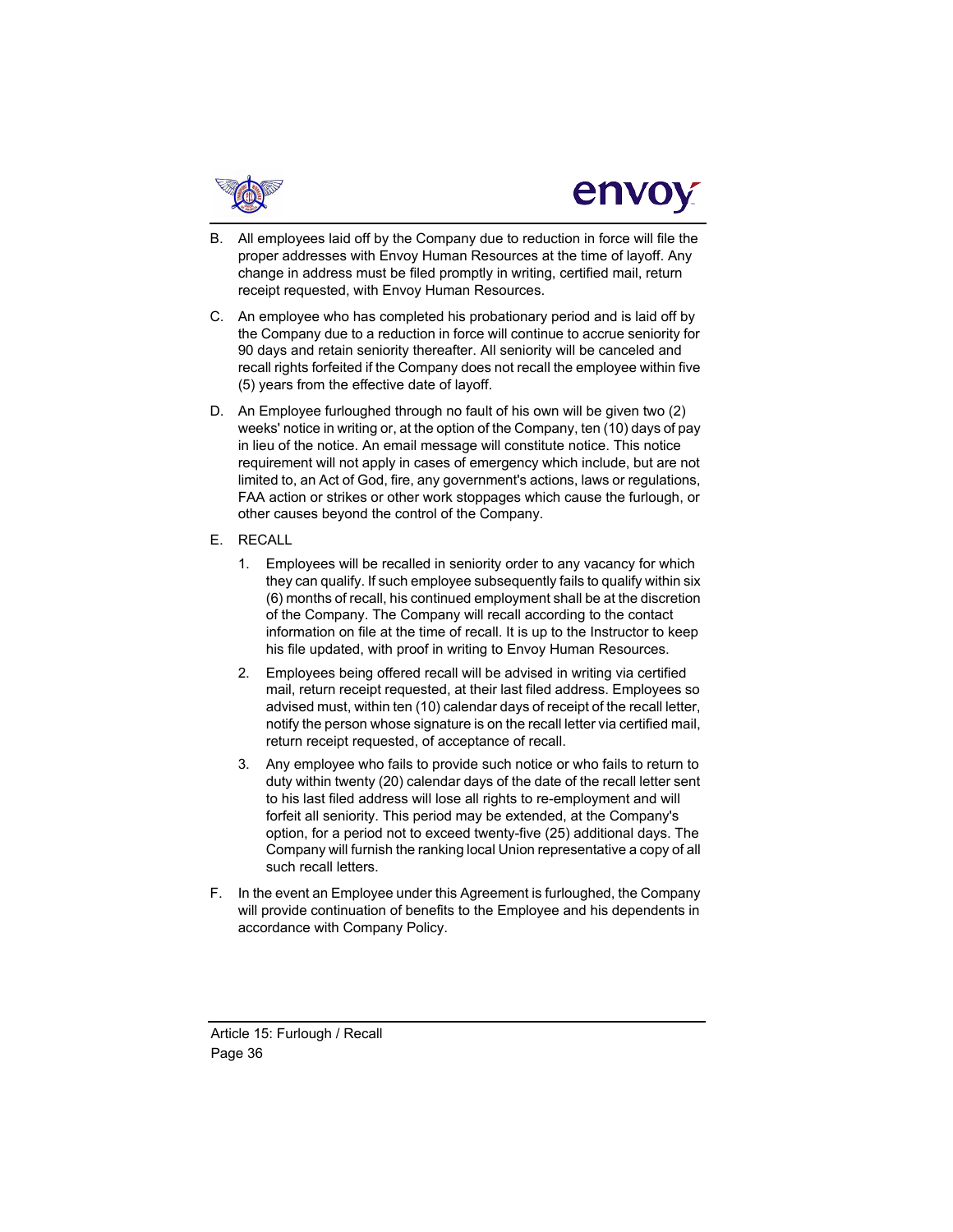

## **ARTICLE 16: LEAVES OF ABSENCE**

- A. When the requirements of the service will permit, an employee hereunder may be granted a personal leave of absence for a period not in excess of ninety (90) days. When such leaves are granted, the employee will retain and continue to accrue seniority during such leaves.
- B. When the requirements of the service will permit, such personal leave or leaves may be extended for additional periods not to exceed ninety (90) days. If such leave is extended by the Company, the employee will retain but not accrue seniority.
- C. When leaves are granted on account of sickness, injury, or pregnancy, an employee hereunder will retain and continue to accrue his seniority for all purposes until he is able to return to duty, except that in no case will leave for sickness or injury exceed a total continuous period of two (2) years. An employee will retain seniority for reinstatement purposes only for a period not to exceed three (3) years. If the leave of absence granted to the employee is of a duration requiring the company to fill the position, the company, at its discretion, may fill the position. When the employee returns from the leave of absence, he will be placed in any vacancy for which he has not previously failed to complete qualification training or displace the most junior instructor.
- D. An employee on a leave of absence will notify the Director of Training, or his designee, at least 15 days prior to the termination date of such leave his intention to return to employment. Failure to make such a report or secure a renewal of the leave of absence will terminate the leave of absence and his employment.
- E. The reemployment and seniority status of any employee hereunder who, while in the active service of the Company, takes a Military Leave, shall be governed by the provisions applicable by law.
- F. Bereavement Leave:

Three (3) days of personal emergency leave (bereavement leave) with pay, for death in the immediate family will be extended to the employees covered by the Agreement. Immediate family includes:

- 1. Spouse or Company-recognized Domestic Partner
- 2. Children (dependent and non-dependent)
- 3. Mother / Step-mother / Mother in-law
- 4. Father / Step-father / Father-in-law
- 5. Sister / Step-sister
- 6. Brother / Step-brother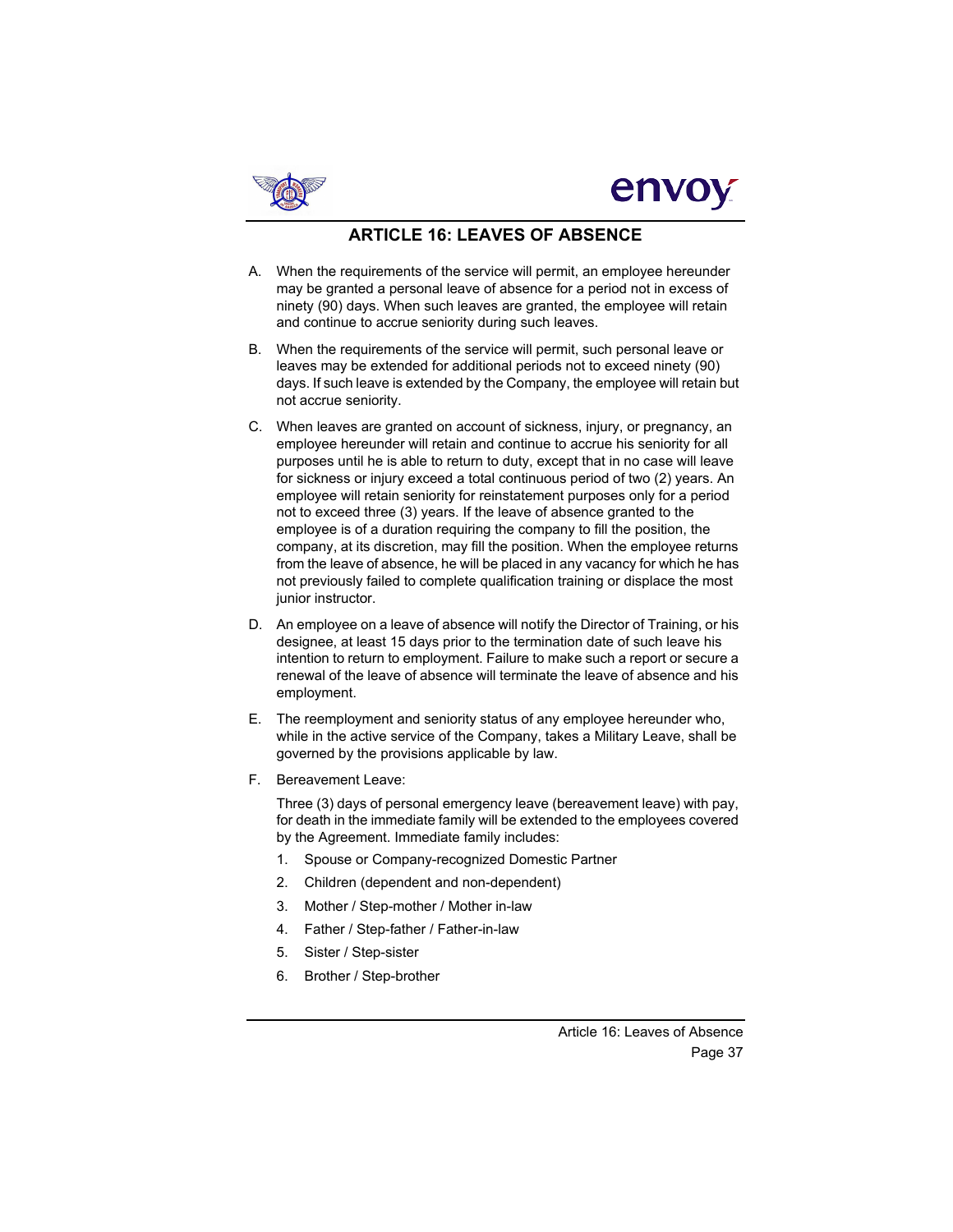

- 7. Domestic Partner's Mother or Father
- 8. Employee's Grandparents
- 9. Employee's Grandchildren
- 10. Legal guardian (former/current), or any person who is a permanent member of the employee's household.

Bereavement days must be taken within thirty (30) days of the death. If additional days are required, such days may be deducted from the employee's vacation allowance.

- G. Employees called for jury duty will receive their base rate of pay less the fee received for jury services. Such an employee will promptly show his supervisor the jury summons and also show the court's validation of jury service when completed.
- H. An employee hereunder granted a leave of absence under the provisions of the Family Medical Leave Act will continue to accrue all forms of seniority during such leave.
- I. The Company reserves the right to require a physical examination of any employee at Company expense prior to return from any leave of absence. If an employee is required to report for said exam outside his base station, the Company will be responsible for travel costs and associated expenses.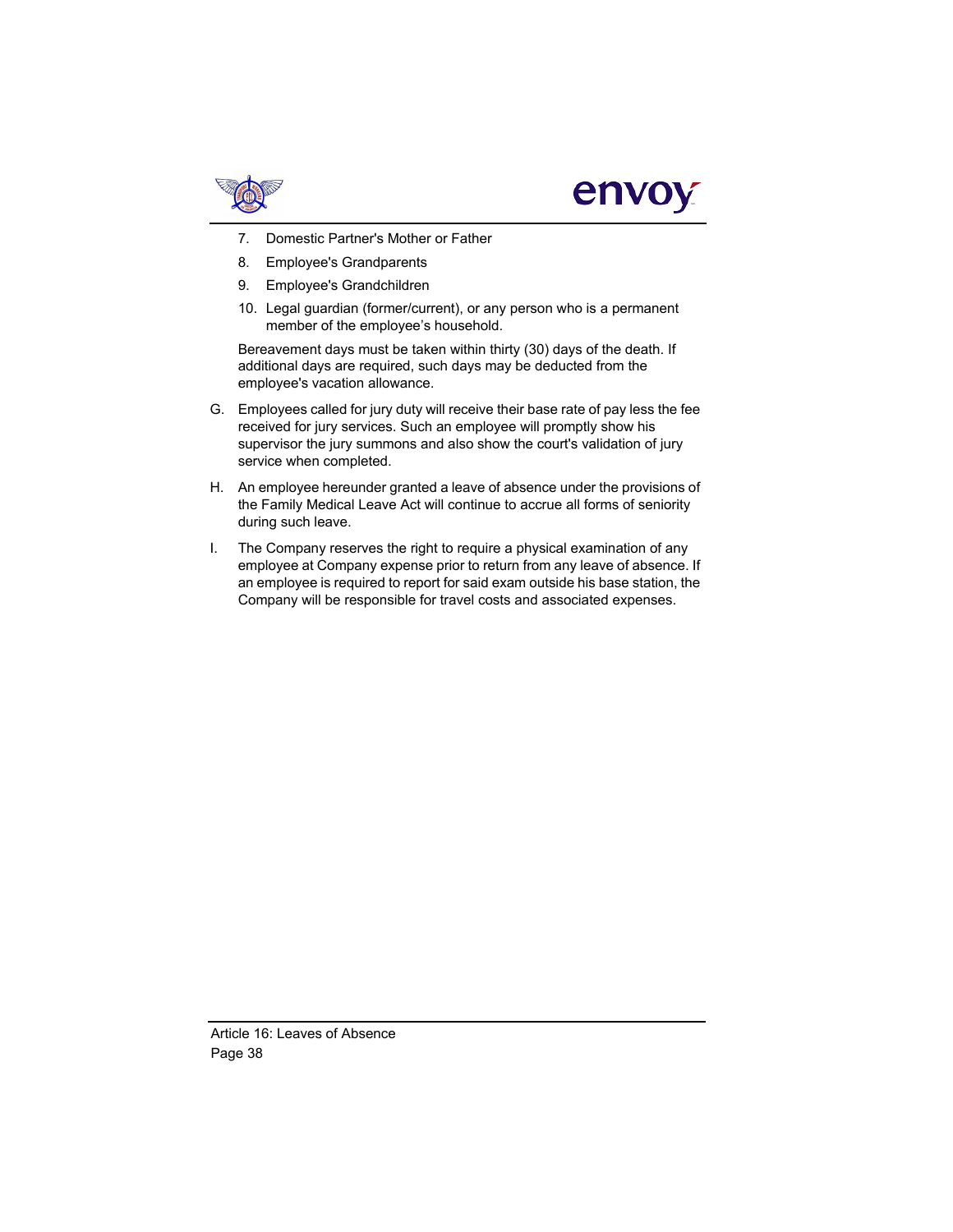



## **ARTICLE 17: FIELD WORK**

- A. When an employee hereunder is required to perform work, travel, and/or remain on call away from his base station on his regularly scheduled workdays or on a scheduled day off, he will be paid his daily rate of pay for each day while away from his base station.
- B. A deadhead will be scheduled at the beginning and end of each out-of-base assignment for travel to and from such assignment.
- C. A PSI on out-of-base assignment will be paid \$1.80 per hour per diem (prorated to the nearest minute), from the departure time of the deadhead flight through the arrival time of the deadhead flight that returns the PSI to his base station. A PSI who elects to decline the Company-scheduled deadheads shall only be eligible for the per diem applicable to the scheduled deadhead flights.
- D. For purposes of this Article, any assignment conducted in the metropolitan Dallas/Fort Worth area is considered to be in his base station and not subject to these provisions.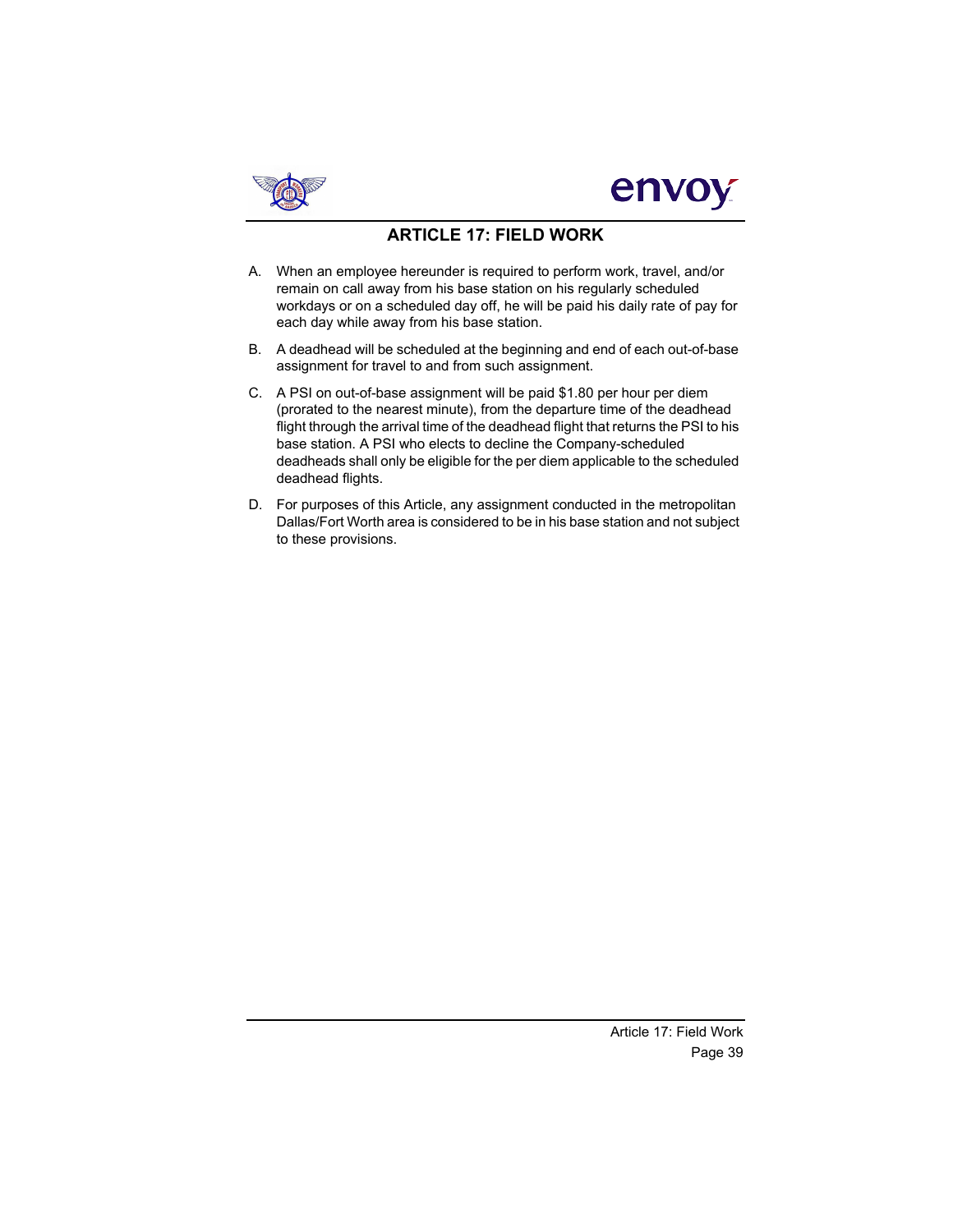

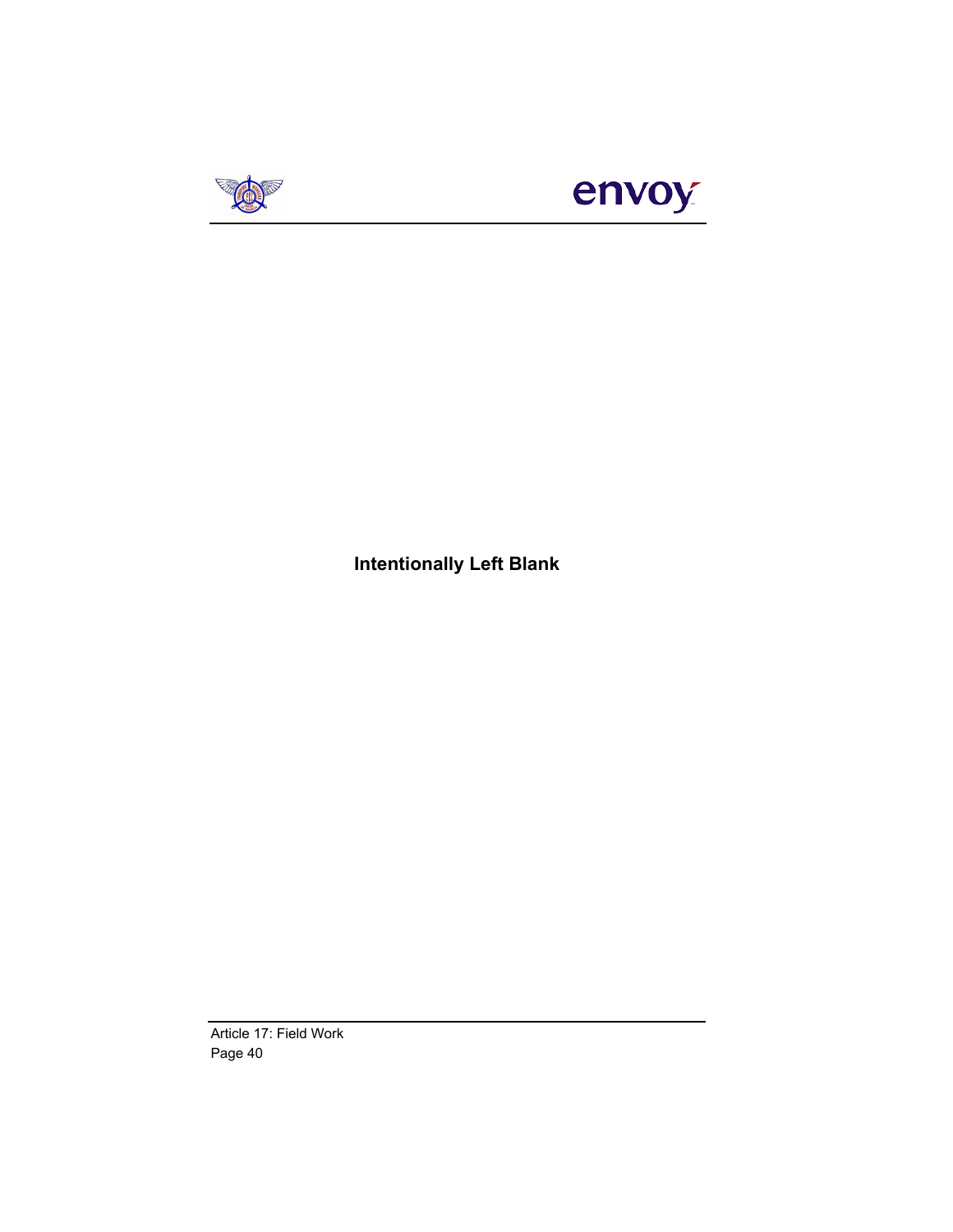



#### **ARTICLE 18: ATTENDANCE AT HEARINGS, INVESTIGATIONS, OR TRAINING CLASSES**

- A. When an employee hereunder is required by the Company to receive training, attend hearings, participate in investigations, or is required to travel on a scheduled day off, he will be compensated at the employee's daily rate of pay.
- B. When an employee hereunder is required by the Company to receive training, best efforts will be made to schedule such training on an employee's scheduled workday.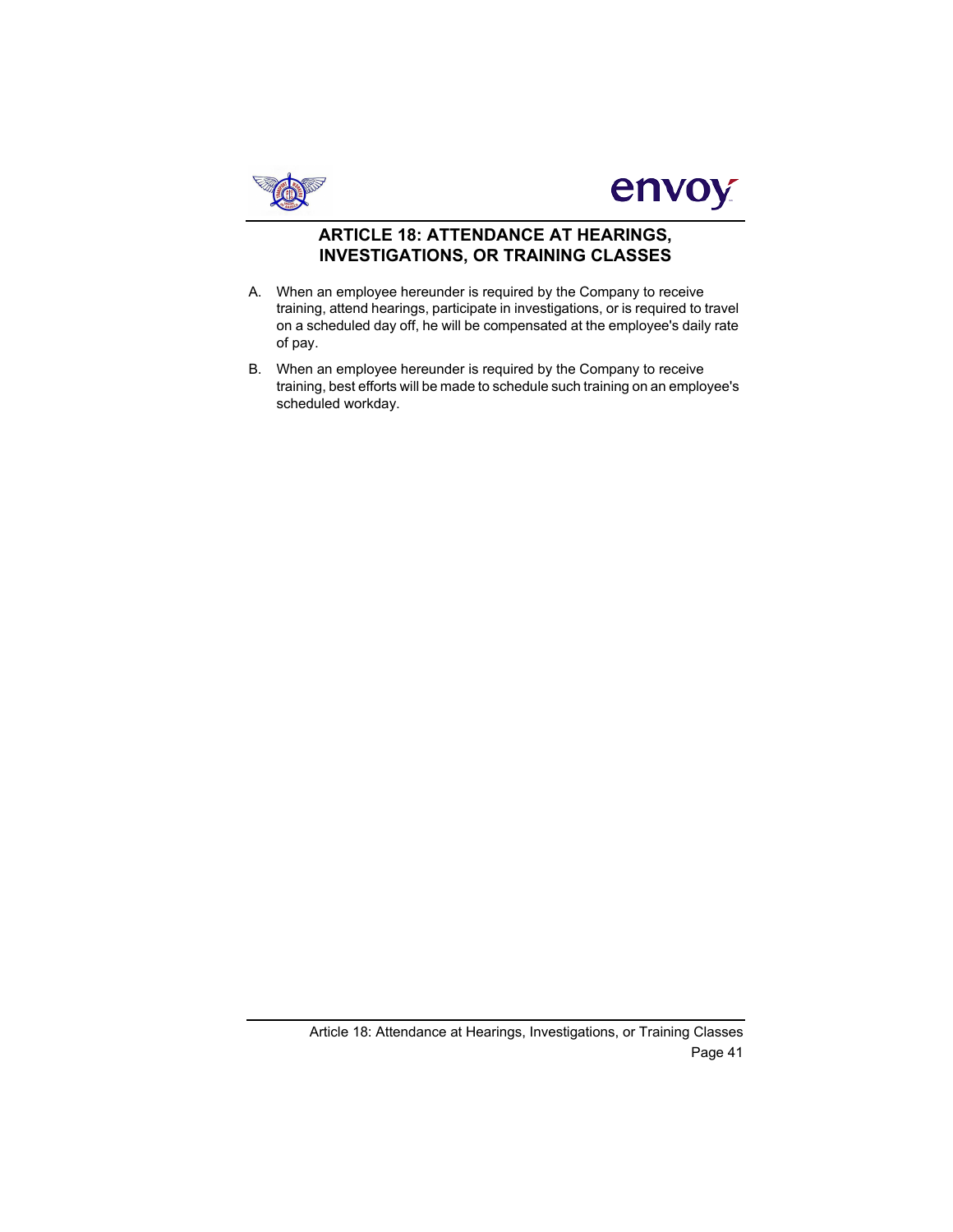

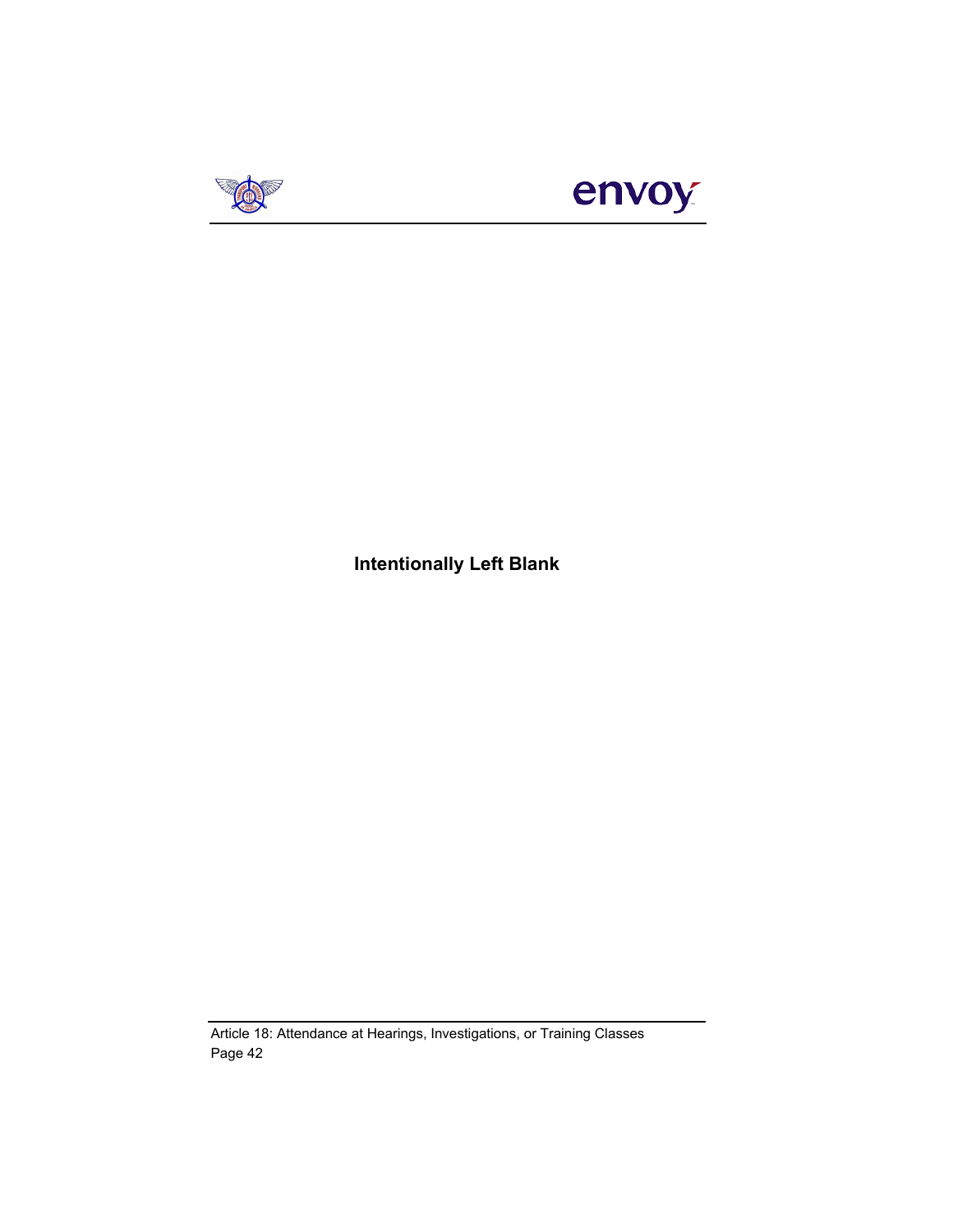

## **ARTICLE 19: GENERAL**

- A. All orders to and requests from an employee involving transfers, promotions, demotions, layoff, re-employment, leaves of absence, or anything affecting his pay or status, will be in writing.
- B. When requested by the Local President, employees will be granted relief from duty without pay for the purpose of official Union business provided this does not interfere with the operation.
- C. Within forty-five (45) days after signing this Agreement, the Company will provide each employee a copy of this Agreement.
- D. Employees covered by this Agreement and their immediate families will be allowed the same pass and reduced fare privilege afforded other Envoy Air Inc. employees.
- E. The Company will provide bulletin boards at each station where employees hereunder are employed, marked Transport Workers Union of America, AFL-CIO and the appropriate Local number, for the posting of official Union business. Such notices will bear the signature of an officer of the Union and will not contain anything of a defamatory or personal nature attacking the Company or its representatives.
- F. Disciplinary documents issued to an employee covered by the Transport Workers Union will not be the basis of further discipline after two (2) years from the date of the disciplinary document. An employee may review his personnel file upon written request within the normal business hours. Nothing of a disciplinary nature will be entered in the employee's personnel file without giving the employee a copy.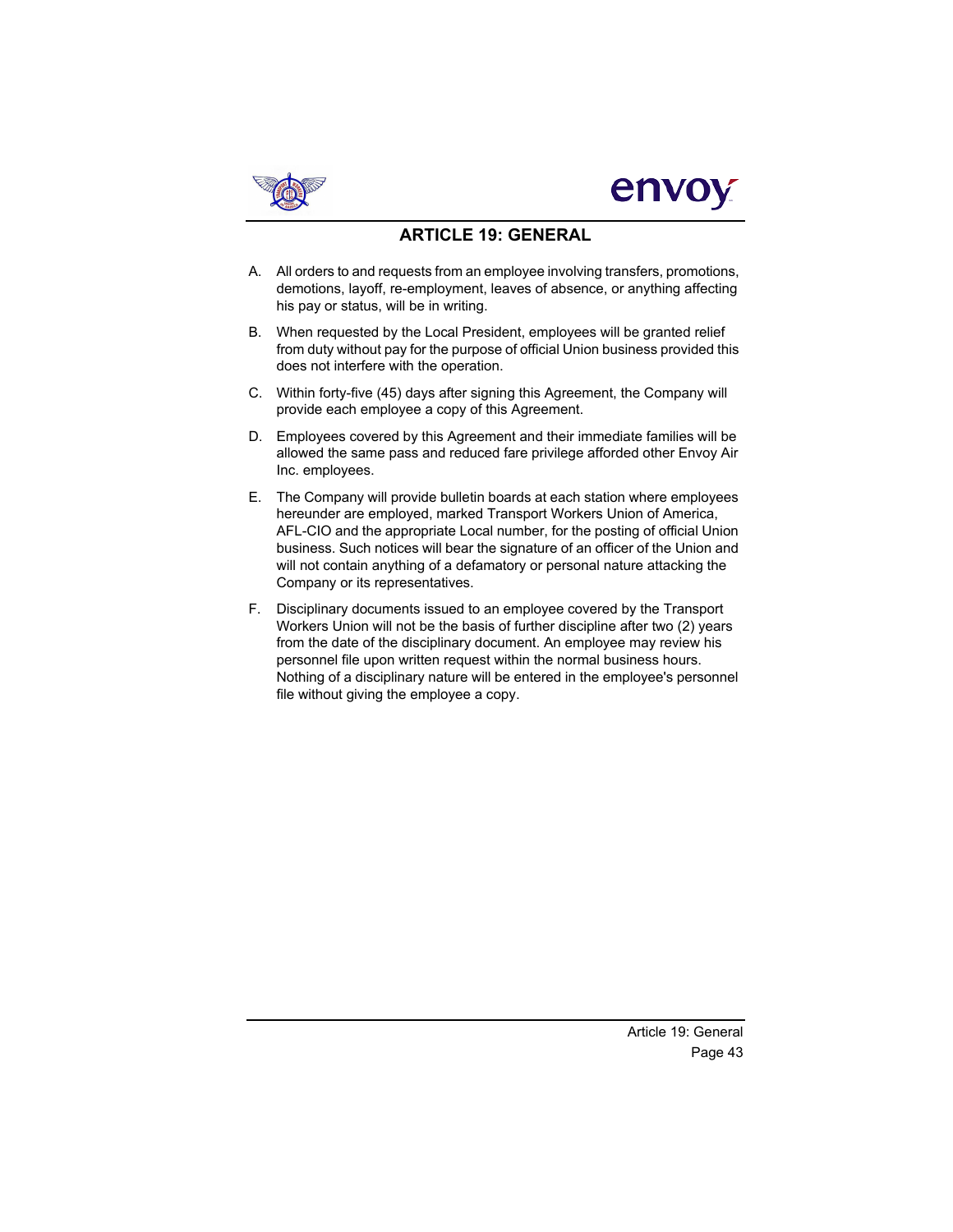

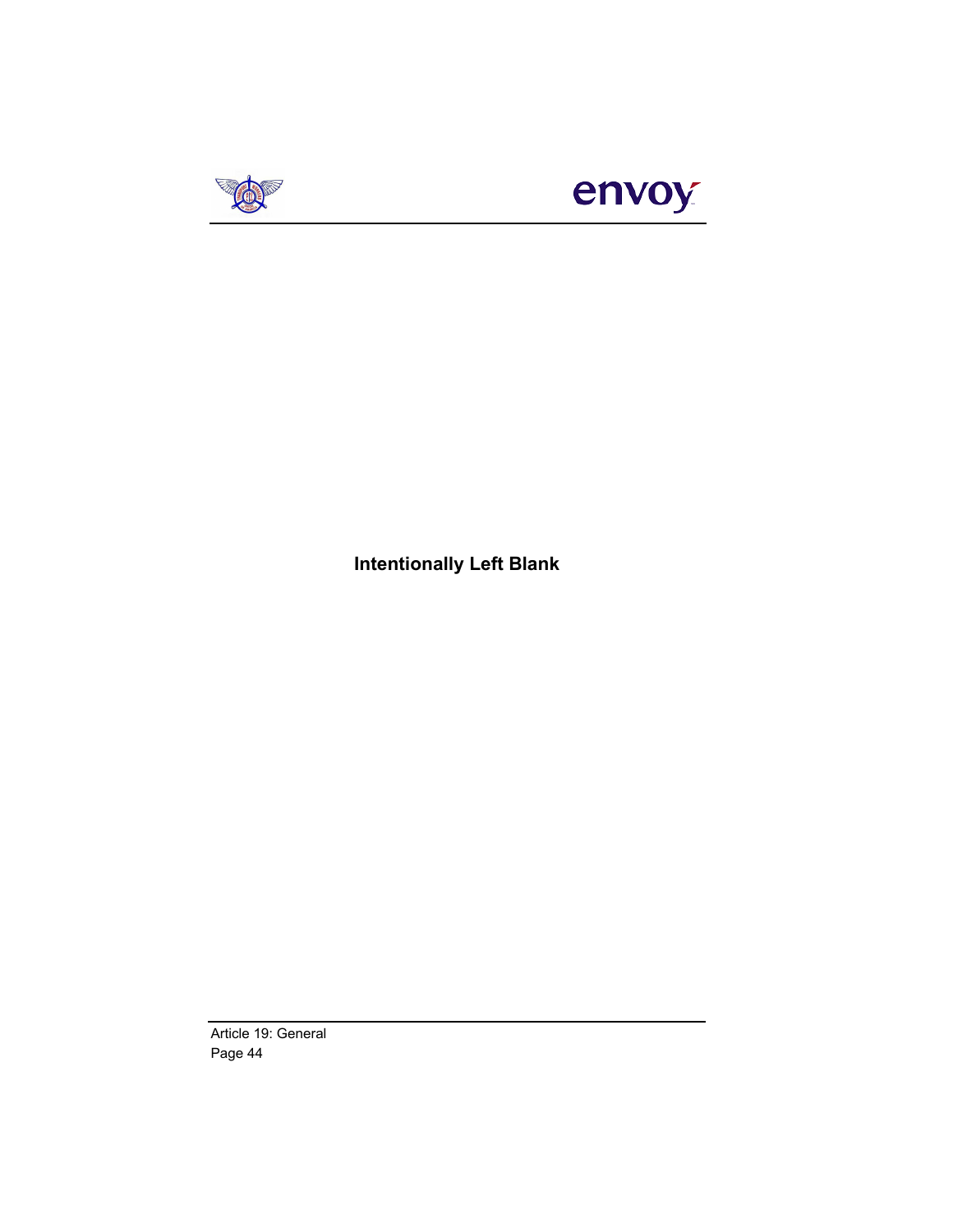

#### **ARTICLE 20: REPRESENTATION**

- A. The Union may select and designate such representatives as may be necessary for the purpose of representing the employee under the terms of this Agreement, or in accordance with the Railway Labor Act, as amended.
- B. The Union will notify the Company in writing of the names of its Accredited Representatives and any changes in the personnel thereof. The Company will inform the Union, in writing, of the supervisors with whom said Accredited Representatives will deal and changes thereof.
- C. International Officers and Accredited Representatives, or Local Officers of the Union will, at any time during regular working hours, have access to the premises of the Company where employees hereunder are located, for the purpose of investigating grievances or other matters directly connected with the operations of this Agreement and its procedures for the settlement of any dispute. As a matter of courtesy, notice of such intended visit will be given to the ranking Company Official.
- D. An Accredited International Representative of the Union or designated Company official who believes that any provision of this agreement has not been or is not being properly applied or interpreted and which has not yet become the subject of an actual grievance, will have the right within ten (10) days after such alleged misapplication or misinterpretation has been ascertained to protest such violation, in writing, to the other party, who will evaluate such protest and render a decision in writing within fifteen (15) days. Disputes in respect to actual grievances will be handled exclusively according to the provisions of Article 21, Grievance Procedure. If no settlement is reached under paragraph (D) of this Article, an appeal may be made, in writing, within thirty (30) days to an Arbitration panel (as described in Article 22K) of this Agreement.
- E. The Union does not question the right of the Company supervisors to manage and supervise the work force and make reasonable inquiries of employees, individually or collectively, in the normal course of work. In meetings for the purpose of investigation of any matter which may result in the application of discipline or dismissal, or when written statements may be required, or of sufficient importance for the Company to have witnesses present, or to necessitate the presence of more than one Company supervisor, or during reasonable cause or post-accident drug/alcohol testing as provided in Article 20, the Company will inform the employee of his right to have a Union representative present. If the employee refuses representation, the supervisor's record will reflect his refusal.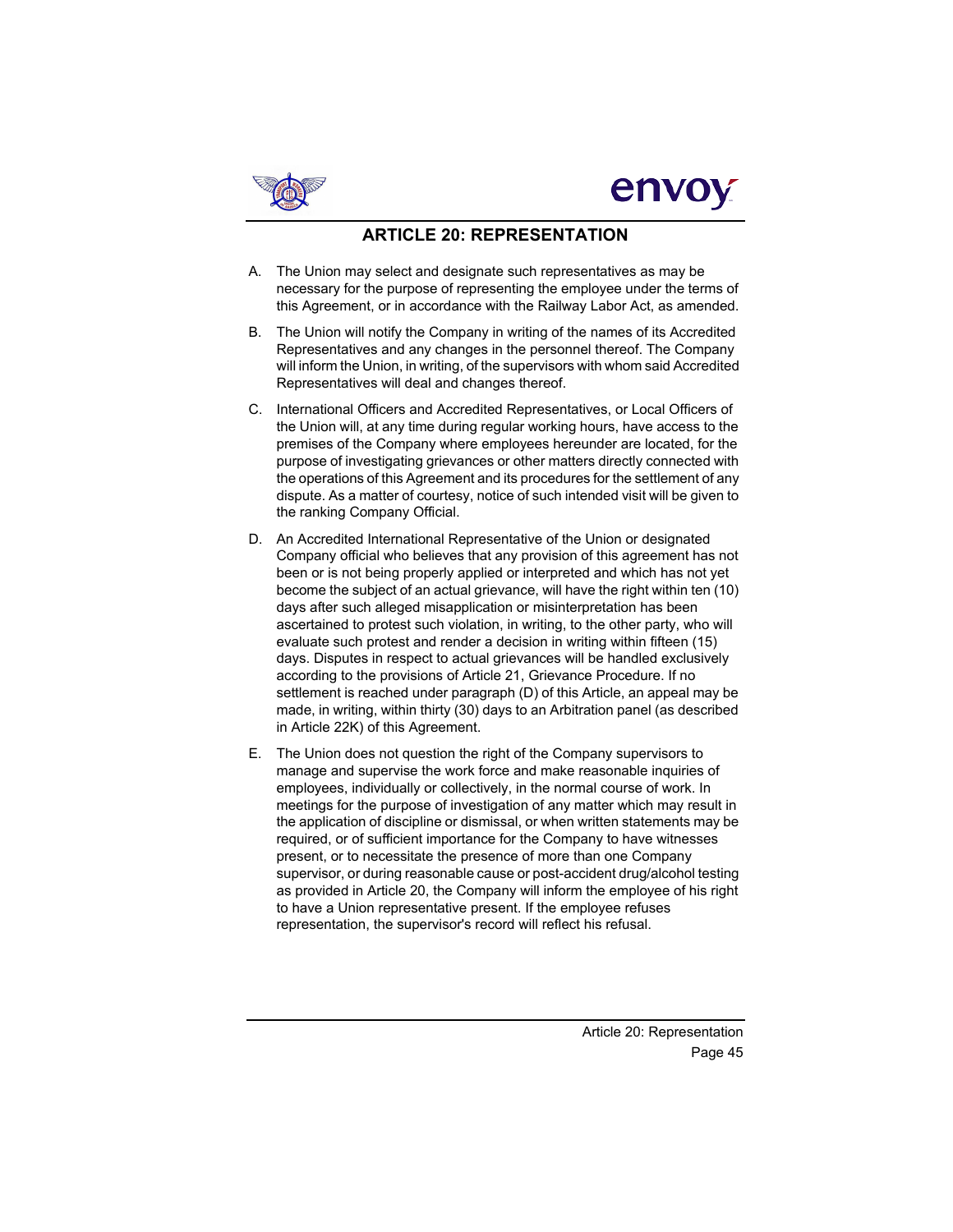

- F. When the Company convenes a meeting under the provisions of Article 20.E, it will, except for rare and compelling reasons, indicate the purpose of the meeting and then, provide an opportunity for the employee and his Union representative to confer for a reasonable period of time. Once the 20.E. meeting reconvenes, it will continue until concluded by the supervisor. The Union Representative may not unduly delay nor impede the investigation and/or interview but is allowed to give full representation during the investigation and/or interview.
- G. Nothing in this Article will be construed as preventing the Company from holding an employee out of service pending an investigation.
- H. Employees covered by these Agreements who are interviewed by a Company Security Department representative as part of a Security Department investigation may, upon request, have an Accredited Representative present during the interview. If a local representative is not readily available, after the request, the Company's Security Department will not be required to wait for his availability before conducting the interview. However, the employee in that circumstance may request the presence of another TWU represented employee to be present. The role of the Representative will be that of a silent observer only. The Representative may in no way interfere nor impede the Security Department's investigation and/or interview.
- I. Employees who are required to take a reasonable cause or post-accident drug/alcohol test by the Company may, upon request, have a TWU representative present as a witness during those parts of the specimen collection process indicated below.
	- 1. In those stations where a local TWU representative is not readily available, the Company will delay the test for up to one (1) hour from the time the employee requests or is notified of his right to union representation, whichever comes first, in order to allow the first available representative to be present at the medical facility.
	- 2. Only one (1) TWU representative will be allowed to accompany the employee to the medical collection facility and into the collection area where the medical collector opens the drug testing kit, completes the relevant paperwork and secures the kit after completion of the drug testing process. The TWU representative will be allowed to witness the opening of the collection kit by the collector, the documentation of the chain of custody procedure by the collector and the employee, and the packaging and sealing of the kit for shipment following the collection. The union representative will not be allowed to accompany the employee or collector into the restroom.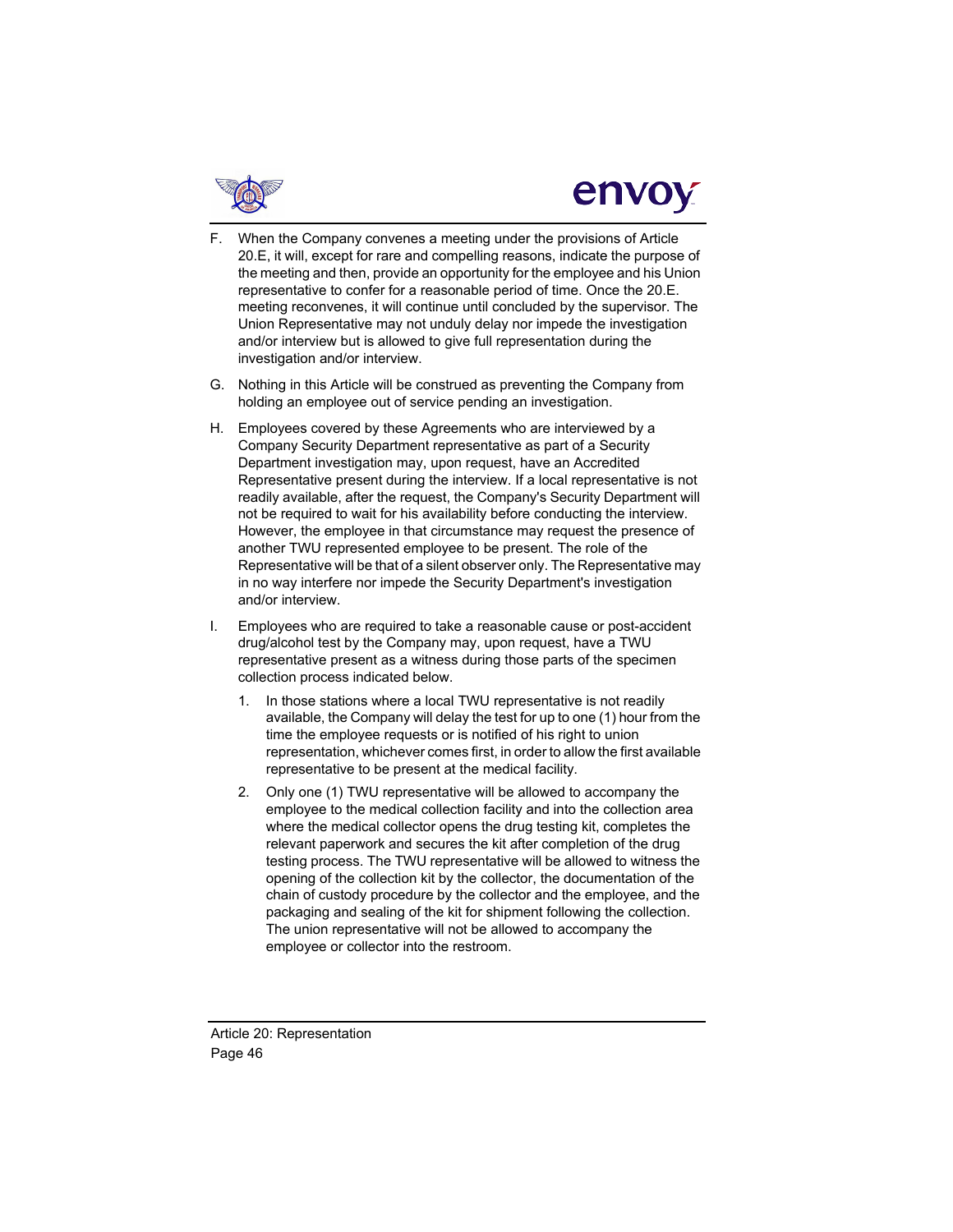



3. In accordance with the FAA's directive of July 1990, no TWU representative will engage in any activity, which disrupts the collection process. Should the TWU representative engage in disruptive activity, the Representative will be required by the Company supervisor to wait in the employee/patient waiting area until the collection process and paperwork have been completed. This is pursuant to the FAA's directive.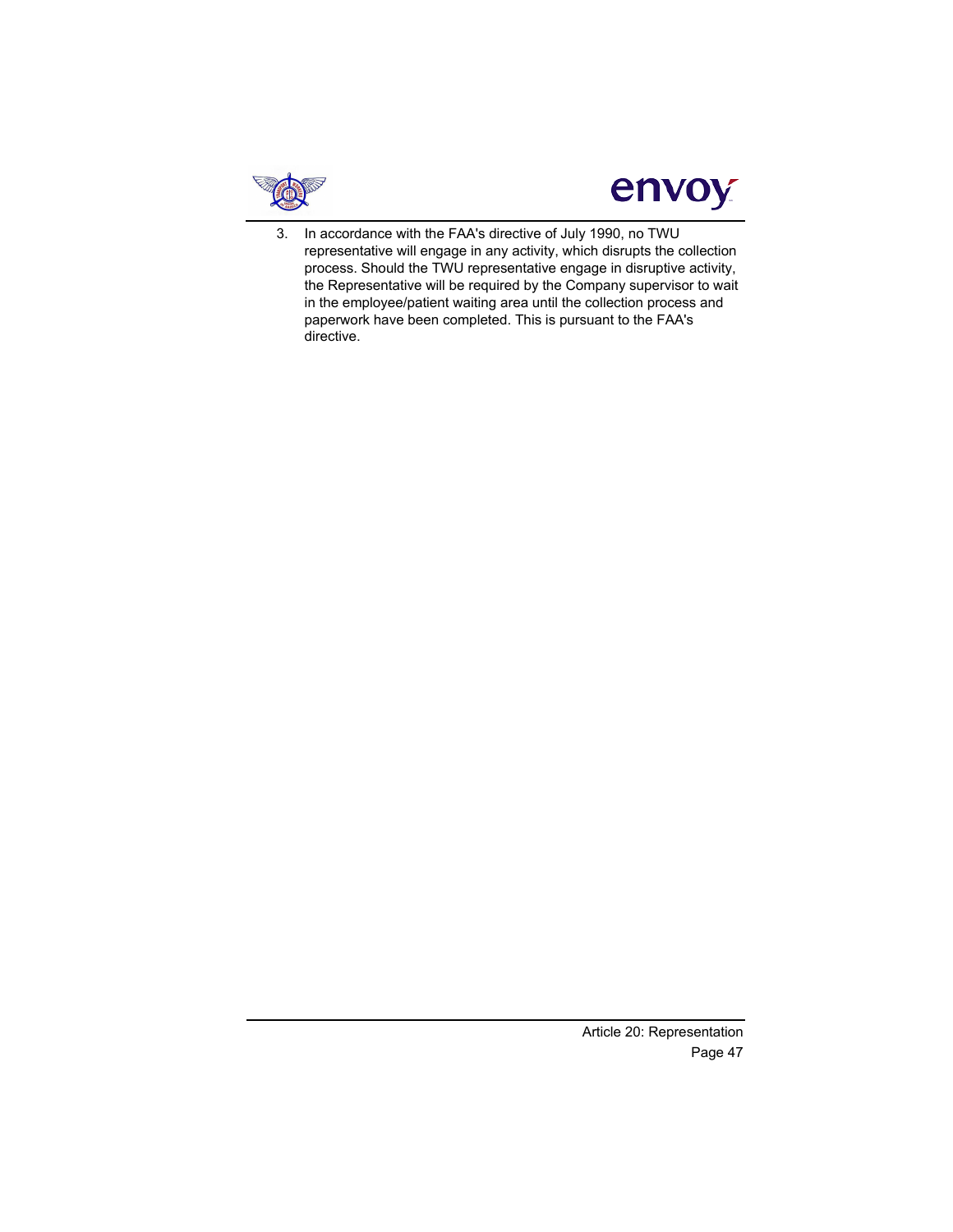

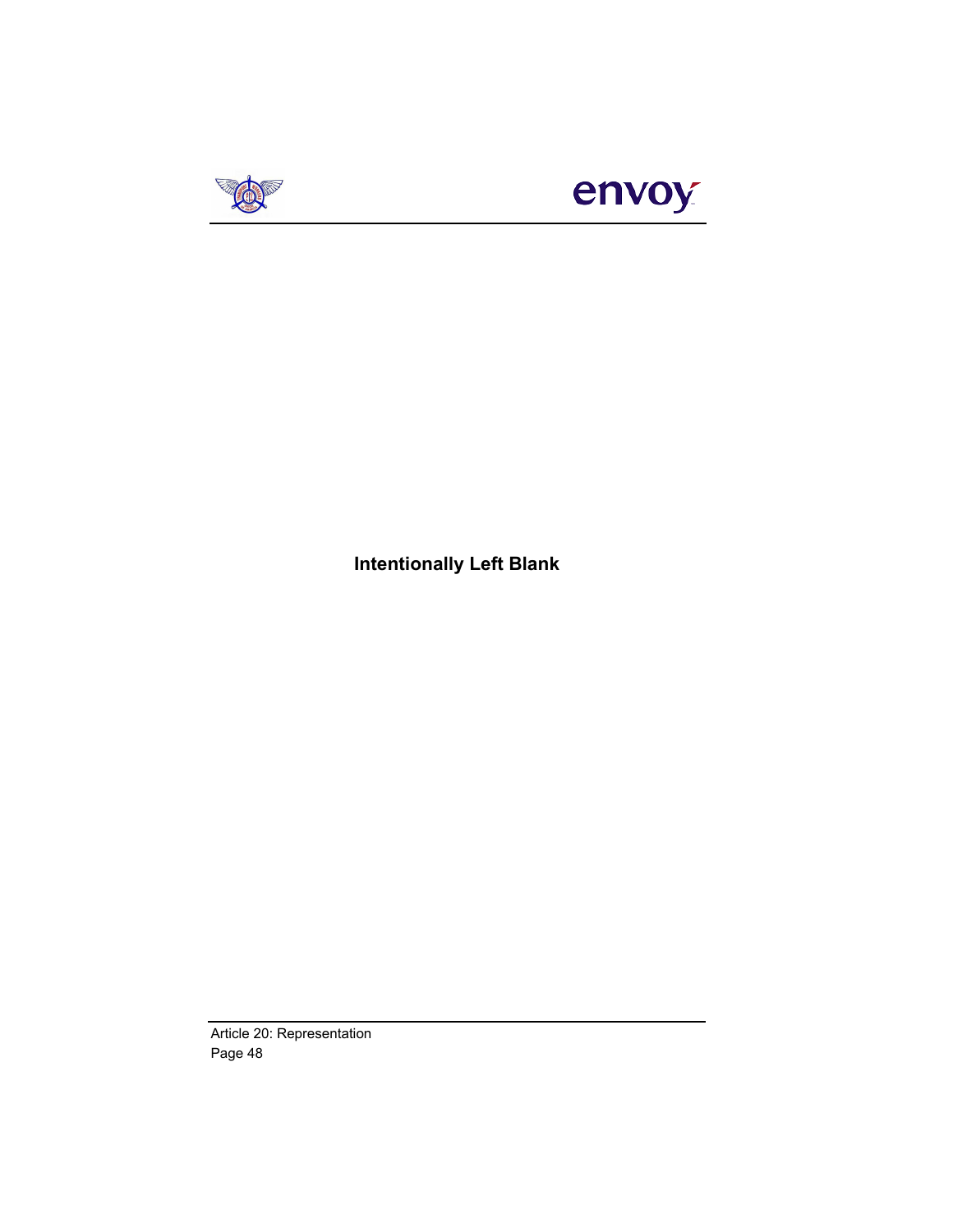



## **ARTICLE 21: GRIEVANCE PROCEDURE**

- A. An employee who believes that he has been unjustly dealt with or that any provision of this Agreement has not been properly applied or interpreted, or against whom the Company has proffered charges in writing, may present his grievance through his representative, within seven (7) days to the Director of Flight Training or his designee, who will evaluate the grievance or complaint and render his decision as soon as possible but no later than seven (7) days following receipt of said grievance. The supervisor must email the employee the grievance response at their Company email address with a copy emailed to an Accredited Representative of the Union.
- B. If the decision of the Director of Flight Training or his designee is not satisfactory, the grievant may appeal within ten (10) days to Vice President of Flight Operations or his designee, who will render a decision as soon as possible, but no later than ten (10) days after the appeal is submitted to him. Responses will be sent to the grievant by Company email with a copy emailed to an Accredited Representative of the Union.
- C. If the decision of the Vice President of Flight Operations or his designee is not satisfactory to the employee, the grievance and the decision thereon may be appealed to the Envoy Air Inc. Board of Adjustment as provided for in Article 22 of this Agreement; provided however said appeal is submitted within twenty (20) days of receipt of the decision rendered by the Vice President of Flight Operations or by his designee. Once a grievance has been docketed for System Board, the Vice President of Flight Operations or his designee and the Local Union President or his designee will meet in an effort to resolve the grievance prior to a System Board hearing.
- D. Any grievances involving discharge only, will be submitted initially to the second step, as provided in section (B) of this Article. If the grievance is unresolved after such second step it may be submitted to the System Board of Adjustment, as provided in section (C) of this Article.
- E. All grievances processed under the procedures provided above will be in writing and will be signed by the employee whose grievance it is, and all decisions on said grievance will be in writing.
- F. An employee who has filed a grievance and his representative may meet to discuss the grievance, as described in paragraphs A and/or B above, during work hours without loss of pay for time so spent, but no more time than is reasonably necessary will be devoted to such presentation of grievance. Such meeting will be scheduled pursuant to operational needs.
- G. If the decision to be made by the Company under the provisions of this Article 21 is not made within the time limits prescribed herein for such decisions, the grievance will be processed to the next step.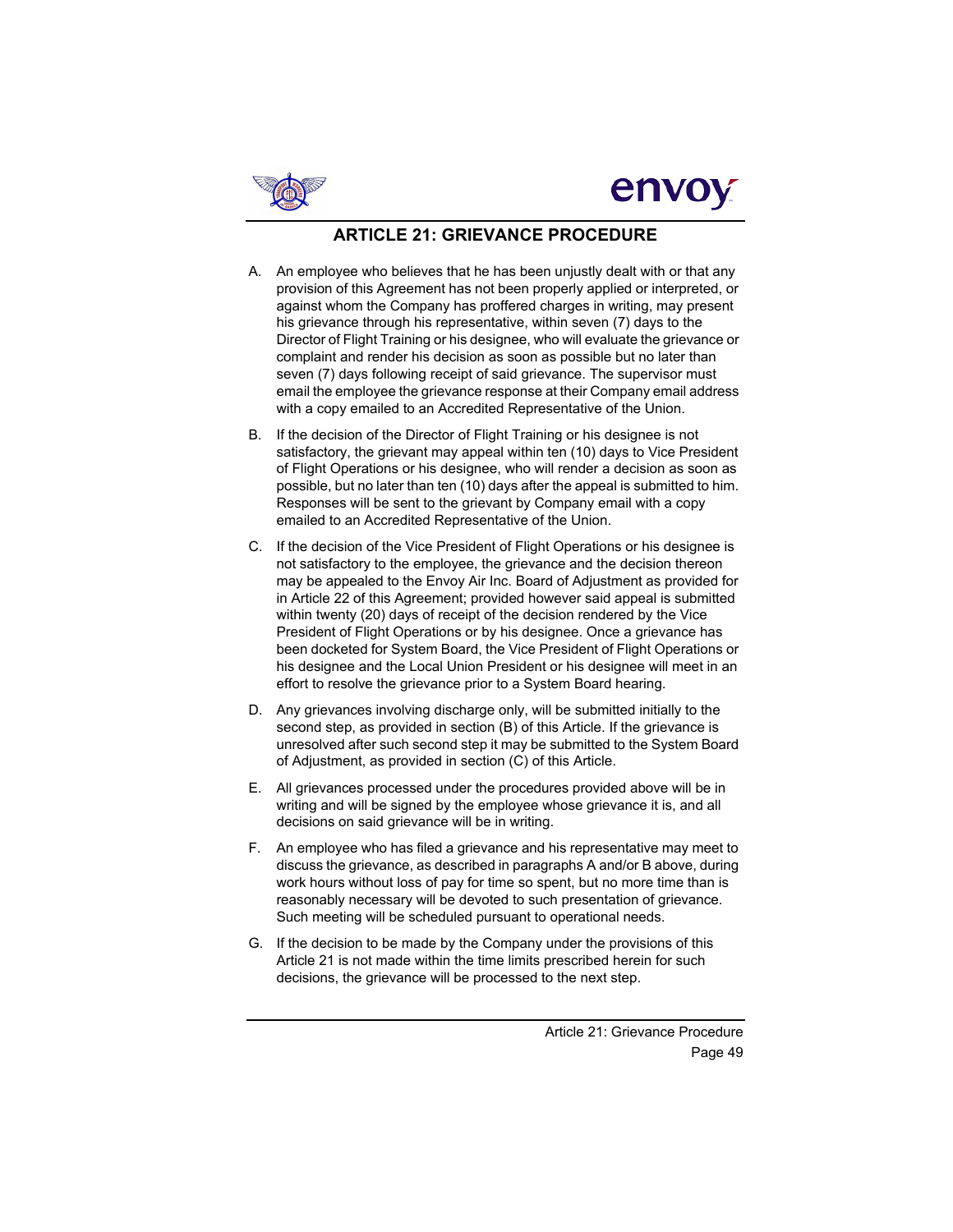



- H. If, as a result of a decision in any of the steps of the grievance procedure, an employee is exonerated, all related disciplinary records will be removed from the employee's personnel file. In addition, if he has been held out of service, he will be reinstated without loss of seniority, and he will be paid at his base rate of pay for his regularly scheduled hours.
- I. All time limits are exclusive of Saturday/Sunday and Holidays.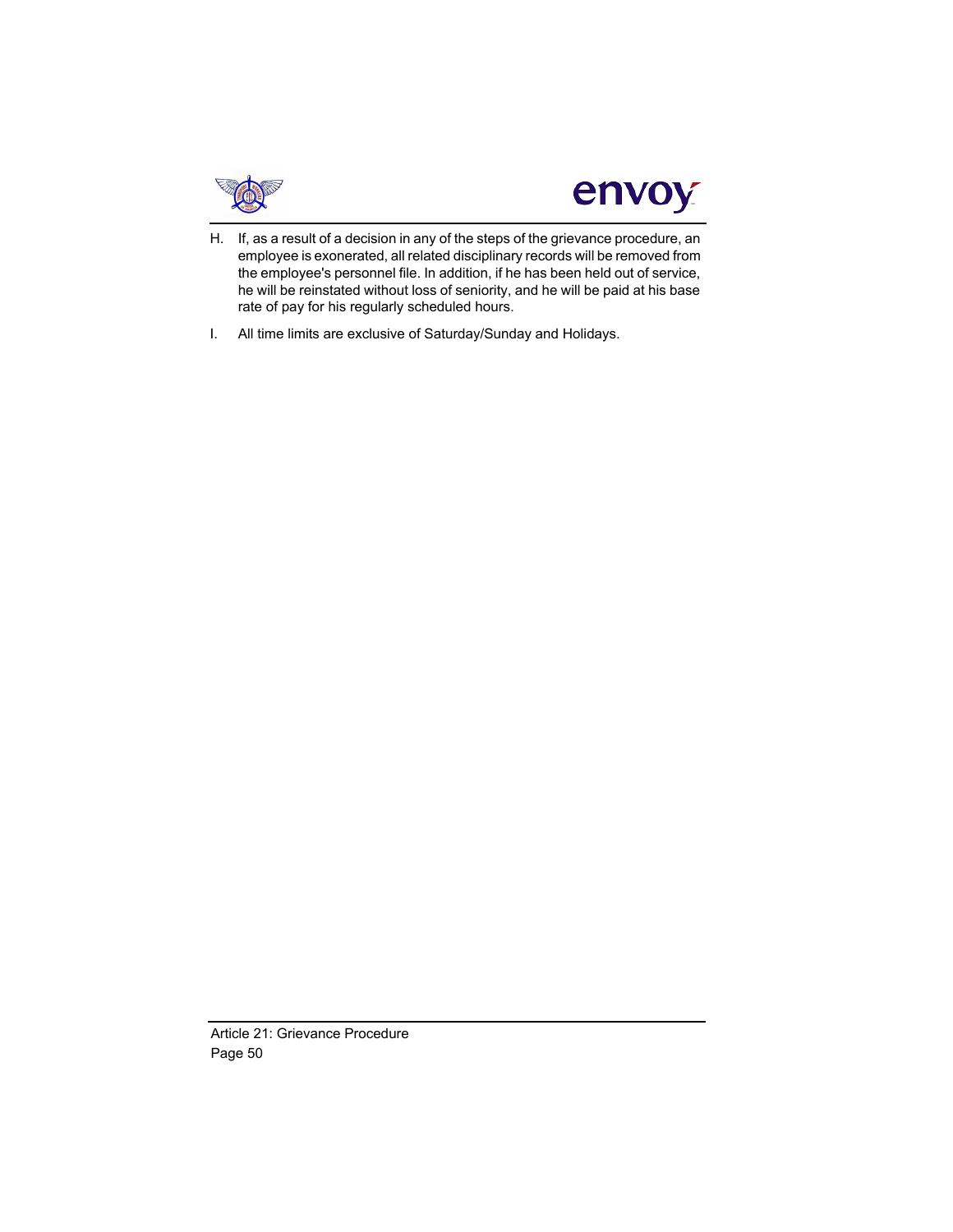



# **ARTICLE 22: BOARD OF ADJUSTMENT**

- A. There are hereby established, pursuant to the provisions of the Railway Labor Act, as amended, board of adjustment, called the "Board of Adjustment, Envoy Air Inc."
- B. The Board will be composed of two (2) members, one (1) selected by the Company and one (1) selected by the Union. Either party will have the right to change its representatives from time to time provided only that the designation of the representative for any particular dispute must be made prior to the start of the scheduled hearing.
- C. The System Board will have jurisdiction only over disputes between the Company and the Union or any employee governed by this Agreement growing out of grievances involving interpretations or applications of this Agreement. The Area Board will have jurisdiction only over disputes between the Company and the Union involving discharge or discipline.
- D. A dispute submitted to the Board will be in the form of a petition submitted by either party and stating the position of the party submitting the grievance. Union submissions will be submitted to the ATD office and assigned a case number. Time limits will not begin running until the date a case number is assigned and docketed.
- E. The written appeal will be sent to the International TWU in the form of a petition. The International TWU will assign a case number and forward the appeal and two (2) copies, with the case number noted on each, to the Employee Relations Department. The scheduling of cases to be heard before the Board is an administrative matter addressed by mutual agreement between the Union and the Company.
- F. In the event any dispute or grievance is properly appealed to the System Board, the Company and the Union members of the System Board will, upon request of either party, meet and attempt to resolve the controversy. The System Board will thereafter meet on the matter as soon as possible and at all events within thirty (30) days of request by either party. The System Board hearings will generally be held in DFW unless a different location is agreed upon by the Board members.
- G. The TWU Local president or his designee and the Company designated employee relations representative will establish a time and date for all Board cases, however:
	- 1. In the event of a discharge case the meeting will take place within ten (10) days of receipt of the Union submission from the TWU ATD office to set a date for the discharge hearing. The scheduling of the hearing will be within thirty (30) days of that meeting.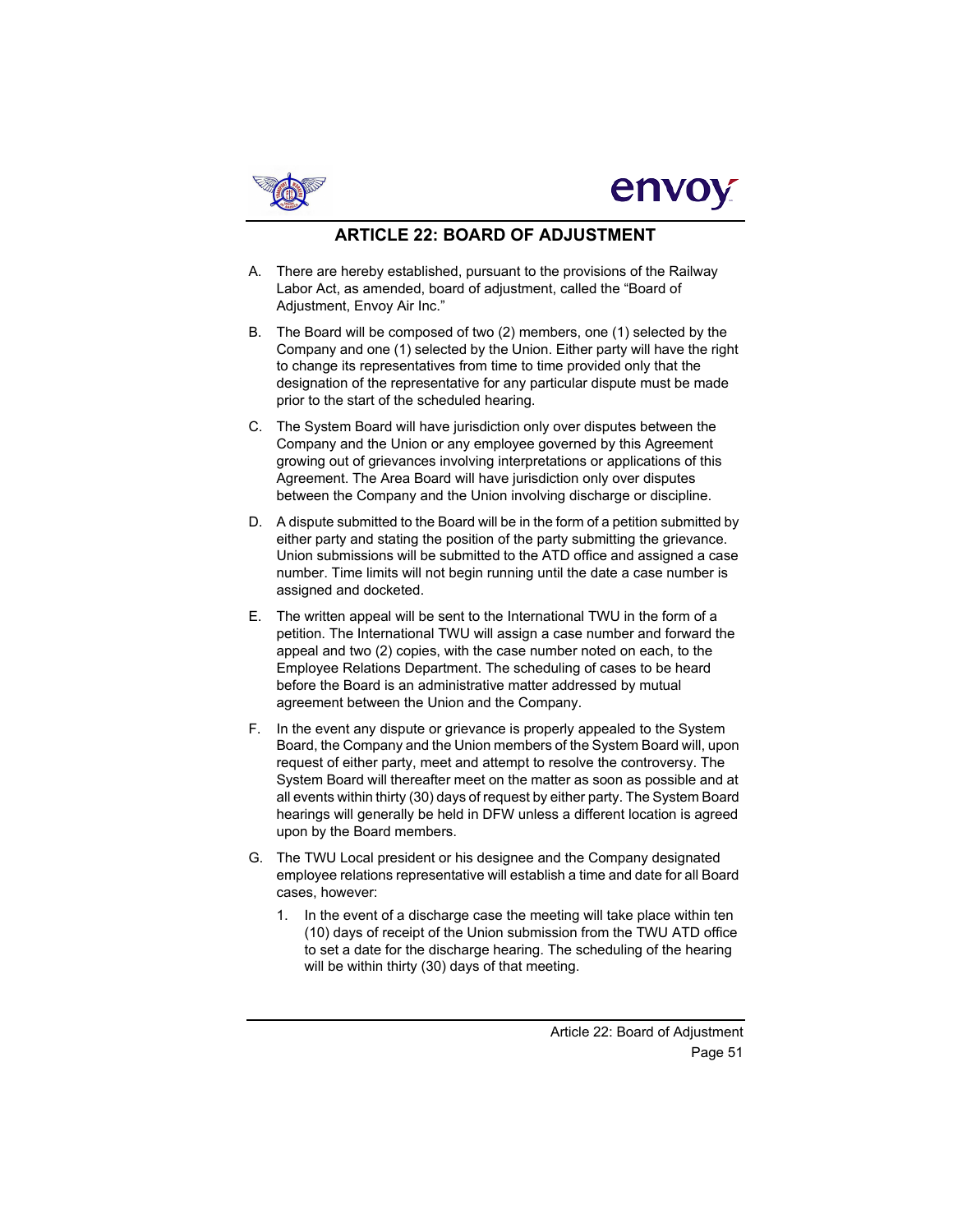

- 2. For cases involving discipline, which are properly submitted for hearing, the Board will adopt a procedure that will require discipline cases to be scheduled for hearing as soon as possible but not less than once every quarter.
- H. The Board may summon any necessary witness(es) and relevant nonconfidential records of the Company and the employee involved. An employee will not be required to testify unless he was a first-hand witness.
- I. The advocates will exchange all documents they may enter and the names of witnesses they may call in their direct case no later than ten (10) calendar days prior to the date set for the hearing, unless otherwise mutually agreed upon by the advocates in writing.
- J. A majority vote of all members of the Board will provide full and complete authority to compromise and otherwise settle any and all grievances presented to it. Any settlement or agreement reached on any grievance will be binding upon the Union, the employee, and the Company. Board findings and decisions will be stated in writing and will be rendered within thirty (30) calendar days from the close of the hearing, unless the period is extended by agreement of the parties to the dispute. In the event the Board deadlocks and is unable to resolve the issue(s) after hearing evidence either member of the Board can, within ten (10) days of the meeting of the Board, request the appointment of a neutral arbitrator in writing.
	- 1. The jointly selected impartial arbitrator will sit with a Board, comprised of one (1) member selected by the Company and one (1) Board member selected from the Union. In the event the parties are unable to agree on a selection of an arbitrator, either party may request the National Mediation Board to provide a list of seven (7) neutrals. The parties will select one (1) neutral to serve as the third (3rd) member of the Board by alternately striking names from the list submitted by the National Mediation Board, with the first strike being determined by toss of a coin.
	- 2. A majority vote of all members of the arbitration panel, as provided herein, will be competent to make a finding or decision with respect to any dispute properly submitted to it and such finding or decision will be final and binding upon all parties, including the grievant(s), to such dispute. Board findings and decisions will be stated in writing and will be rendered within forty-five (45) calendar days from the close of the hearing, unless the period is extended by agreement of the board members.
- K. The Boards of Adjustment or the Arbitration panel will have no power to amend or modify this Agreement or any written agreements or addenda supplementary hereto or to establish any new terms or conditions of the same.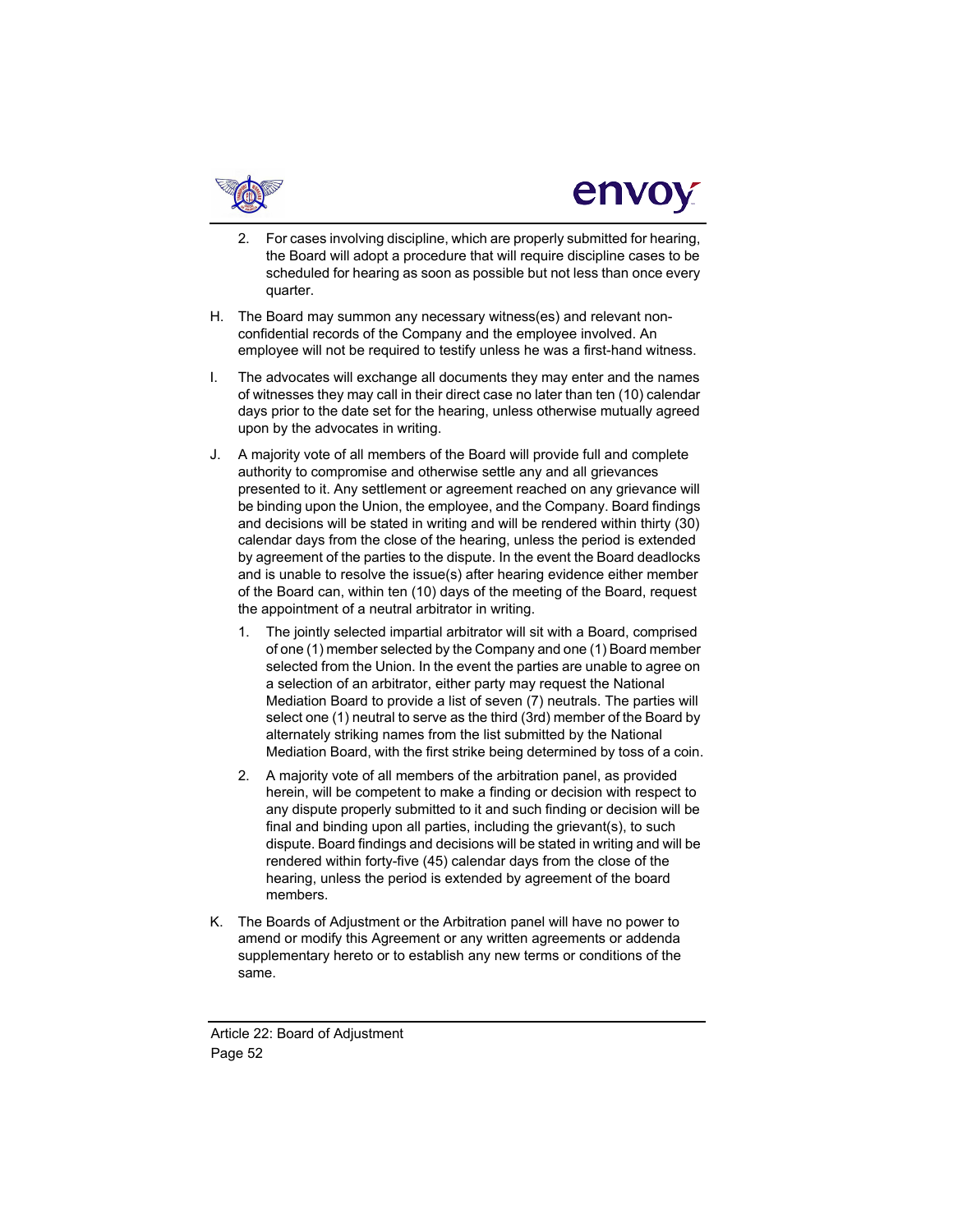



- L. The Board will keep a complete and accurate record of all matters submitted for its considerations and of all findings and decisions made. Such findings and decisions of the Board will be stated in writing in each case a copy of the finding or decision will be furnished to the Company, the Union, and such employees who are a party to the dispute.
- M. All expenses of the Board, including those incurred by reason of the participation of a "Referee" in the determination of the controversy as herein provided, will be borne one-half by the Company and one-half by the Union. The salary or compensation of the members of the Board, if any, will be by the parties selecting such member or members; except that Board members who are employees of the Company will be granted necessary leaves of absence without loss of pay to attend Board meetings. Board members will receive space available transportation over the lines of the Company from point of duty to point of meetings of the Board.
- N. Essential witnesses and representatives will be furnished space available transportation over the Company's lines without charge to, the point of hearing and return.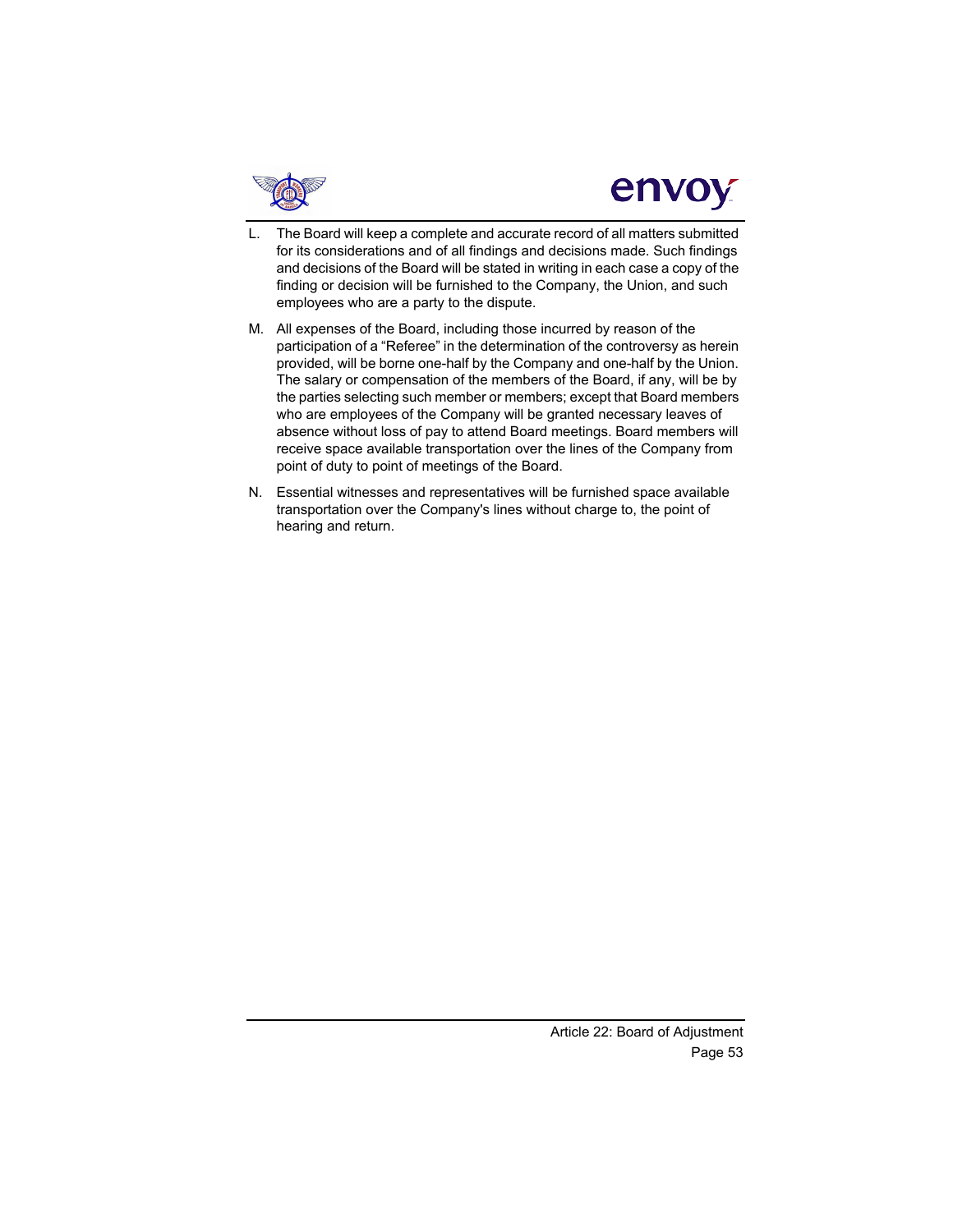

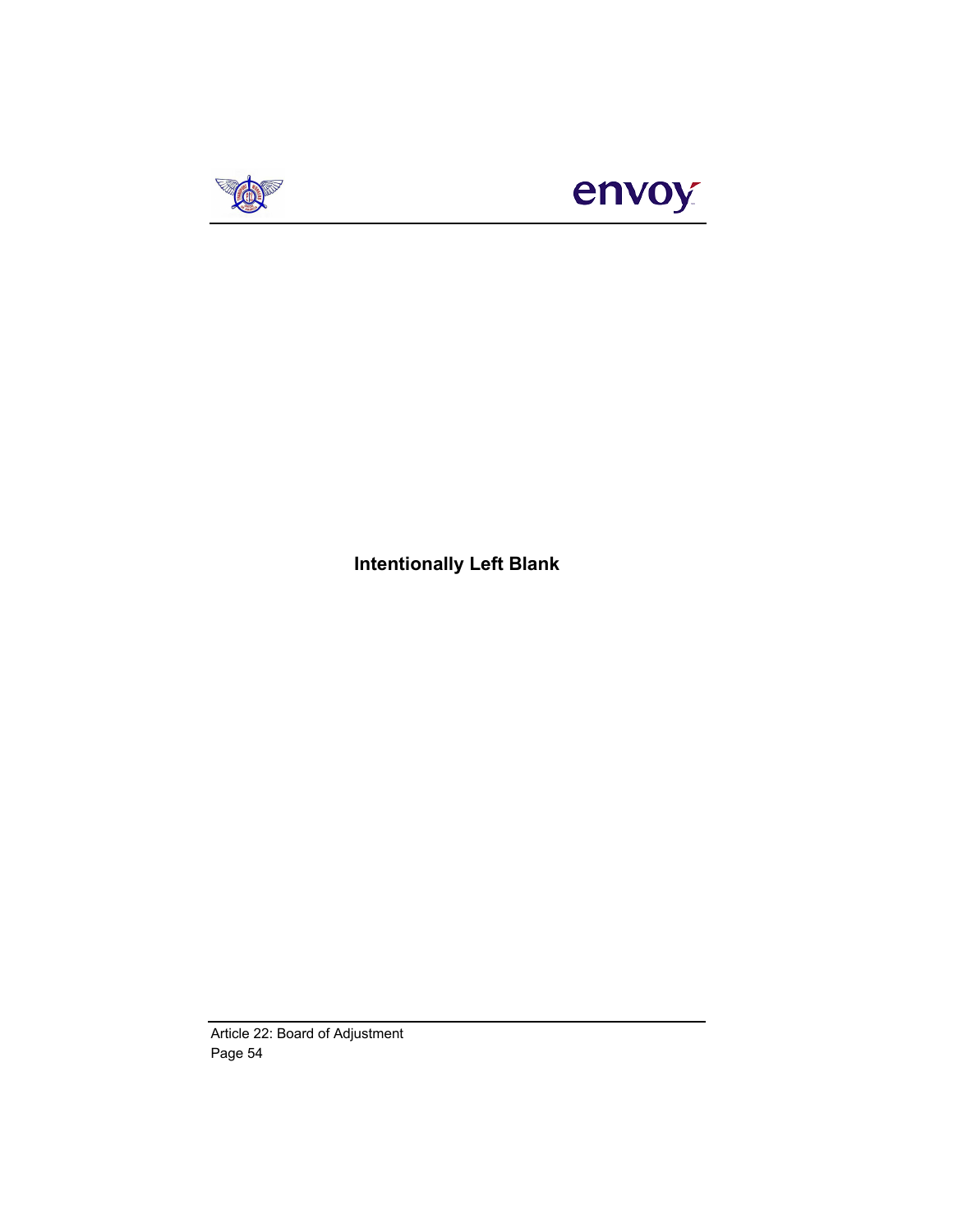



# **ARTICLE 23: (RESERVED)**

Intentionally left blank for future use.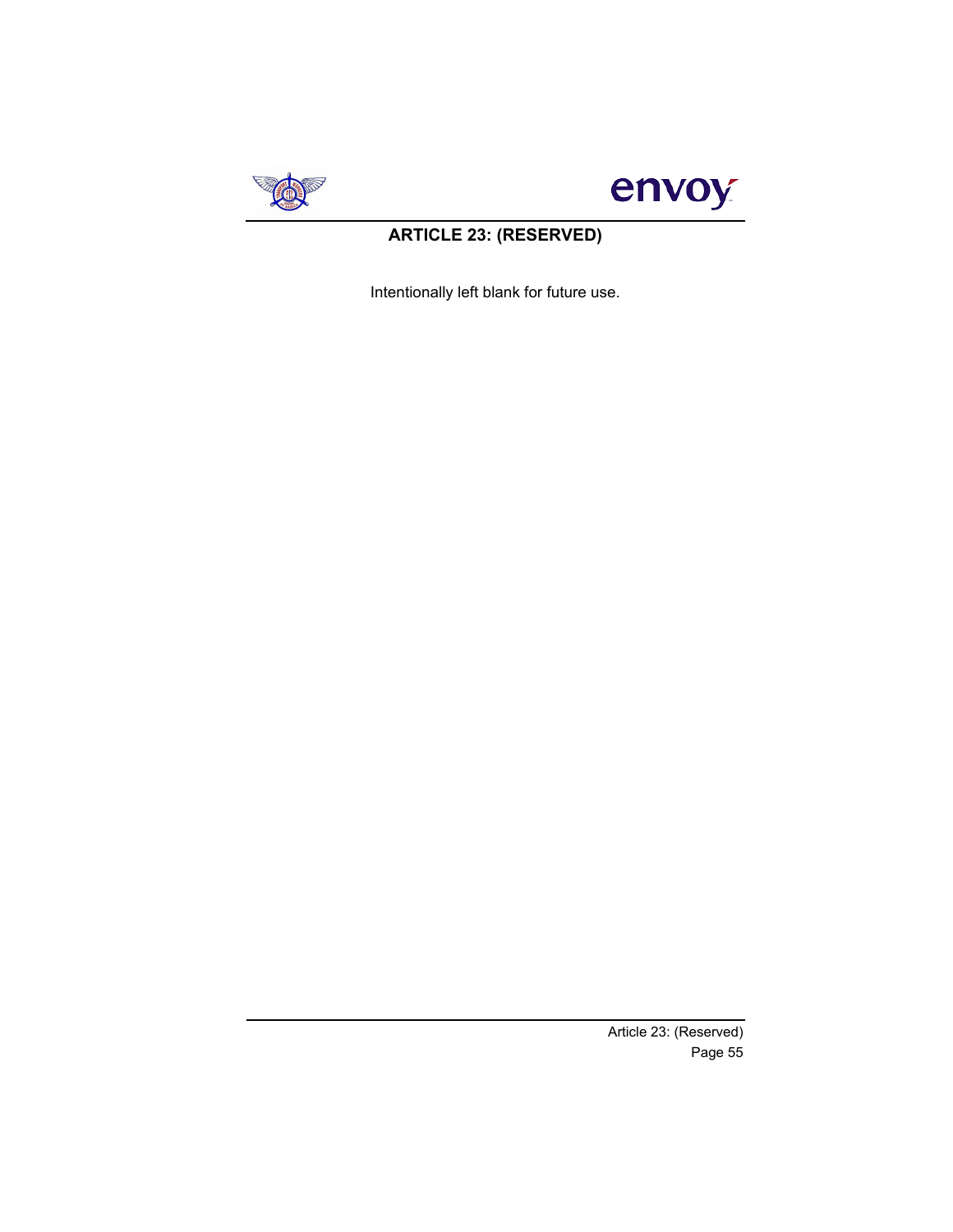

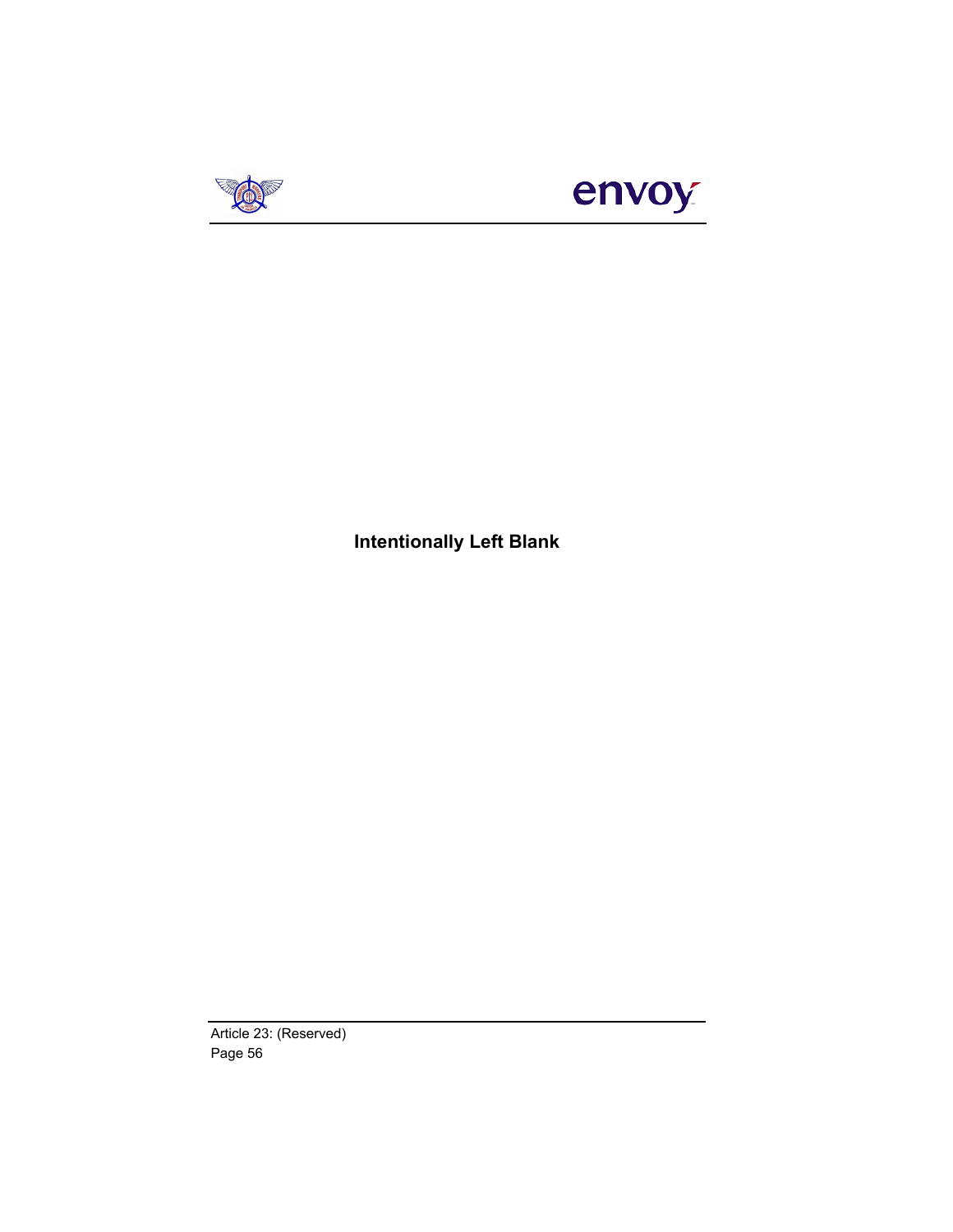



#### **ARTICLE 24: BENEFITS**

- A. Except as expressly provided herein, covered employees and their eligible dependents will be eligible to participate in those health and insurance benefit programs which have been established by the Company.
- B. These benefit programs will not be altered or diminished for employees under this Agreement unless done on a Company-wide basis. Before any changes are made, the Company will notify the Union in writing in advance of the effective date of such change(s). Upon request by the Union, the Company will meet to explain the change(s).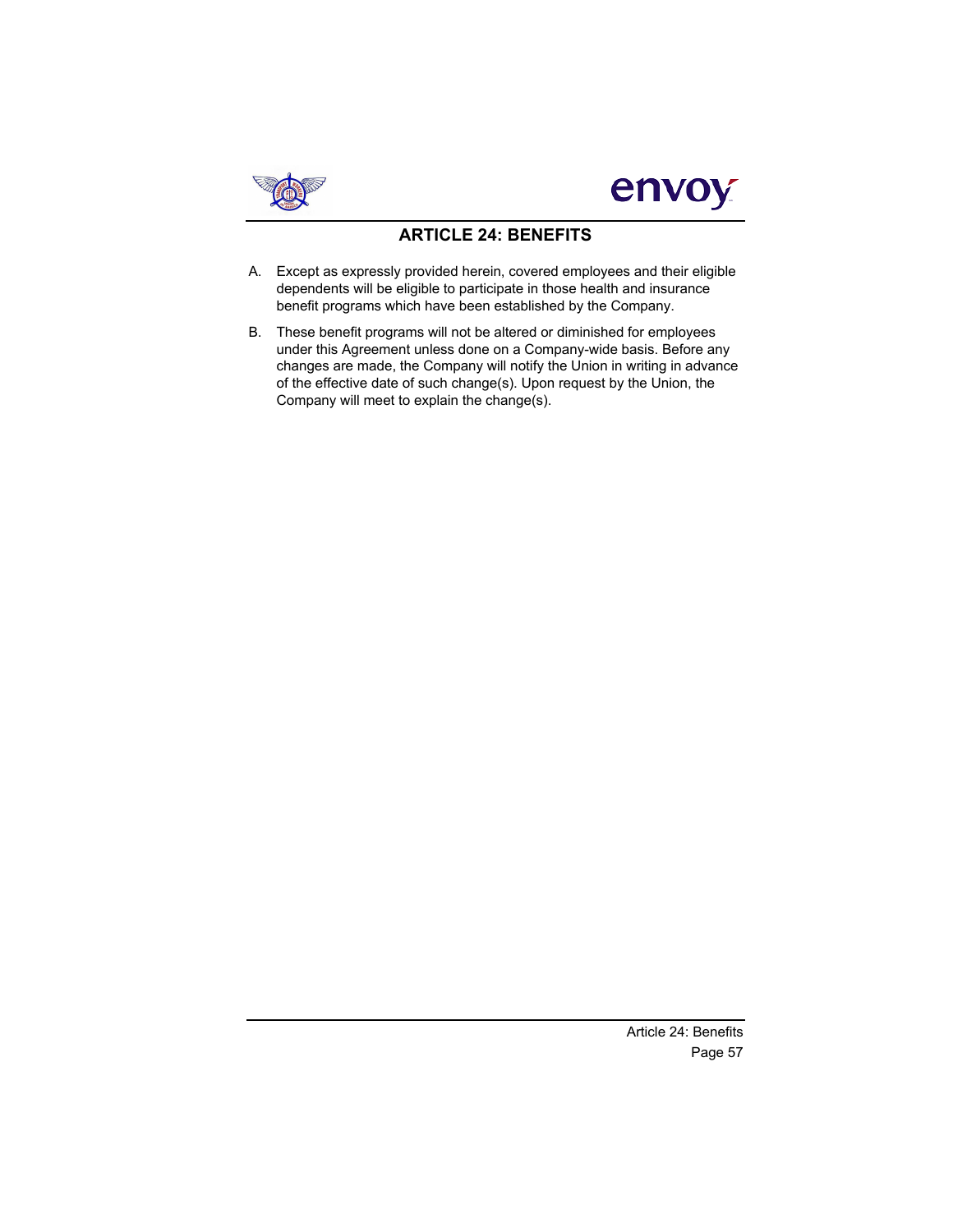

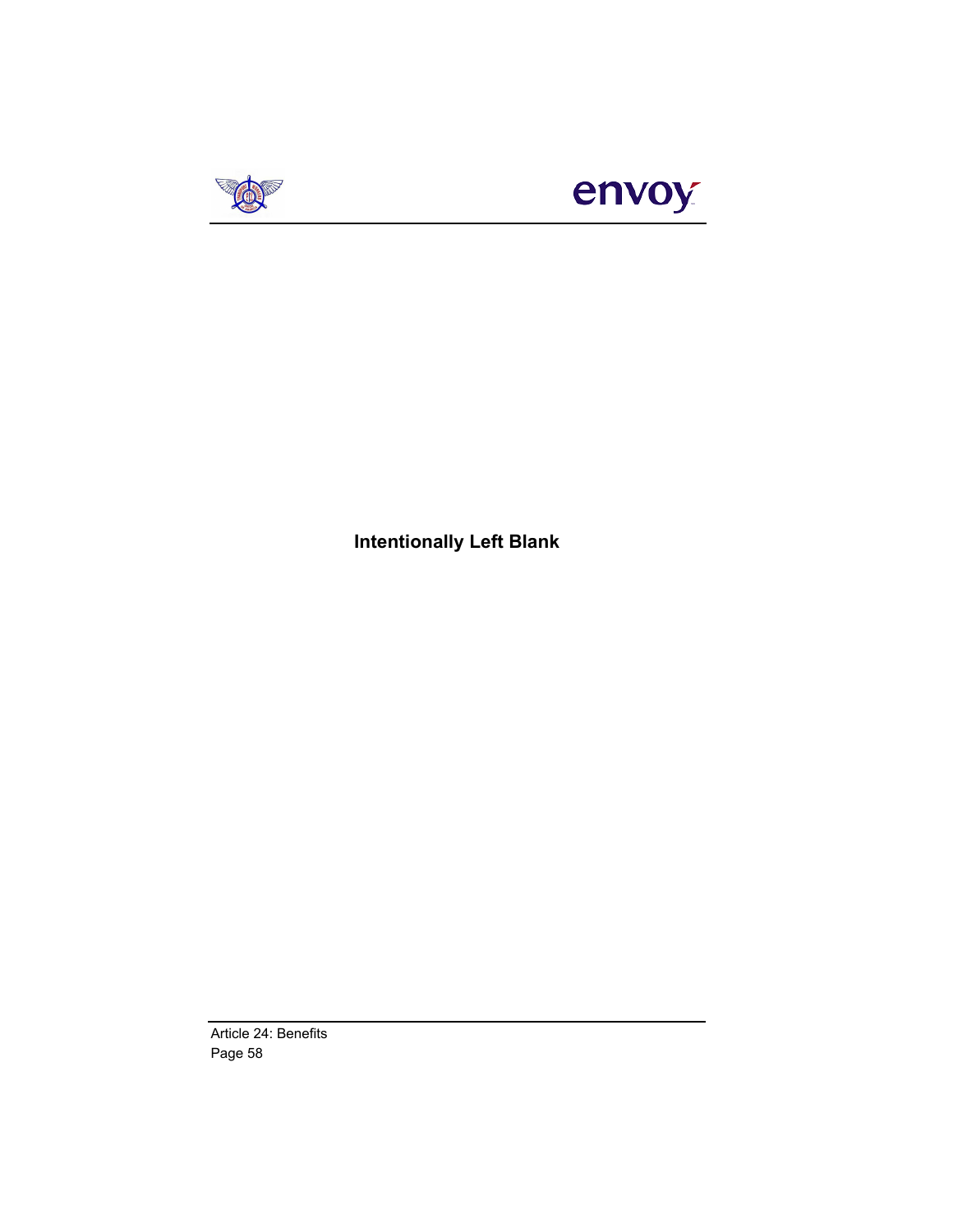

# **ARTICLE 25: UNION SECURITY**

- A. All employees covered by this Agreement will, as a condition of employment, maintain membership in the Union so long as this Agreement remains in effect, to the extent of paying an initiation fee and membership dues (not including fines and penalties), or agency fees in accordance with applicable law. An employee may have his membership dues deducted from his earnings by signing the form "Assignment and Authorization for Check-Off of Union Dues", also referred to as "Check-Off Form" or, if no such authorization is in effect, he must pay his initiation fee and membership dues directly to the Union.
- B. All new employees of the Company hired on or after the effective date of this Agreement will become members of the Union sixty (60) calendar days after the date of employment with the Company and will, as a condition of employment, maintain membership in the Union so long as this Agreement remains in effect, to the extent of paying initiation fees and membership dues, or in lieu of maintenance of membership, agency fees in accordance with applicable law. The Company will allow the Union an opportunity, during local orientation, to meet with new employees and transferees regarding Union matters.
- C. If any employee, who has resigned from the Company or has been laid off is re-employed or recalled, he will be considered as a new employee for the purposes of this Article and will be governed by the provisions of paragraph B.
- D. Employees who are or become members of the Union under paragraphs A or B above will pay membership dues as set forth in this article, except that payment for membership dues will not be required as a condition of employment during leaves of absence without pay or during periods of transfer to a classification or position not covered by this Agreement.
- E. "Member of the Union", for purposes of this Article will mean any employee who is a member of the Union and is not more than sixty (60) calendar days in arrears in the payment of initiation fee and membership dues as specified herein, or agency fee payer not more than sixty (60) calendar days in arrears in the payment of his fees.
- F. When an employee, who is a member of the Union, becomes delinquent within the meaning of paragraph D above, the following procedure will apply:
	- 1. The Director of the Air Division of the Union will notify the employee in writing, certified mail, return receipt requested, that he is delinquent in the payment of the initiation fee and membership dues or agency fees, as specified herein, and accordingly, is subject to discharge as an employee of the Company. Such letter will also notify the employee that he must remit the required payment within fifteen (15) calendar days of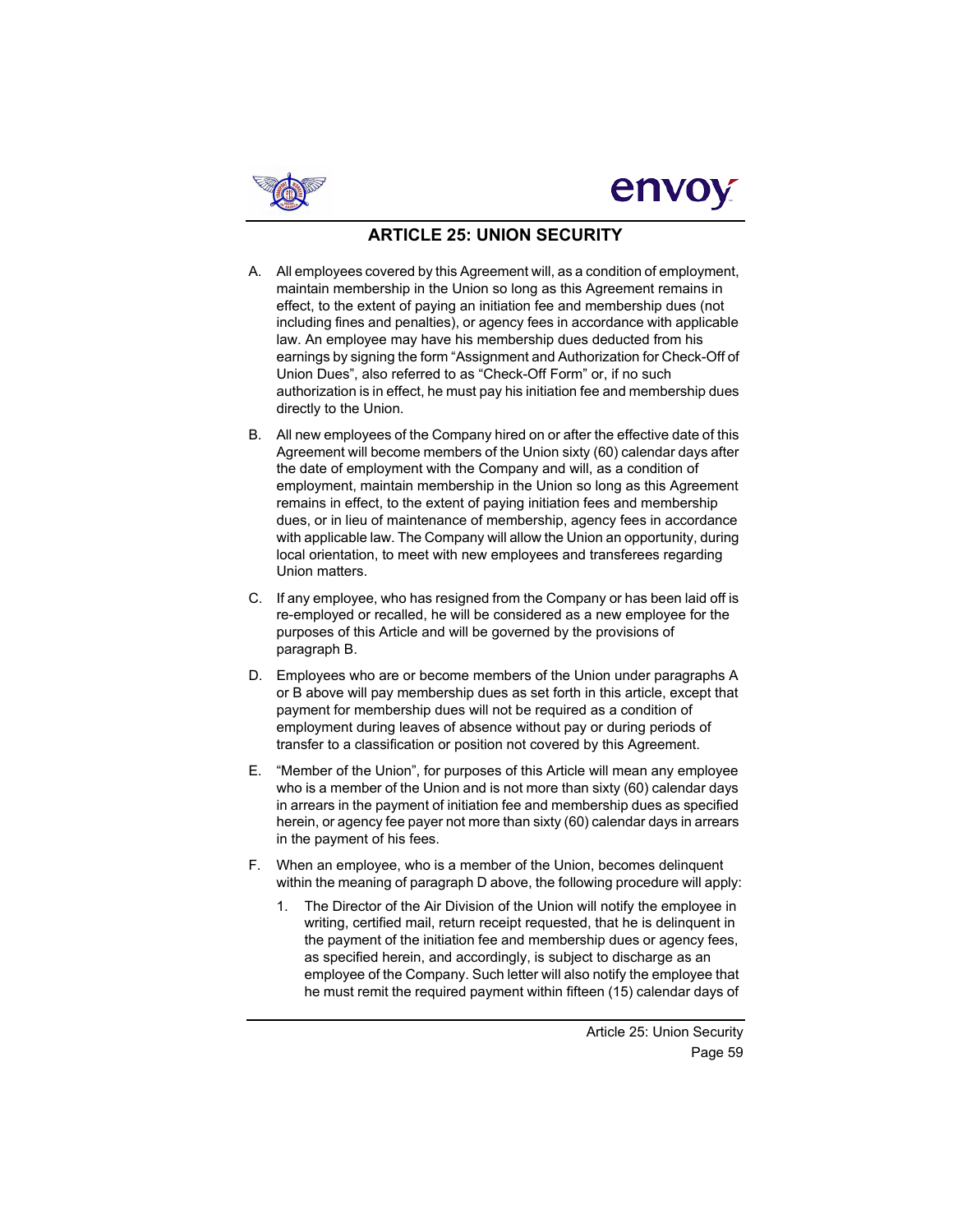

the date of mailing of the notice, or be subject to discharge. This provision will be deemed to be complied with if the Union sends, but the employee refuses receipt of the above mailing.

- 2. If upon the expiration of the fifteen (15) calendar day period, the employee still remains delinquent, the Director of the Air Division of the Union will certify, in writing, to the Vice President of Labor, Legal and Employment, copy to the employee, that the employee has failed to remit payment within the grace period allowed and is therefore to be discharged. The Vice President of Labor, Legal and Employment after being presented with the appropriate documentation will take proper steps to discharge such employee from the services of the Company.
- 3. An employee discharged by the Company under the provisions of this paragraph, will be deemed to have been discharged for cause within the meaning of the terms and provisions of this Agreement.
- G. Any discharge under the terms of this Article will be based solely upon the failure of the employee to pay or tender payment of initiation fee and membership dues or agency fees, as specified in this Article, and not because of denial or termination of membership in the Union upon any other ground.
- H. Any grievance by an employee concerning the interpretation or application of the provisions of this Article will be subject exclusively to the following procedure:
	- 1. An employee who believes that the provisions of this Article pertaining to him have not been properly interpreted or applied may submit his request for review, in writing, within five (5) calendar days from the date the grievance arises, except that a grievance arising under paragraph F.1. must be filed within the fifteen (15) calendar day period specified in that paragraph. The request will be submitted to his immediate supervisor who will review the grievance and render his decision, in writing, not later than five (5) calendar days following the receipt of the grievance.
	- 2. The immediate supervisor will forward his decision to the employee with a copy to the Local Union Accredited Representative. If the decision is not satisfactory to both the employee and the Union, then either may appeal the grievance directly to the System Board of Adjustment, established under Article 22 of this Agreement, within ten (10) calendar days from the date of the decision. The terms and provisions of such Article will be applicable, except as otherwise specified in this Article.
	- 3. If the Union should appeal the decision to the System Board of Adjustment, it will prepare a joint submission of the grievance setting forth the Union's and the employee's position and forward copies to the employee, the Vice President of Labor, Legal and Employment and to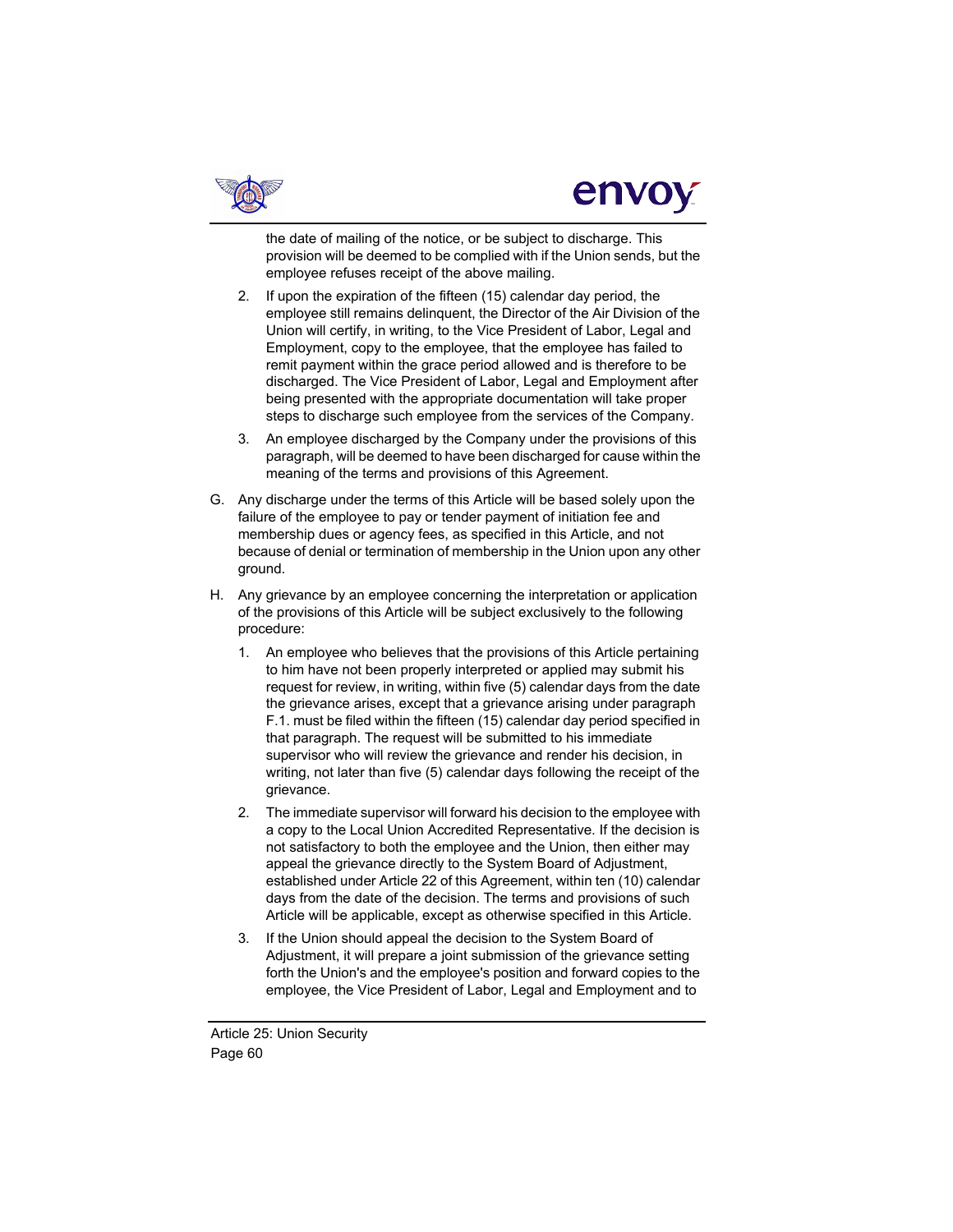



the members of the System Board of Adjustment. If the employee should appeal the decision, he may request the Vice President of Labor, Legal and Employment to prepare the submission papers in his behalf for the System Board of Adjustment. In this event, such request will be made by the employee, in writing, to his immediate supervisor who will transmit, through the local Manager all facts, data and information concerning the grievance, together with a copy of the decision from which the appeal is taken. The Vice President of Labor, Legal and Employment will forward copies of the employee's separate submission to the employee, the local Manager, the Director of the Air Division of the Union and to the members of the System Board of Adjustment.

- 4. During the period a grievance is filed under the provisions of this paragraph and until after final award by the System Board of Adjustment, the employee will not be discharged from the Company because of noncompliance with the terms and provisions of this Article. In the event the employee's grievance is denied because he has not tendered dues owed under this Article, he will be considered discharged for cause. In any proceeding under this Article, the employee, the Company, and the Union will be allowed to present any facts or arguments supporting their position concerning proper application of this Article.
- I. The Union agrees that it will indemnify the Company and save the Company harmless from any and all claims, which may be made by the employee or employees against the Company by virtue of the wrongful application or misapplication of any of the terms of this Article.
- J. The Company will not interfere with, restrain or coerce employees because of membership or lawful activity in the Union, nor will it, by discrimination in respect to hire, tenure of employment or any term or condition of employment, attempt to discourage membership in the Union.
- K. The Union agrees that neither the Union nor its members will intimidate or coerce any employee in respect to his right to work, in the proper exercise, performance, or implementation of his duties and responsibilities with the Company, or in respect to Union activity or membership. The Union further agrees that the Company may take disciplinary action for any violation of this provision.
- L. The Company agrees to deduct from the pay of each employee who voluntarily executes the check-off form on or after the effective date of this agreement, and remit to the Union the membership dues uniformly required by the Union.
- M. When a member of the Union properly executes such "Check-Off Form", the Union will forward an original copy to the appropriate official as designated by American Eagle, Inc. Any Check-Off Form which is incomplete or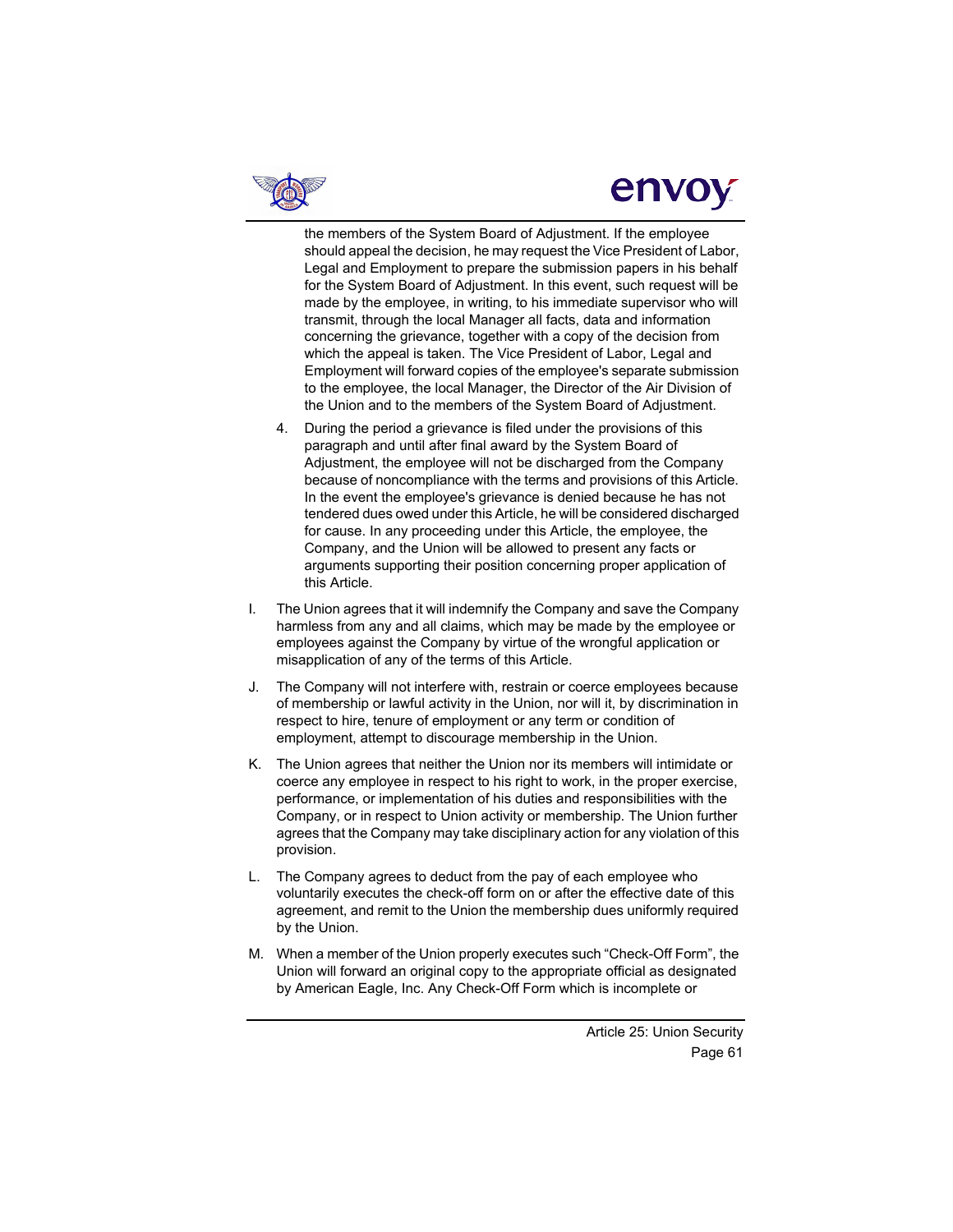

improperly executed will be returned to the Local Union Office, which submitted it. Any notice of revocation as provided for in this Article or the Railway Labor Act, as amended, must be in writing, signed by the employee and delivered by certified mail, addressed to their respective Local Union Office. Each Local Union Office will forward a copy to the appropriate official as designated by American Eagle, Inc. for future Union dues withholding. Check-Off Forms and notices received by the Company will be stamp-dated on the date received and will constitute notice to the Company on the date received, and not when mailed.

- N. When a Check-Off Form, as specified herein, is received by the Company as provided above on or before a given payday, deductions will commence with the first regular paycheck following said payday, and will continue thereafter until revoked or cancelled as provided in this Article. The Company will remit to the Union a check in payment of all dues collected on a given payday, on or as soon after the payday as possible. These remittances will be subject to normal accounting practice with respect to adjustments necessary because of the methods involved in the deduction procedure. The Company remittance of Union membership dues to the Union will be accompanied by a list of names, personnel numbers and station numbers of the employees for whom deductions have been made in that particular period, arranged in order of their personnel numbers. Additionally, the Company will supply in duplicate to the office of the Union a listing of those employees who are on leave of absence; have accepted a position outside the bargaining unit; or have terminated employment with the Company. The Company will further provide a list of any employees covered by this agreement not on Check-Off to the Union on a monthly basis.
- O. No deductions of Union dues will be made from the wages of any employee who has executed a Check-Off Form and who has been transferred to a job not covered by the Agreement, or who is on leave without pay. Upon return to work within a classification covered by this Agreement, deductions will be automatically resumed provided the employee has not revoked the assignment in accordance with this Article, and provided it is in accordance with the other appropriate provisions of this Article and of the Railway Labor Act, as amended.
- P. An employee who has executed a Check-Off Form and who resigns or is terminated from the employ of the Company for reasons other than layoff will be deemed to have automatically revoked his assignment and if reemployed, further deductions of Union dues will be made only upon execution and receipt of a new Check-Off Form. Provided, however, that upon return from layoff, leave of absence, or reinstatement from disciplinary discharge to work within a classification covered by this Agreement, deductions will be automatically resumed. In cases where Check-Off is not reinstated by the Company due to mechanical or software errors, the Company will collect the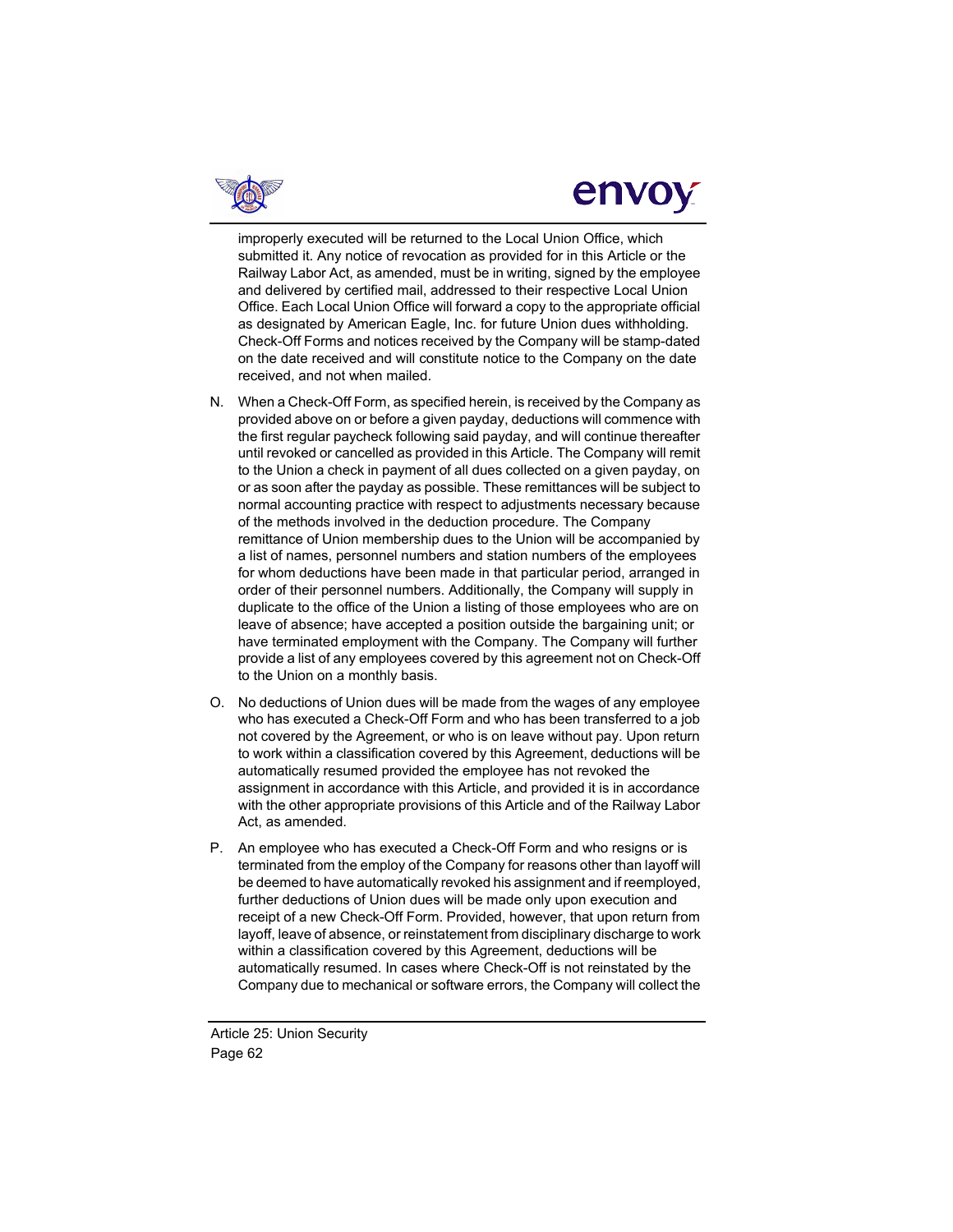



back dues at a maximum of fifty (50) dollars per month and remit to the Union, provided the employee has not revoked the assignment in accordance with this Article, and such deductions are in accordance with the other appropriate provisions of this Article and of the Railway Labor Act, as amended.

- Q. Collection of any back dues owed at the time of starting deductions for any employee, and collection of dues missed because the employee's earnings were not sufficient to cover the payment of dues for a particular pay period, will be the responsibility of the Union and will not be the subject of payroll deductions.
- R. Deductions of membership dues will be made in a flat sum from each paycheck provided there is a balance in the paycheck sufficient to cover the amount after all other deductions authorized by the employee or required by law have been satisfied. In the event of termination of employment, the obligation of the Company to collect dues will not extend beyond the period in which his last day of work occurs.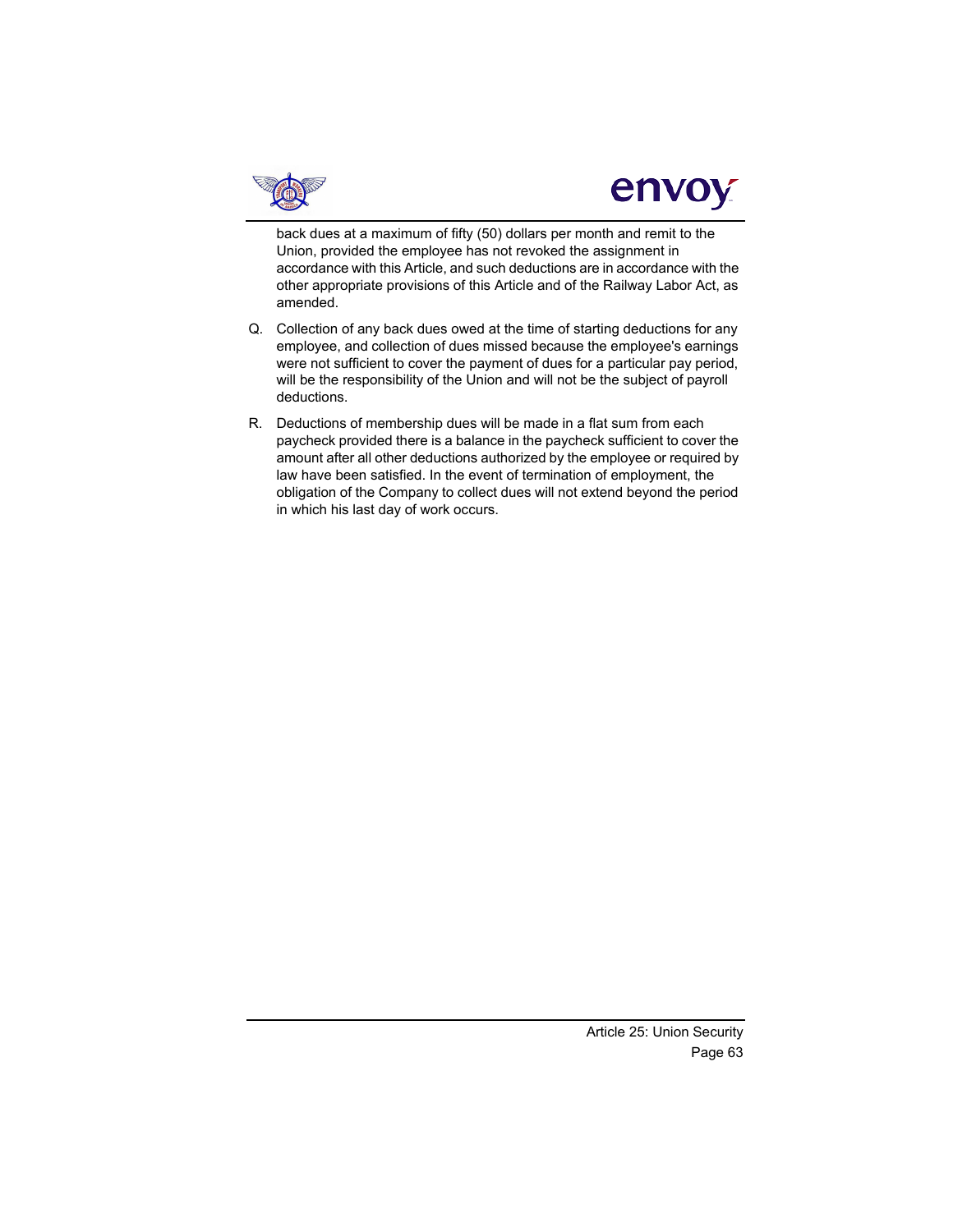

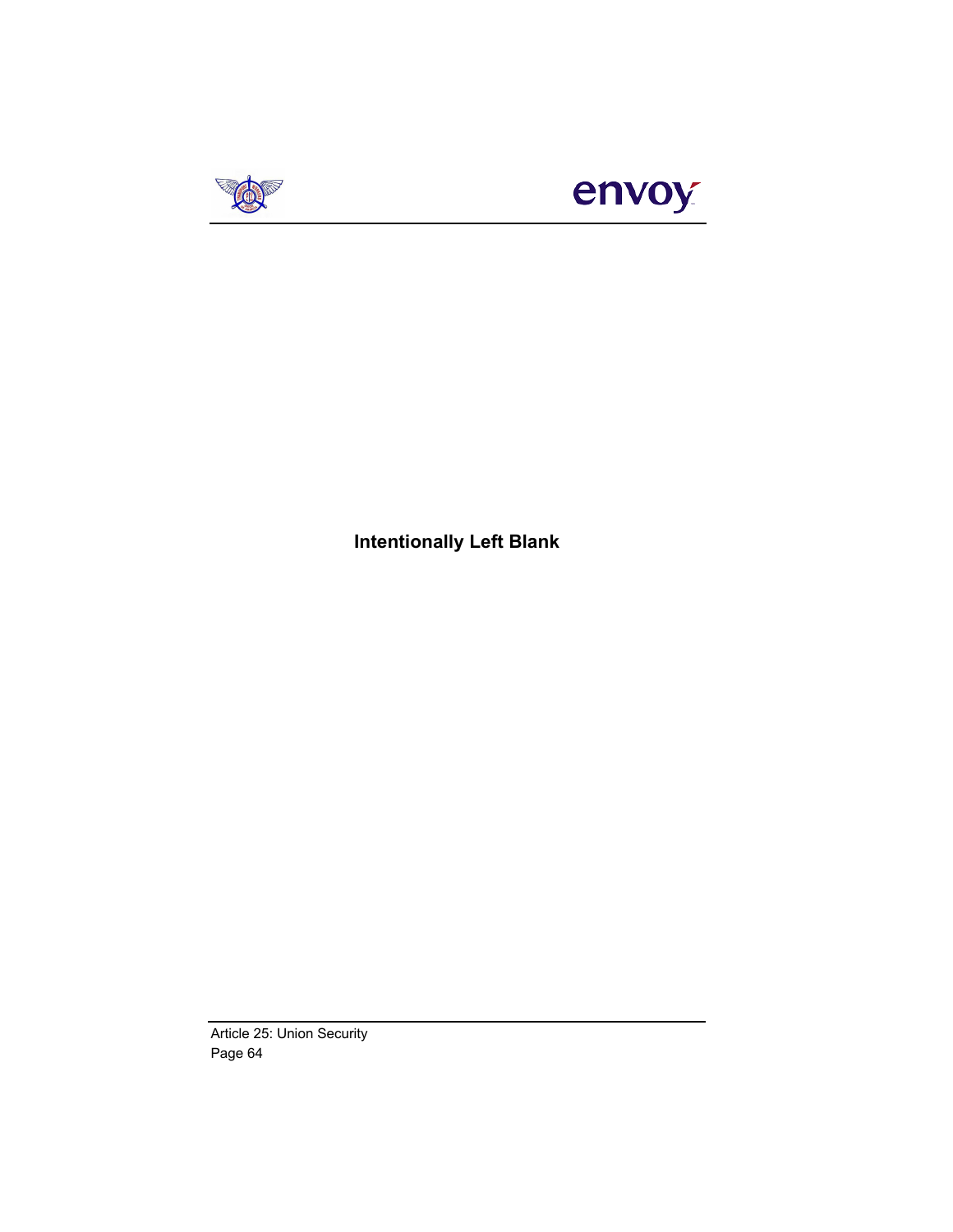



# **ARTICLE 26: NO STRIKE – NO LOCKOUT**

- A. It is the intent of the parties to this Agreement that the procedures set forth herein and in the Railway Labor Act, as amended, for the resolution of disputes will serve as a means of peaceable settlement of all disputes that may arise between them and that, therefore:
	- 1. The Company will neither cause nor permit any lockout of employees covered hereunder during the life of this Agreement; and
	- 2. Neither the Union nor the employees covered hereunder, both individually and collectively, will authorize, cause, sanction, or engage in any strike or job action against the Company, illegal picketing of the Company's premises, slowdown, sit-down, walkout, work stoppage, or curtailment of work of any kind, during the life of this Agreement.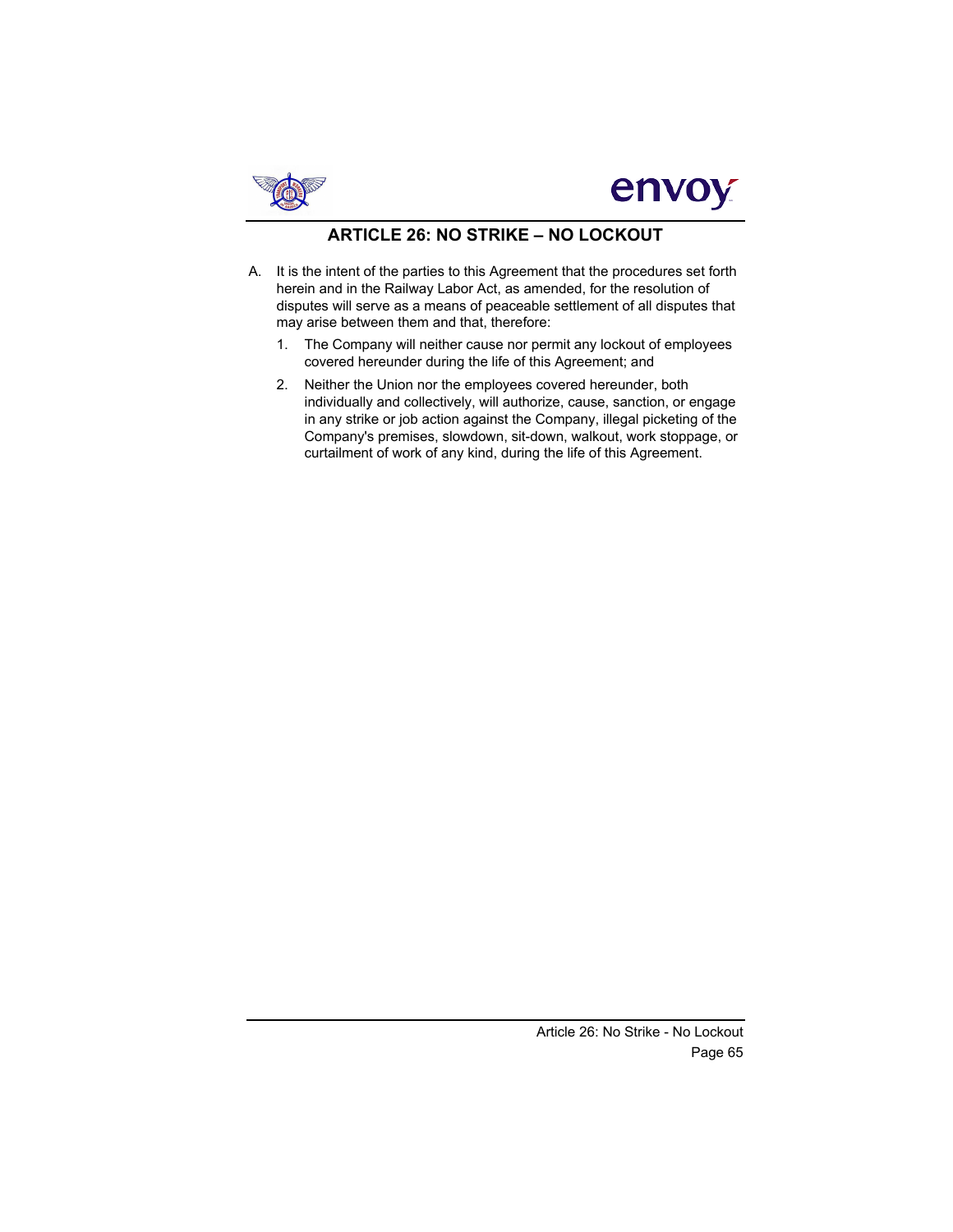

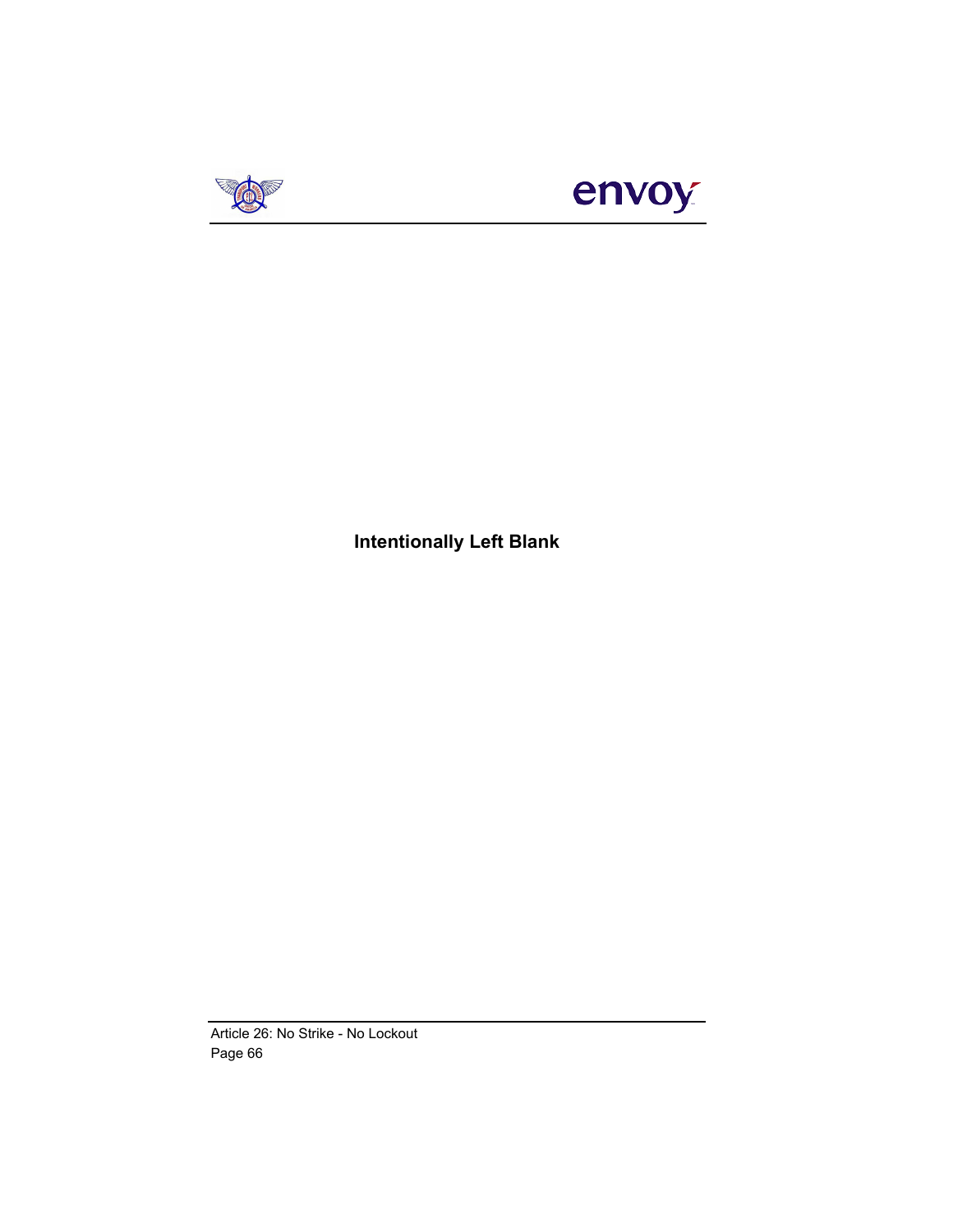



#### **ARTICLE 27: SAVING CLAUSE**

- A. Should any term or provision herein be rendered invalid, such invalidation will not affect the remaining terms and provisions of this Agreement which will remain in full force and effect.
- B. In the event of invalidation, unless otherwise required by law, either the Company or the Union may, upon thirty (30) days written notice, request negotiations concerning modifications or amendment of the invalidated provision or provisions and such negotiations will commence within fifteen (15) days from the date of receipt of said notice.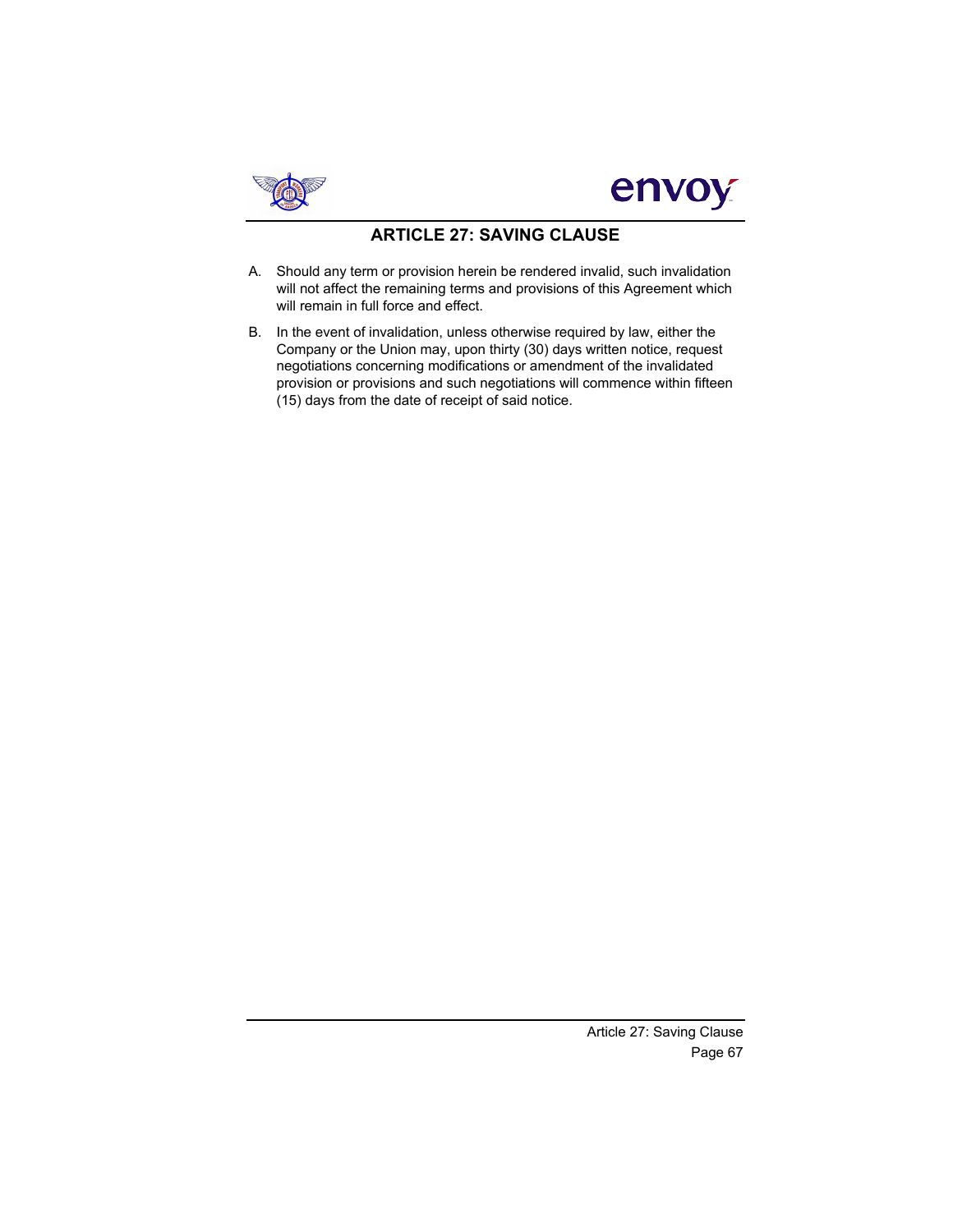

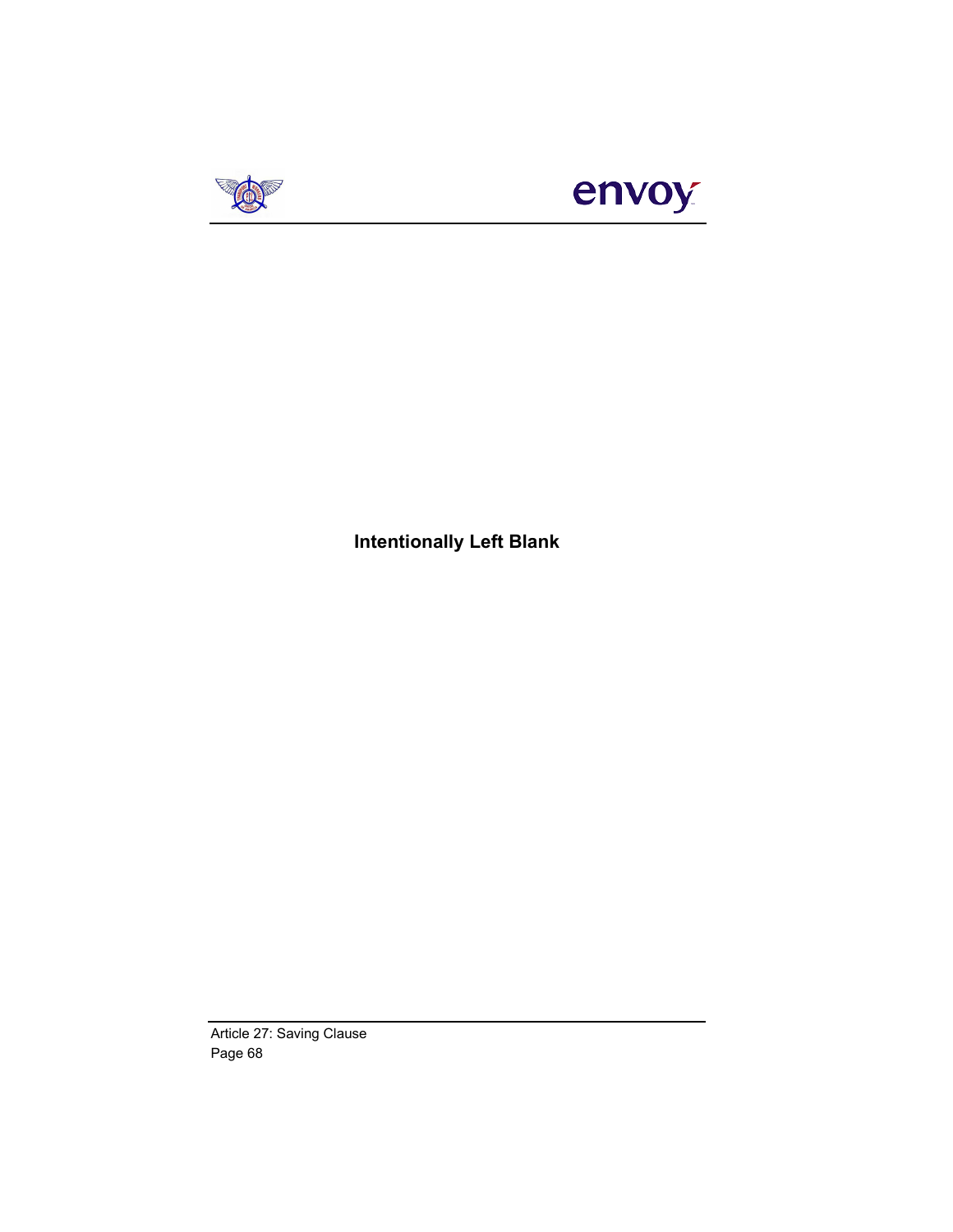



#### **ARTICLE 28: DURATION**

This Agreement shall become effective as of October 29, 2021 except as noted otherwise herein. It shall continue in full force and effect until and including October 28, 2026 and shall renew itself until each succeeding October 29 thereafter, except that a written notice of intended change may be served in accordance with Section 6, Title I of the Railway Labor Act, as amended, by either party hereto at least two hundred and forty (240) days prior to October 29, 2026. If the aforesaid notice is made, conferences between the parties will commence no later than one hundred and eighty (180) days prior to October 29, 2026 unless otherwise mutually agreed to by the parties.

IN WITNESS WHEREOF, the parties hereto have signed this Agreement this 29th day of October 2021.

**TRANSPORT WORKERS UNION** OF AMERICA, AFL-CIO Jamela. **John Samuelsen TWU International President** Day Pt **Gary Peterson** TWU International VP/Air Division Director Jose Galarza TWU/International Representative Chris Turner President, TWU Local 548 **Eric Helms** VP, TWU Local 548

**ENVOY AIR** 

Pedro Fabregas

**CEO** and President

**Captain Ric Wilson Vice President, Flight Operations** 

**Captain Allen Hill** Director, Flight Training

res

**Donna Flores Manager, Training Schedules** 

**Chris Pappaioanou** Vice President, Legal, Labor and Employment

Matt Bartle Labor Relations Counsel - Air

Brakch

**Tony Bralich** Program Manager, Labor Relations and **Human Resources**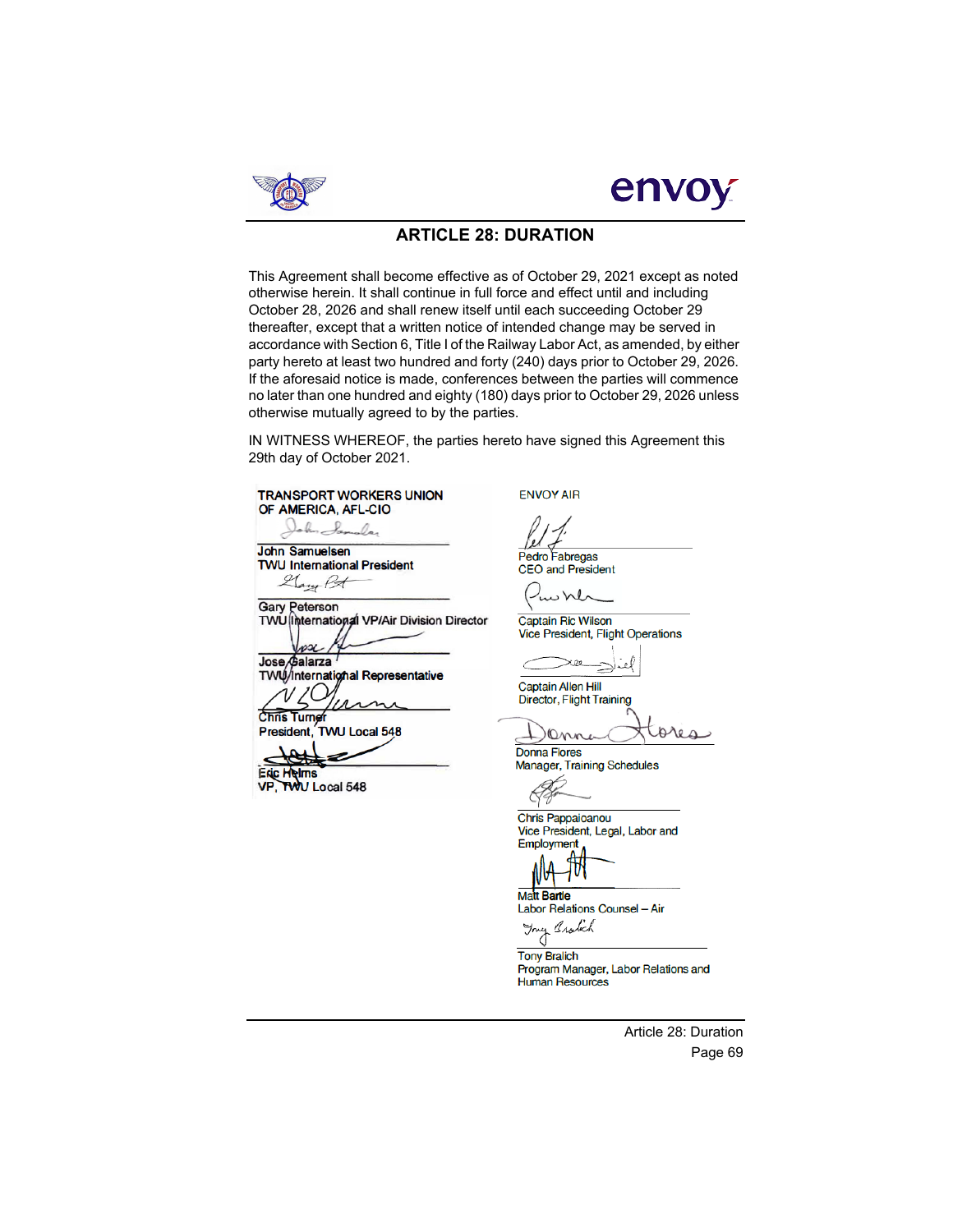

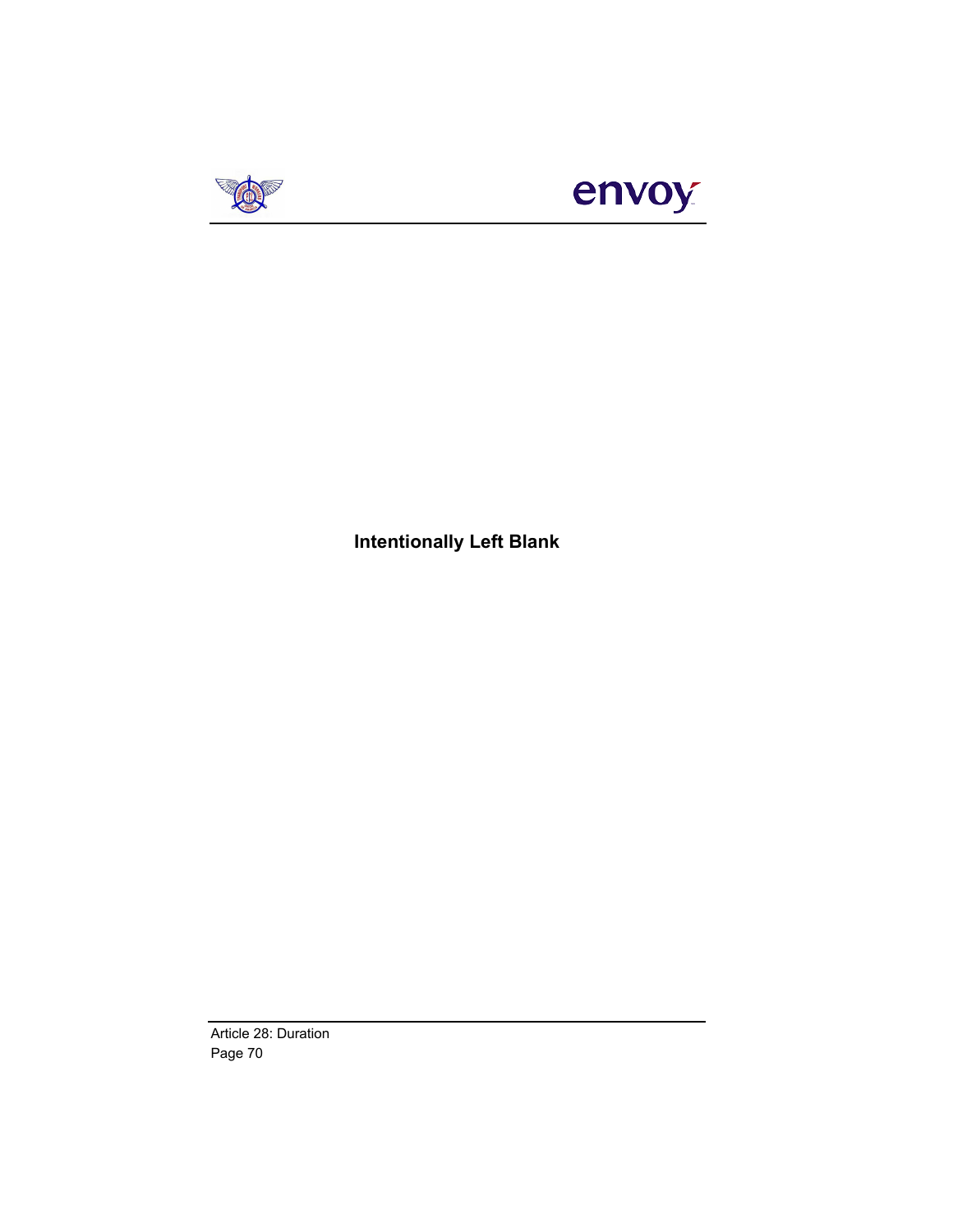



## **INDEX**

## **A**

|                  | $\overline{B}$ |  |  |  |  |  |  |
|------------------|----------------|--|--|--|--|--|--|
|                  |                |  |  |  |  |  |  |
| Bonus            |                |  |  |  |  |  |  |
|                  |                |  |  |  |  |  |  |
|                  |                |  |  |  |  |  |  |
|                  | $\mathbf{C}$   |  |  |  |  |  |  |
|                  |                |  |  |  |  |  |  |
|                  |                |  |  |  |  |  |  |
|                  |                |  |  |  |  |  |  |
|                  |                |  |  |  |  |  |  |
|                  |                |  |  |  |  |  |  |
|                  |                |  |  |  |  |  |  |
|                  | ם –            |  |  |  |  |  |  |
|                  |                |  |  |  |  |  |  |
|                  |                |  |  |  |  |  |  |
| $\blacksquare$   |                |  |  |  |  |  |  |
|                  |                |  |  |  |  |  |  |
|                  |                |  |  |  |  |  |  |
|                  |                |  |  |  |  |  |  |
|                  |                |  |  |  |  |  |  |
|                  |                |  |  |  |  |  |  |
|                  |                |  |  |  |  |  |  |
|                  |                |  |  |  |  |  |  |
|                  |                |  |  |  |  |  |  |
|                  |                |  |  |  |  |  |  |
|                  | $\mathsf{U}$   |  |  |  |  |  |  |
|                  |                |  |  |  |  |  |  |
|                  | L              |  |  |  |  |  |  |
| Leave of Absence |                |  |  |  |  |  |  |
|                  |                |  |  |  |  |  |  |
|                  |                |  |  |  |  |  |  |
|                  |                |  |  |  |  |  |  |
|                  |                |  |  |  |  |  |  |
|                  |                |  |  |  |  |  |  |
|                  |                |  |  |  |  |  |  |